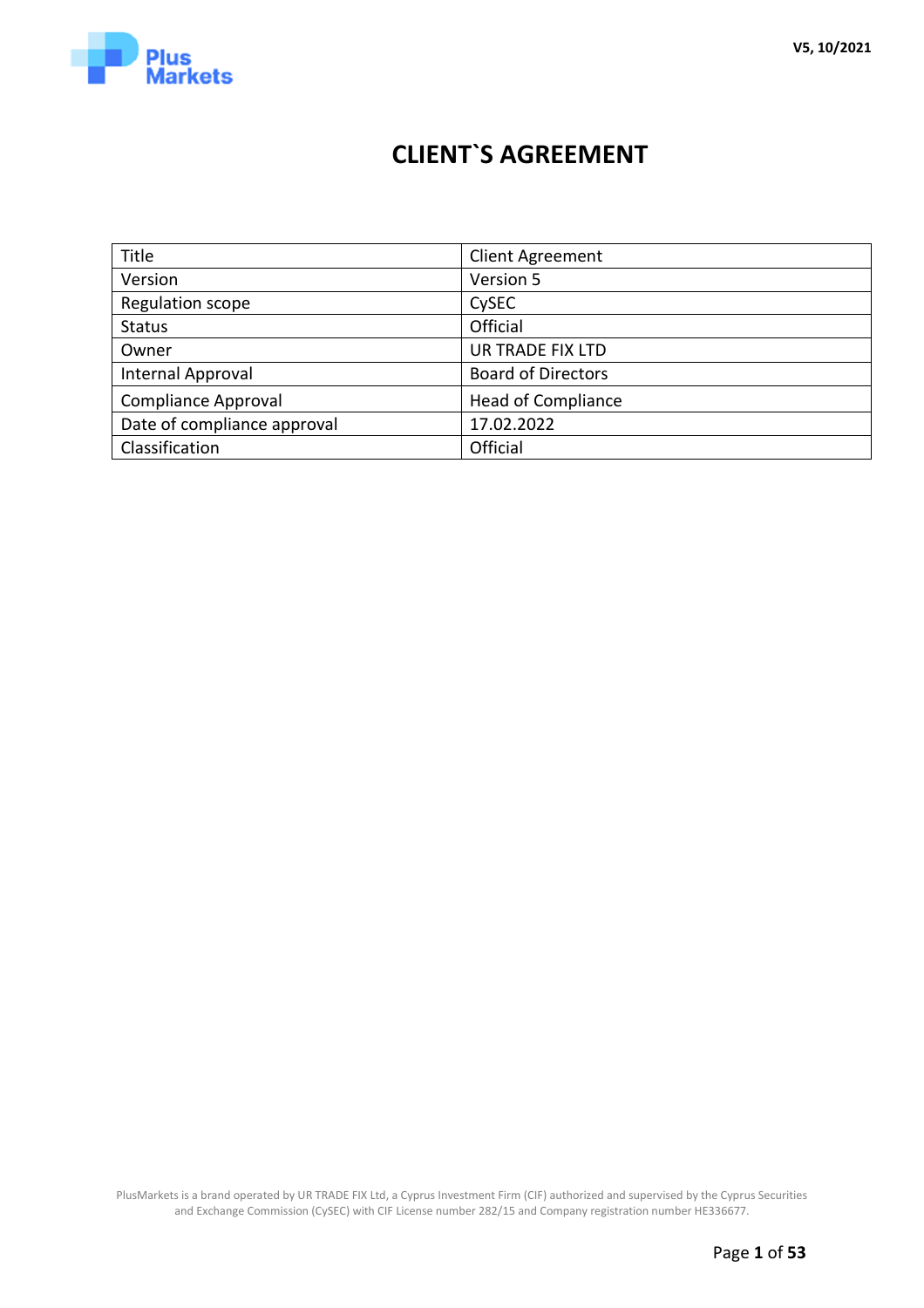

# 24. Personal Data, Confidentiality, Recording of Telephone Calls and Records ......... 30

**Contents**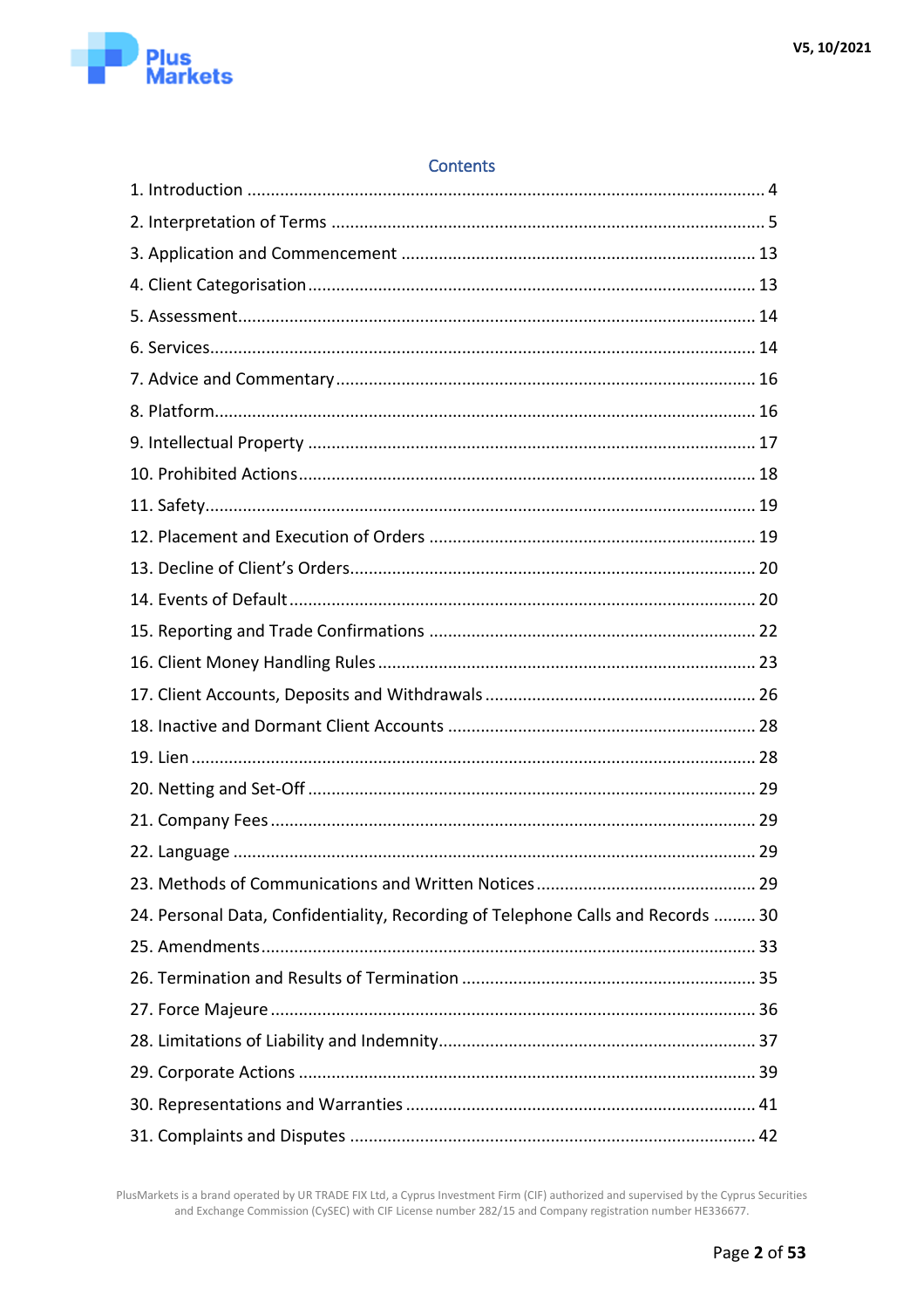

| 32. Applicable and Governing Law and Applicable Regulations 42 |  |
|----------------------------------------------------------------|--|
|                                                                |  |
|                                                                |  |
|                                                                |  |
|                                                                |  |
|                                                                |  |
|                                                                |  |
|                                                                |  |
|                                                                |  |
|                                                                |  |
|                                                                |  |
|                                                                |  |
|                                                                |  |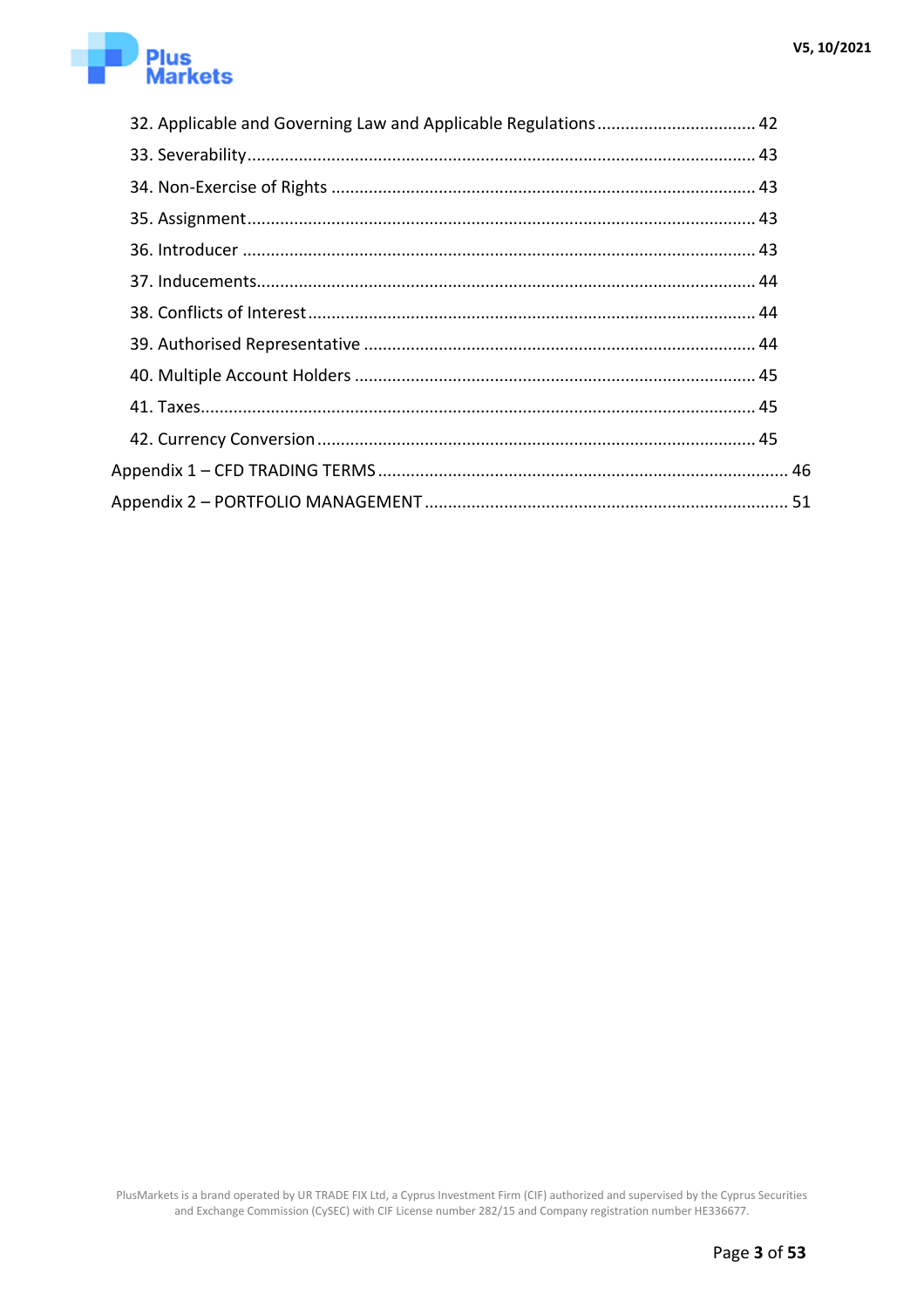

#### **1. Introduction**

<span id="page-3-0"></span>1.1 This Agreement is entered by and between [UR](http://www.cysec.gov.cy/en-GB/entities/investment-firms/cypriot/75306/) [Trade](http://www.cysec.gov.cy/en-GB/entities/investment-firms/cypriot/75306/) [Fix](http://www.cysec.gov.cy/en-GB/entities/investment-firms/cypriot/75306/) [Ltd](http://www.cysec.gov.cy/en-GB/entities/investment-firms/cypriot/75306/) [\(](http://www.cysec.gov.cy/en-GB/entities/investment-firms/cypriot/75306/)hereinafter called the "Company" or "us" or "we") on the one part and the Client (which may be a legal entity or a natural person) who has completed the Account Opening Application Form and has been accepted by the Company as a Client ("Client" or "you"), on the other part.

1.2. The Company is authorized and regulated by the Cyprus Securities and Exchange Commission ("CySEC") as a Cyprus Investment Firm (CIF) to offer certain Investment and Ancillary Services and Activities under the Provision of Investment Services, the Exercise of Investment Activities, the Operation of Regulated Markets and Other Related Matters Law of 2017, Law 87(I)/2017, as subsequently amended or replaced from time to time ("the Law"), with CIF license number 282/15. It is registered in Cyprus under the Companies Law, with registration number HE 336677. Its registered office is at Gladstonos 116, M.KYPRIANOU HOUSE, 3rd&4th floor, 3032, Limassol, Cyprus.

1.3. This Client Agreement together with its Appendices 1 and 2 and any other Appendices added thereto and the following documents, as amended, from time to time: "Conflicts of Interest Policy", "Best Interest and Order Execution Policy", "Risk Disclosure Notice", "Client Categorization Policy", "Investor Compensation Fund Notice", "Complaints Policy", "Privacy Policy", "Terms and Conditions for the use of the Website", "Summary of Identification" (all together, the "Agreement") set out the terms upon which the Company will offer Services to the Client, the rights and obligations of each Party and also include important information which we are required as an authorized Cyprus Investment Firm to provide to our prospective Clients under Applicable Regulations. By applying for our services, you are consenting to the terms and conditions of all the above-mentioned documents which form the Agreement and it means that in the event that you are accepted by us as our Client, you and us shall be bound by these terms and conditions. For this reason, you are advised to read all the above-mentioned documents which form the Agreement and any other letters or notices sent by us carefully and make sure that you understand and agree with them before entering into an agreement with us.

1.4. The Agreement overrides any other agreements, arrangements, express or implied statements made by the Company or any Affiliate(s).

1.5. The Agreement shall be binding upon and shall inure to the benefit of the parties and their permitted successors and assigns.

1.6. If you are a consumer (and not a corporate Client) and we do not meet face to face to conclude this Agreement, but instead our communication is done through a website, as over the telephone, or by written correspondence (including e-mail), then the Distance Marketing of Financial Services Law N. 242(I)/2004 applies.

1.7. Physical signature of the Agreement is not required but if you wish to have it signed you may print it and sign two copies of the Agreement and sent them back to us. We shall keep one copy for our records and send you back the other one signed by us as well.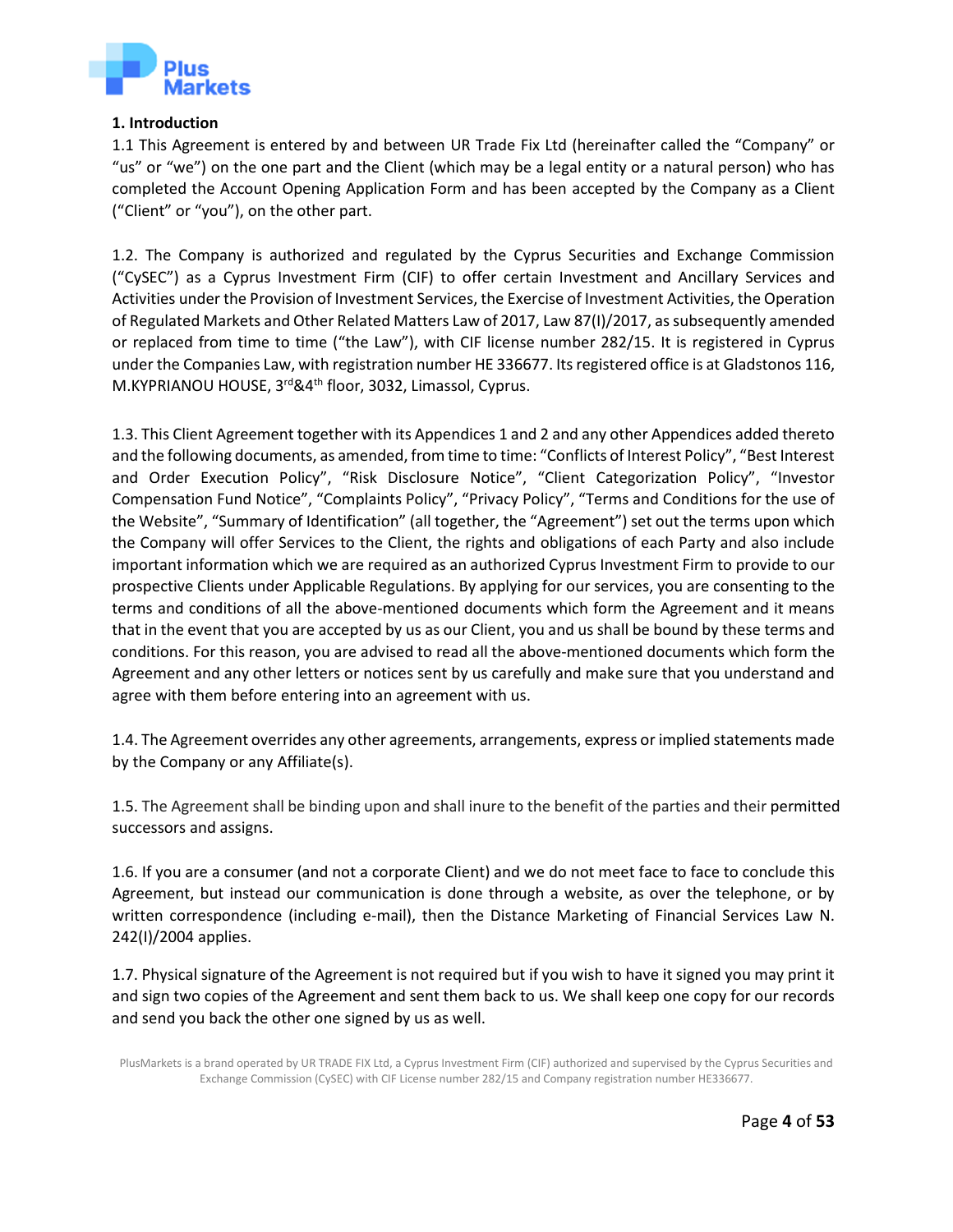

## **2. Interpretation of Terms**

2.1. In this Agreement:

<span id="page-4-0"></span>"Abusive Trading" shall include any of the following actions Sniping; placing "buy stop" or "sell stop" Orders prior to the release of financial data and news related to the Underlying Market/Asset; arbitrage; manipulations; scalping; a combination of faster/slower feeds; abuse of the cancellation of trades feature available on the Platform; use (without the prior and written consent of the Company) of any robots, spiders or other automated data entry system with the Platform (unless you receive express written consent by the Company prior to activating the robot) or use of any software, which applies artificial intelligence analysis to the Platform(s) and/or Client Account; entering into transactions or combinations of transactions (voluntarily and/or involuntarily) such as holding long and short positions in the same or similar Underlying Assets at similar times either by the Client or by the Client acting in concert with others, possibly with connected accounts, including (but not limited to) between accounts held with different entities within the Company, which taken together or separately are for the purpose of manipulating the Platform for gain. A significant number of transactions with short duration may also be deemed as abusive trading. Short duration shall mean trades with a duration of less than 3 (three) minutes. Significant number of transactions in this case shall mean more than 30% of the trades executed within a specific period of time.

The Client agrees not to use the trading platform in an abusive way by lag trading and/or usage of server latency, price manipulation, time manipulation or any other practices which are illegal and/or are utilized to give the Client an unfair advantage or which the Company considers at its sole discretion as inappropriate and outside the scope of this Agreement and/or as unfair business conduct.

"Access Data" shall mean the Login and Password of the Client, which are required so as to have access on and use the Platform(s) issued by the Company to the Client.

"Account Opening Application Form" shall mean the application form/questionnaire completed by the Client in order to apply for the Company's Services under this Agreement and a Client Account, via which form/questionnaire the Company will obtain amongst other things information for the Client's identification and due diligence, his categorization and appropriateness or suitability (as applicable) in accordance with the Applicable Regulations.

"Affiliate" shall mean in relation to the Company, any entity which directly or indirectly controls or is controlled by the Company, or any entity directly or indirectly under common control with the Company; and "control" means the power to direct or the presence of ground to manage the affairs of the Company or entity.

PlusMarkets is a brand operated by UR TRADE FIX Ltd, a Cyprus Investment Firm (CIF) authorized and supervised by the Cyprus Securities and Exchange Commission (CySEC) with CIF License number 282/15 and Company registration number HE336677.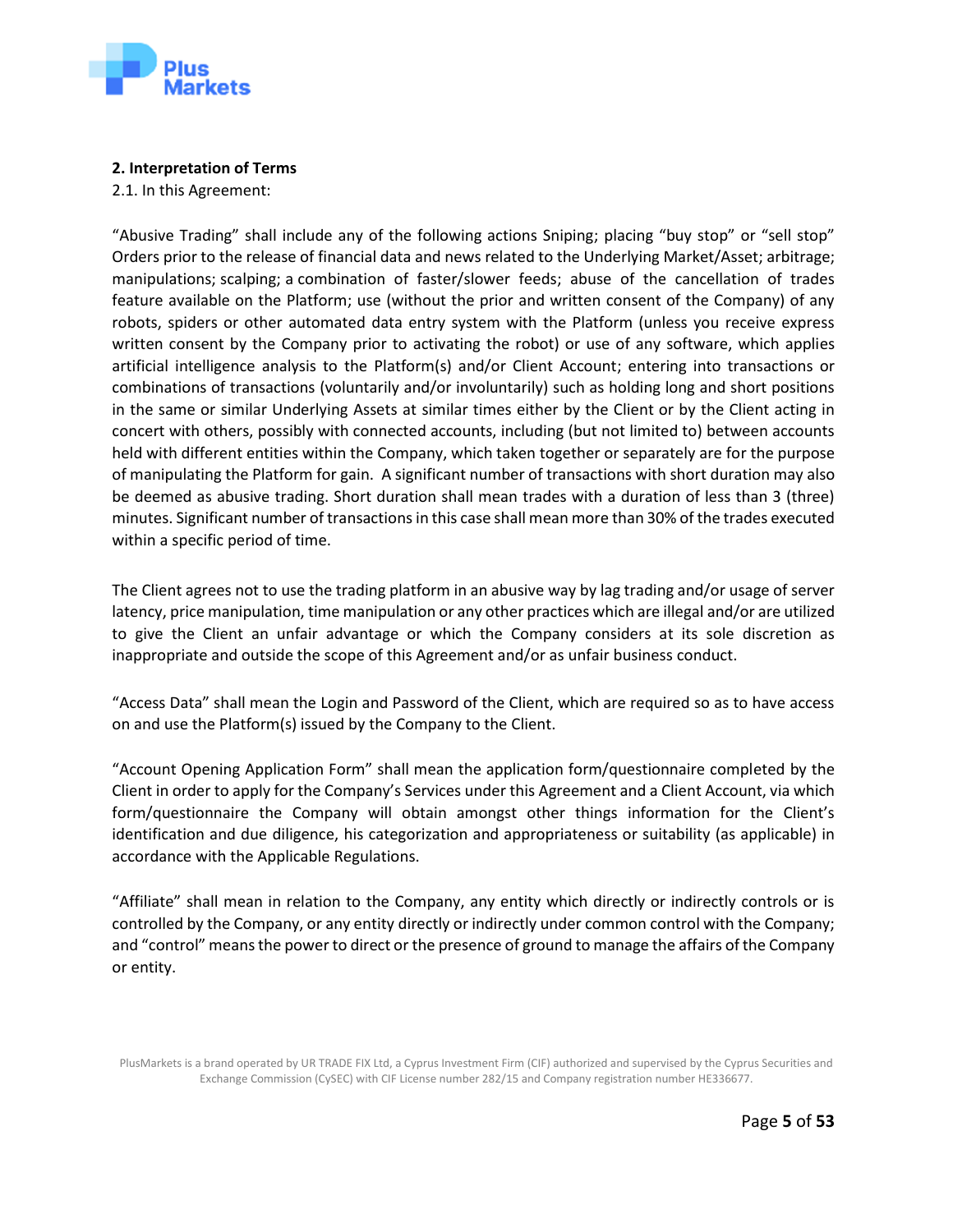

"Agreement" shall mean this "Client Agreement" together with its Appendices 1 and 2 and any other Appendices added thereto and the following documents: "Conflicts of Interest Policy", "Best Interest and Order Execution Policy", "Risk Disclosure Notice", "Client Categorization Policy", "Investor Compensation Fund Notice", "Complaints Policy", "Privacy Policy", "Terms and Conditions for the use of the Website", "Summary of Identification" as these are amended from time to time.

"Applicable Regulations" shall mean (a) CySEC Rules or any other rules of a relevant regulatory authority having powers over the Company; (b) the Rules of the relevant Market; and (c) all other applicable laws, rules and regulations of Cyprus or of the European Union.

"Ask" shall mean the higher price in a Quote at which the price the Client may buy.

"Authorized Representative" shall mean the person of paragraph 39.1 of this Client Agreement.

"Automatic Orders" shall mean all Orders automatically by following/copying or taking the opposite the trading activity of a Signal Provider.

"Balance" shall mean the total financial result in the Client Account after the last Completed Transaction and depositing/withdrawal operation at any period of time.

"Base Currency" shall mean the first currency in the Currency Pair against which the Client buys or sells the Quote Currency.

"Bid" shall mean the lower price in a Quote at which the Client may sell.

"Bond" shall mean a fixed income instrument that represents a loan made by an investor to a borrower.

"Business Day" shall mean any day, other than a Saturday or a Sunday, or the 25<sup>th</sup> of December, or the 1<sup>st</sup> of January or any other Cyprus or international holidays to be announced on the Company's Website.

"Client Account" or "Trading Account" shall mean the unique personalised account of the Client consisting of all Completed Transactions, Open Positions and Orders on the Platform, the Balance of the Client money and deposit/withdrawal transactions of the Client money.

"Closed Position" shall mean the opposite of an Open Position.

"Completed Transaction" in a CFD shall mean two counter deals of the same size (opening a position and closing a position): buy then sell and vice versa.

"Contract for Differences" ("CFD") shall mean a contract, which is a contract for differences by reference to variations in the price of an Underlying Asset. A CFD is a Financial Instrument.

PlusMarkets is a brand operated by UR TRADE FIX Ltd, a Cyprus Investment Firm (CIF) authorized and supervised by the Cyprus Securities and Exchange Commission (CySEC) with CIF License number 282/15 and Company registration number HE336677.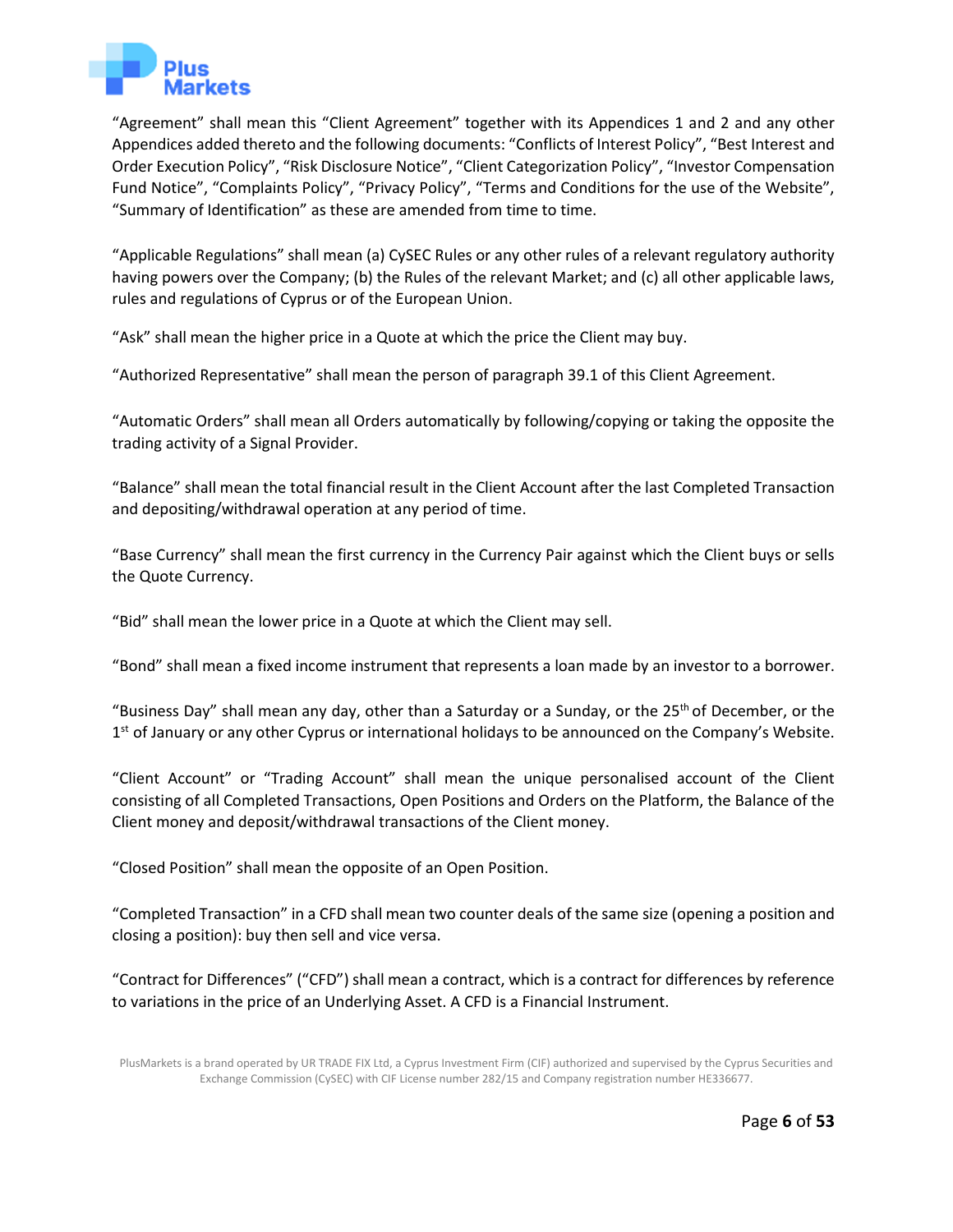

"Contract Specifications" shall mean the principal trading terms in CFD (for example Spread, Swaps, Lot Size, Initial Margin, Necessary Margin, Hedged Margin, the minimum level for placing Stop Loss, Take Profit and Limit Orders, financing charges, charges etc) for each type of CFD as determined by the Company from time to time. The Contract Specifications appear on the Company's website [an](https://tradeo.com/trading#trade-cfd)d/or Platform.

"Corporate Action(s)" shall mean any action(s) taken by an issuer, whose listed securities are associated with the financial instruments traded through the Company's trading platform(s), including, but not limited to instances of: (i) stock split, (ii) consolidation, (iii) rights issue, (iv) merger and takeover, and (v) dividends.

"Currency of the Client Account" shall mean the currency that the Client Account is denominated in, as offered by the Company from time to time.

"Currency Pair" shall mean the object or Underlying Asset of a CFD Transaction based on the change in the value of one currency against the other. A Currency Pair consists of two currencies (the Quote Currency and the Base Currency) and shows how much of the Quote currency is needed to purchase one unit of the Base Currency.

"CySEC" shall mean the Cyprus Securities and Exchange Commission, which is the Company's supervisory authority.

"CySEC Rules" shall mean the Rules, Directives, Regulations, Guidance notes, Circulars, Opinions or recommendations of CySEC.

"Data Protection Legislation" shall mean the General Data Protection Regulation 2016/679 (hereinafter the "GDPR") that is applicable as of 25th May 2018, repealing the previous the Data Protection Directive 95/46/EC; as amended or replaced from time to time and the Law providing for the protection of natural persons with regard to the processing of personal data and for the free movement of such data, Law 125(I)/2018 which was adopted for the effective implementation of certain provision of the GDPR.

"Equity" shall mean the Balance plus or minus any Floating Profit or Loss that derives from an Open Position and shall be calculated as: Equity = Balance + Floating Profit - Floating Loss.

"Essential Details" shall mean the required details in order for the Company to be able to place the Order for example but not limited to the type of Underlying Asset, Direction (Buy/or Sell), Opening price, Closing price, style of the Order, the volume, if the Client places a Pending Order (limit or stop) the Client will indicate the intended price in which the Order will go in the market and any Stop Loss and or Take Profit etc.

PlusMarkets is a brand operated by UR TRADE FIX Ltd, a Cyprus Investment Firm (CIF) authorized and supervised by the Cyprus Securities and Exchange Commission (CySEC) with CIF License number 282/15 and Company registration number HE336677.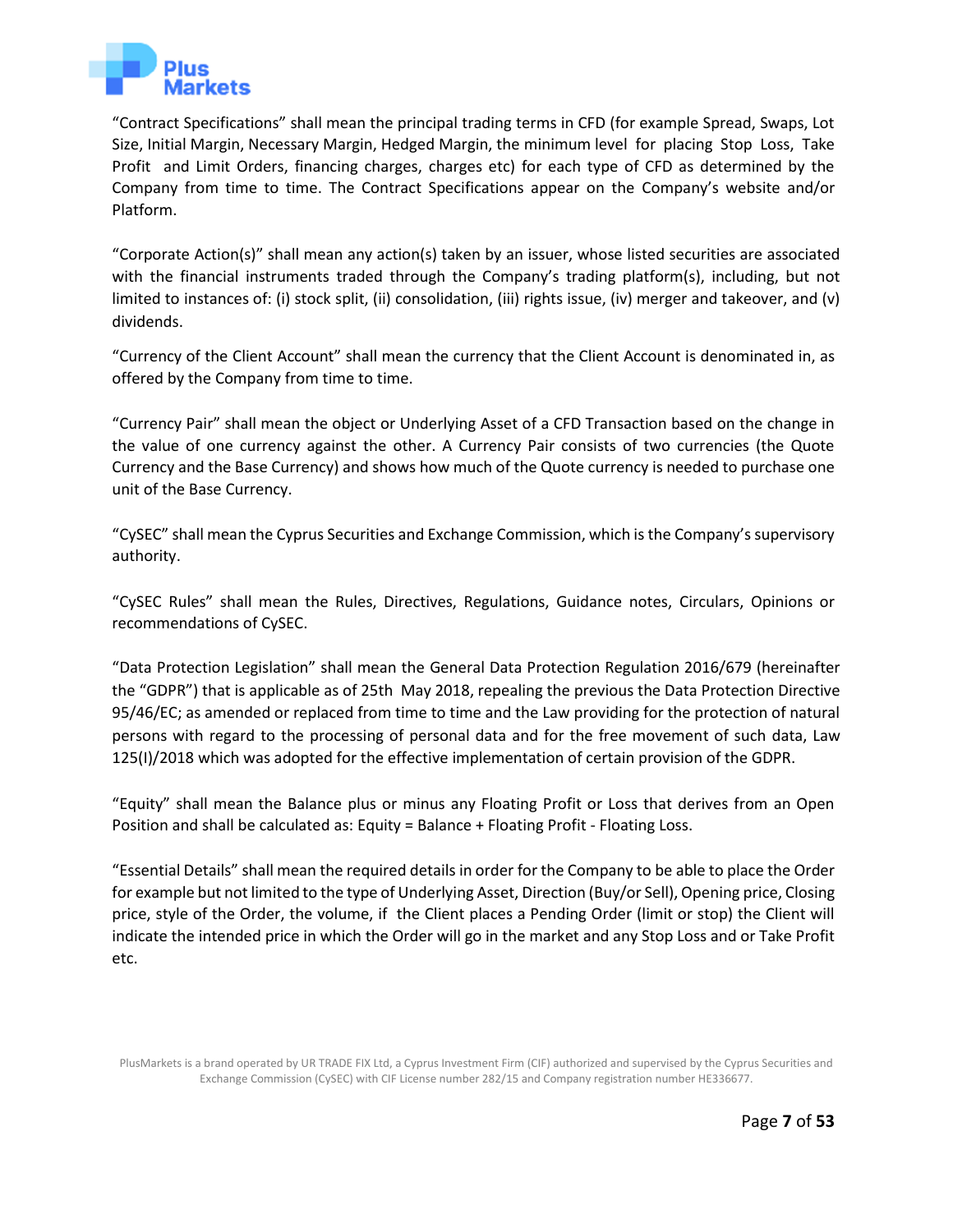

"ETFs" shall mean an exchange traded fund that is a type of security that tracks an index, sector, commodity, or other asset, but which can be purchased or sold on a stock exchange the same as a regular stock.

"Event of Default" shall have the meaning given in paragraph 14.1 of this Client Agreement.

"Expert Advisor" shall mean a mechanical online trading system designed to automate trading activities on an electronic trading platform. It can be programmed to alert the Client of a trading opportunity and can also trade his account automatically managing all aspects of trading operations from sending orders directly to the Platform to automatically adjusting stop loss, trailing stops and take profit levels.

"Financial Instrument" shall mean the Financial Instruments under the Company's CIF license. It is understood that the Company does not necessarily offer all the Financial Instruments which appear on its CIF license but only those marketed on its Website, from time to time.

"Floating Profit/Loss" in a CFD shall mean current profit/loss on Open Positions calculated at the current Quotes (added any commissions or fees if applicable).

"Force Majeure Event" shall have the meaning as set out in paragraph 27.1 of this Client Agreement.

"Free Margin" shall mean the amount of funds available in the Client Account, which may be used to open a position or maintain an Open Position. Free Margin shall be calculated as: Equity minus Necessary Margin [Free margin = Equity- Necessary Margin].

"Hedged Margin" for CFD trading shall mean the necessary margin required by the Company so as to open and maintain Matched Positions.

"Initial Margin" for CFD trading shall mean the necessary margin required by the Company so as to open a position.

"Introducer" shall have the meaning as set put in paragraph 36 of this Client Agreement.

"Investment Services" shall mean the Investment Services under the Company's CIF license which can be found in the document "Company Information".

"Leverage" for CFD trading shall mean a ratio in respect of Transaction Size and Initial Margin. For example, 1:30 ratio means that in order to open a position, the Initial Margin is thirty times less than the Transactions Size.

PlusMarkets is a brand operated by UR TRADE FIX Ltd, a Cyprus Investment Firm (CIF) authorized and supervised by the Cyprus Securities and Exchange Commission (CySEC) with CIF License number 282/15 and Company registration number HE336677.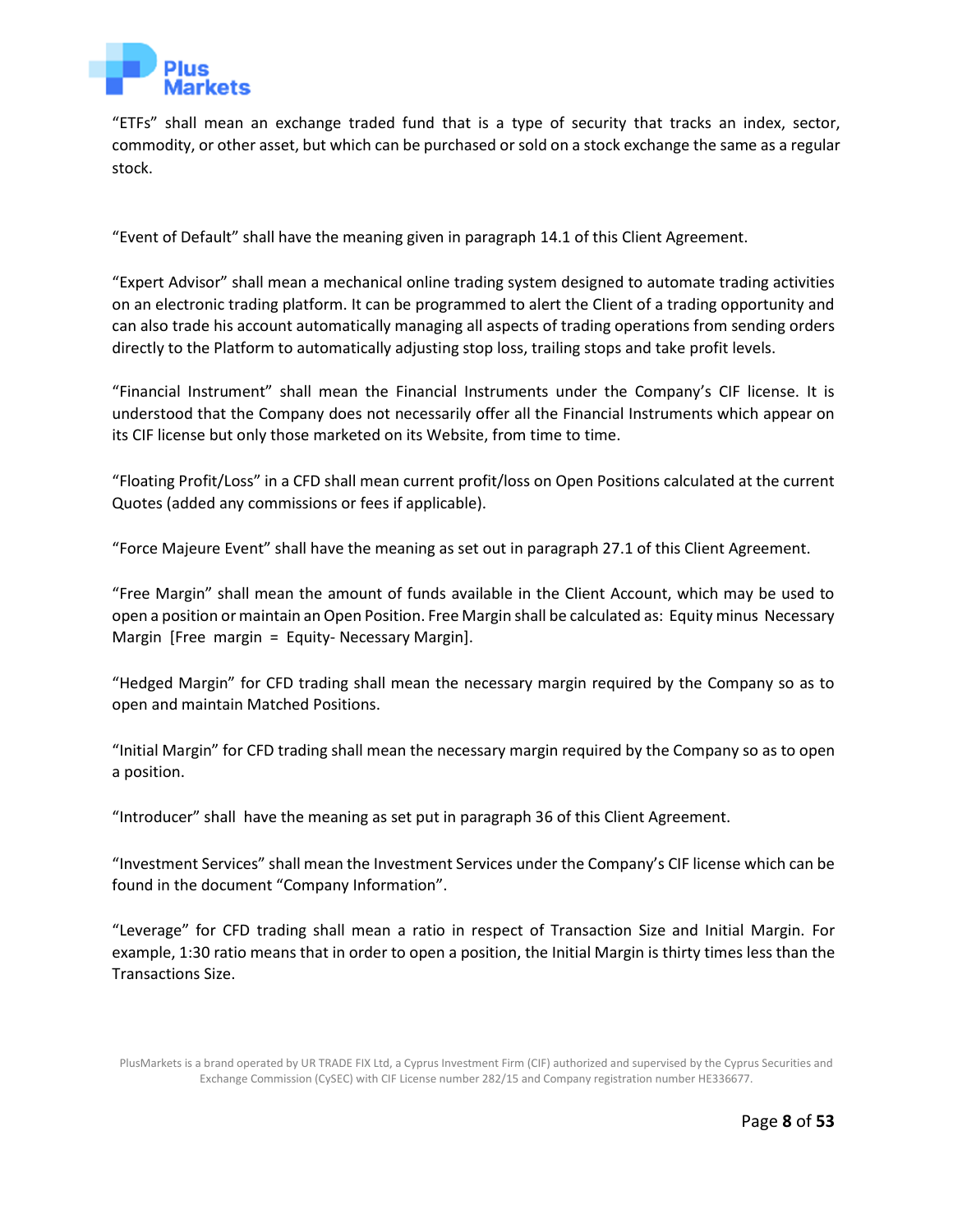

"Long Position" for CFD trading shall mean a buy position that appreciates in value if underlying market prices increase. For example, in respect of Currency Pairs: buying the Base Currency against the Quote Currency.

"Lot" shall mean a unit measuring the Transaction amount specified for each Underlying Asset of a CFD.

"Lot Size" shall mean the number Underlying Assets in one Lot in a CFD.

"Margin" shall mean the necessary guarantee funds so as to open or maintain Open Positions in a CFD Transaction.

"Margin Call" shall mean the situation when the Company informs the Client to deposit additional Margin when the Client does not have enough Margin to open or maintain open positions.

"Маrgin Level" for CFD trading shall mean the percentage of Equity to Necessary Margin ratio. It is calculated as: Margin Level = (Equity / Necessary Margin) x 100%.

"Margin Trading" for CFD trading shall mean Leverage trading when the Client may make Transactions having less funds on the Client Account in comparison with the Transaction Size.

"Matched Positions" for CFD trading shall mean Long and Short Positions of the same Transaction Size opened on the Client Account for the same CFD.

"Necessary Margin" for CFD trading shall mean the necessary margin required by the Company so as to maintain Open Positions.

"Normal Market Size" for CFD trading shall mean the maximum number of units of the Underlying Asset that are transmitted by the Company for execution.

"Open Position" in relation to CFD trading shall mean a Long Position or a Short Position which is not a Completed Transaction.

"Order" shall mean an instruction from the Client to trade in CFDs or an Automatic Order, as the case may be.

"Order Level" for CFD trading shall mean the price indicated in the Order.

"Parties" shall mean the parties to this Client Agreement – i.e. the Company and the Client.

PlusMarkets is a brand operated by UR TRADE FIX Ltd, a Cyprus Investment Firm (CIF) authorized and supervised by the Cyprus Securities and Exchange Commission (CySEC) with CIF License number 282/15 and Company registration number HE336677.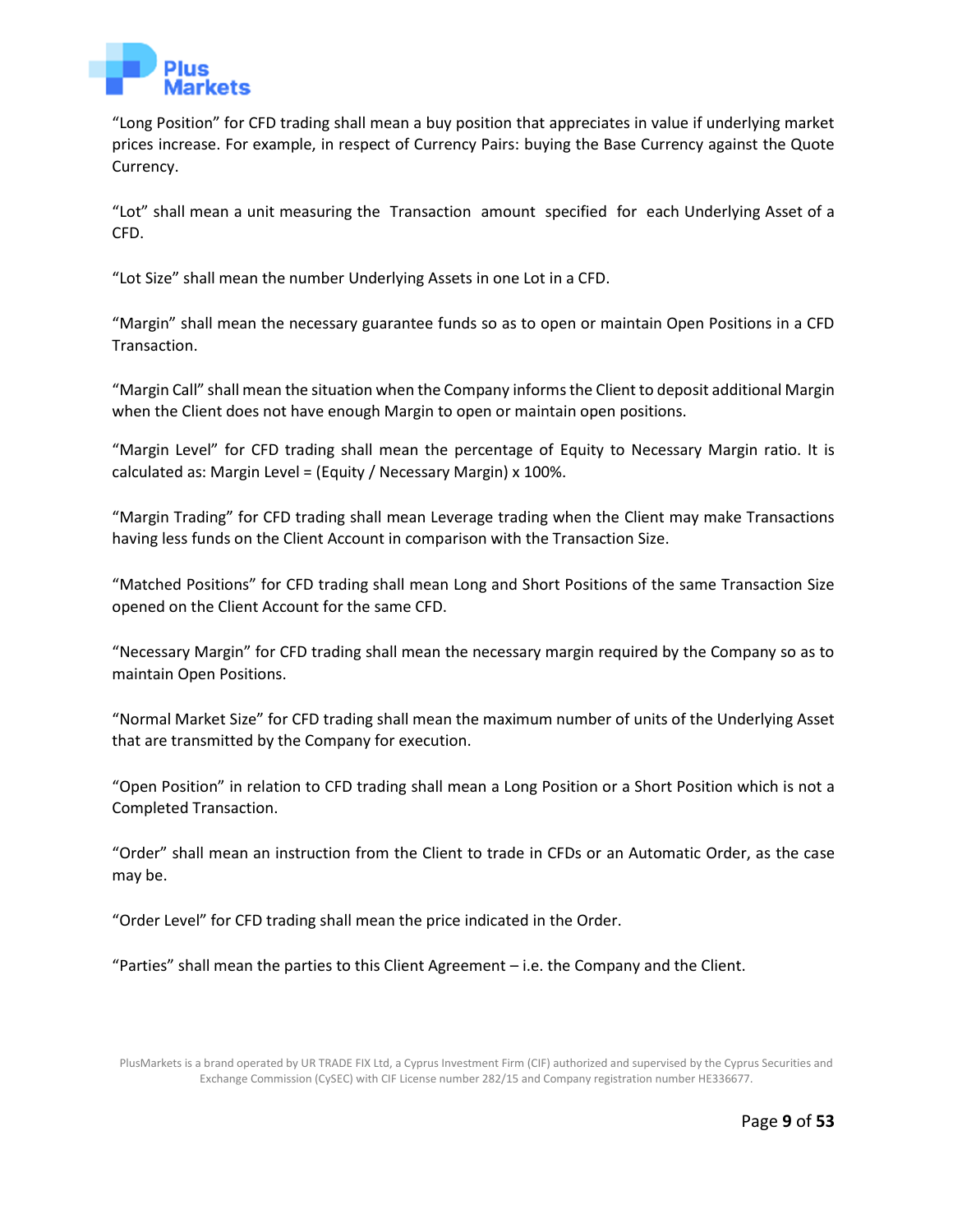

"Platform" shall mean the electronic mechanism operated and maintained by the Company, consisting of a trading platform, computer devices, software, databases, telecommunication hardware, programs and technical facilities, which facilitates trading activity of the Client in Financial Instruments via the Client Account.

"Personal Data" or "Client Information" shall mean any information relating to an identified or identifiable natural person, whereas the Company acts as controller in relation to such personal data.

"Politically Exposed Persons" shall mean:

A) natural persons who are or have been entrusted with prominent public functions, which means: heads of State, heads of government, ministers and deputy or assistant ministers; members of parliaments; members of supreme courts, of constitutional courts or of other high-level judicial bodies whose decisions are not subject to further appeal, except in exceptional circumstances; members of courts of auditors or of the boards of central banks; ambassadors, chargés d' affaires and high-ranking officers in the armed forces; members of the administrative, management or supervisory bodies of State-owned enterprises. None of the categories set out in the above shall be understood as covering middle ranking or more junior officials. Further, where a person has ceased to be entrusted with a prominent public function within the meaning of the above definition for a period of at least one year in any country, such persons shall not be considered a Politically Exposed Person.

B) The immediate family members of such persons as set out under definition A, which means: the spouse; any partner considered by national law as equivalent to the spouse; the children and their spouses or partners; and the parents.

C) Persons known to be close associates of such persons as set out under definition A, which means: any natural person who is known to have joint beneficial ownership of legal entities or legal arrangements, or any other close business relations, with a person referred to in definition A; any natural person who has sole beneficial ownership of a legal entity or legal arrangement which is known to have been set up for the benefit de facto of the person referred to in definition A.

"Professional Client" shall mean a "Professional Client" for the purposes of CySEC Rules, as specified in the document "Client Categorisation Policy".

"Quote" shall mean the information of the current price for a specific Underlying Asset, in the form of the Bid and Ask prices.

"Quote Currency" shall mean the second currency in the Currency Pair which can be bought or sold by the Client for the Base Currency.

"Quotes Base" in relation to CFD trading shall mean Quotes Flow information stored on the Server.

"Quotes Flow" shall mean the stream of Quotes in the Platform for each CFD.

PlusMarkets is a brand operated by UR TRADE FIX Ltd, a Cyprus Investment Firm (CIF) authorized and supervised by the Cyprus Securities and Exchange Commission (CySEC) with CIF License number 282/15 and Company registration number HE336677.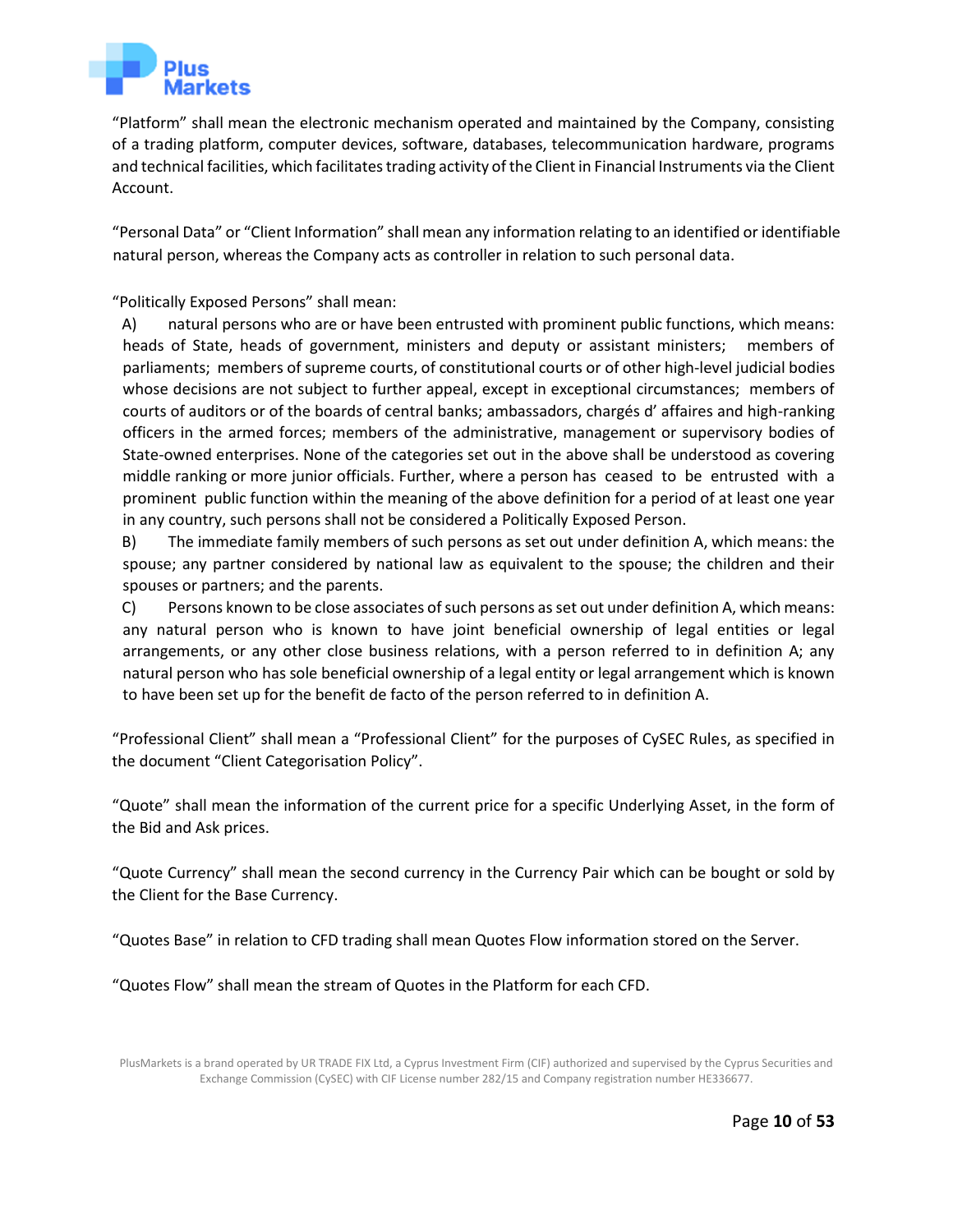

"Retail Client" shall mean a "Retail Client" for the purposes of the CySEC Rules, as specified in the document "Client Categorisation Policy".

''Robox Smart Trading Machine'' shall mean a third party provider the Company collaborates with, which offers trading strategies.

"Scalping" shall mean the form of trading strategy through which the Client, either solely acting or acting with others (internally by using other trading accounts held with the Company or by sharing the same IP address, or externally by using other trading accounts held with other brokers), performs and/or tries to perform numerous transactions within a very short time (for example up to three minutes), hedging positions (partially or fully) by holding open position on the opposite side of a trade, or by holding a position in a spot asset and the opposite position in the future of that asset, or buying at Bid price and selling at Ask price so as to gain the Bid/Ask difference, or in general a trading activity pattern that indicate that the Client aims to benefit financially without being genuinely interested in trading in the markets and/or taking any market risk. Scalping is included in the definition of "abusive trading" and it is strictly prohibited.

"Services" shall mean the services to be offered by the Company to the Client under this Agreement, as set out in paragraph 6.2 of this Client Agreement.

"Short Position" for CFD trading shall mean a sell position that appreciates in value if underlying market prices fall. For example, in respect of Currency Pairs: selling the Base Currency against the Quote Currency. Short Position is the opposite of a Long Position.

"Signal Provider" could mean a person who has agreed to provide the Company with information about his trading, which may be followed or taken the opposite direction by other Clients via the Automatic Orders or a third party service provider that is used by the Client at his own discretion for the purpose of assisting him with his trading. This third party service provider can be either a human analyst or an automated robot, to which the client subscribed to.

"Slippage" shall mean the difference between the expected price of a Transaction in a CFD, and the price the Transaction is actually executed at. Slippage often occurs during periods of higher volatility (for example due to due to news events) making an Order at a specific price impossible to execute, when market orders are used, and also when large Orders are executed when there may not be enough interest at the desired price level to maintain the expected price of trade.

"Sniping" shall mean executing trading strategies with the objective or as a result of exploiting misquotation(s). Misquotations may occur as a result of the highly automated nature of offering tradable prices on the Platform.

PlusMarkets is a brand operated by UR TRADE FIX Ltd, a Cyprus Investment Firm (CIF) authorized and supervised by the Cyprus Securities and Exchange Commission (CySEC) with CIF License number 282/15 and Company registration number HE336677.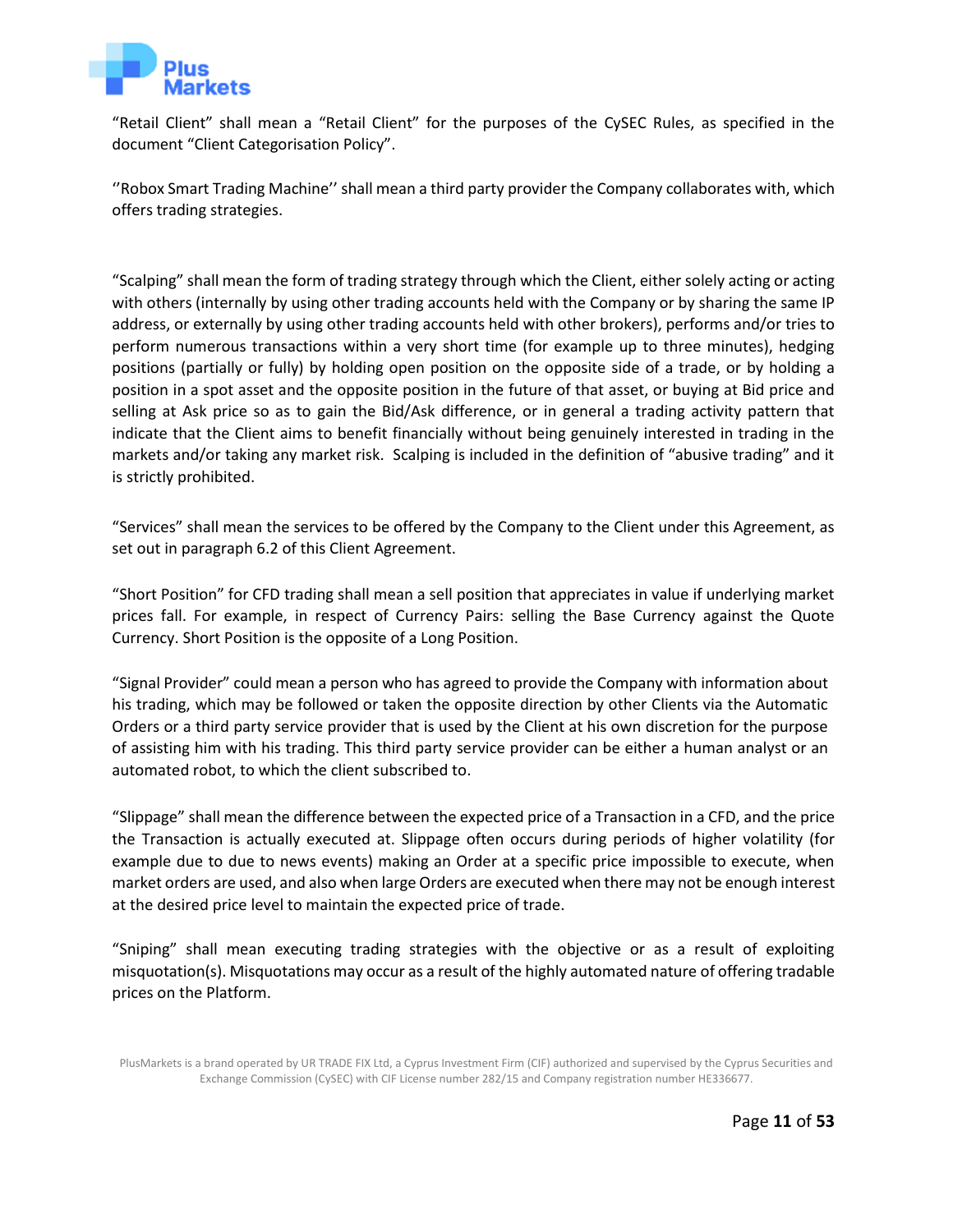

"Social Trading" shall mean trading in CFDs via the use of the Automatic Orders, whereby the Client is following/copying or taking the opposite trading activity of a Signal Provider, as opposed to manually placing Orders himself.

"Spread" for CFD trading shall mean the difference between Ask and Bid of an Underlying Asset in a CFD at that same moment.

"Securities Trading" shall mean the trading in securities like real stocks, ETFs, Bonds as well as other securities that the Company may offer from time to time.

"Swap or Rollover" for CFD trading shall mean the interest added or deducted for holding a position open overnight. Swaps or Rollovers can also include other fees or adjustments induced by corporate actions, such as cash dividends and/or other adjustments that might affect the underlying position of CFDs.

"Trailing Stop" in CFD trading shall mean a stop-loss order set at a percentage level below the market price - for a long position. The trailing stop price is adjusted as the price fluctuates. A sell trailing stop order sets the stop price at a fixed amount below the market price with an attached "trailing" amount. As the market price rises, the stop price rises by the trail amount, but if the pair price falls, the stop loss price doesn't change, and a market order is submitted when the stop price is hit.

"Transaction" shall mean transaction of the Client in a CFD.

"Transaction Size" for CFD trading shall mean Lot Size multiplied by number of Lots.

"Underlying Asset" shall mean the object or underlying asset in a CFD which may be Currency Pairs, Metals, Stock Indices, Commodities, Metals, Stocks, Futures or as determined by the Company from time to time and made available on its Website.

"Underlying Market" shall mean the relevant market where the Underlying Asset of a CFD is traded.

"Website" shall mean the Company's website at [www.plusmarkets.eu](http://www.plusmarkets.eu/) , [www.tradeo.com](http://www.tradeo.com/) , [www.investProfile.com](http://www.investprofile.com/) [or](http://www.tradeo.com/) such other website as the Company may maintain from time to time.

"Written Notice" shall have the meaning set out in paragraphs 23.3 and 23.4 of this Client Agreement.

2.2. Words importing the singular shall import the plural and vice versa. Words importing the masculine shall import the feminine and vice versa. Words denoting persons include corporations, partnerships, other unincorporated bodies and all other legal entities and vice versa.

#### 2.3. Paragraph headings are for ease of reference only.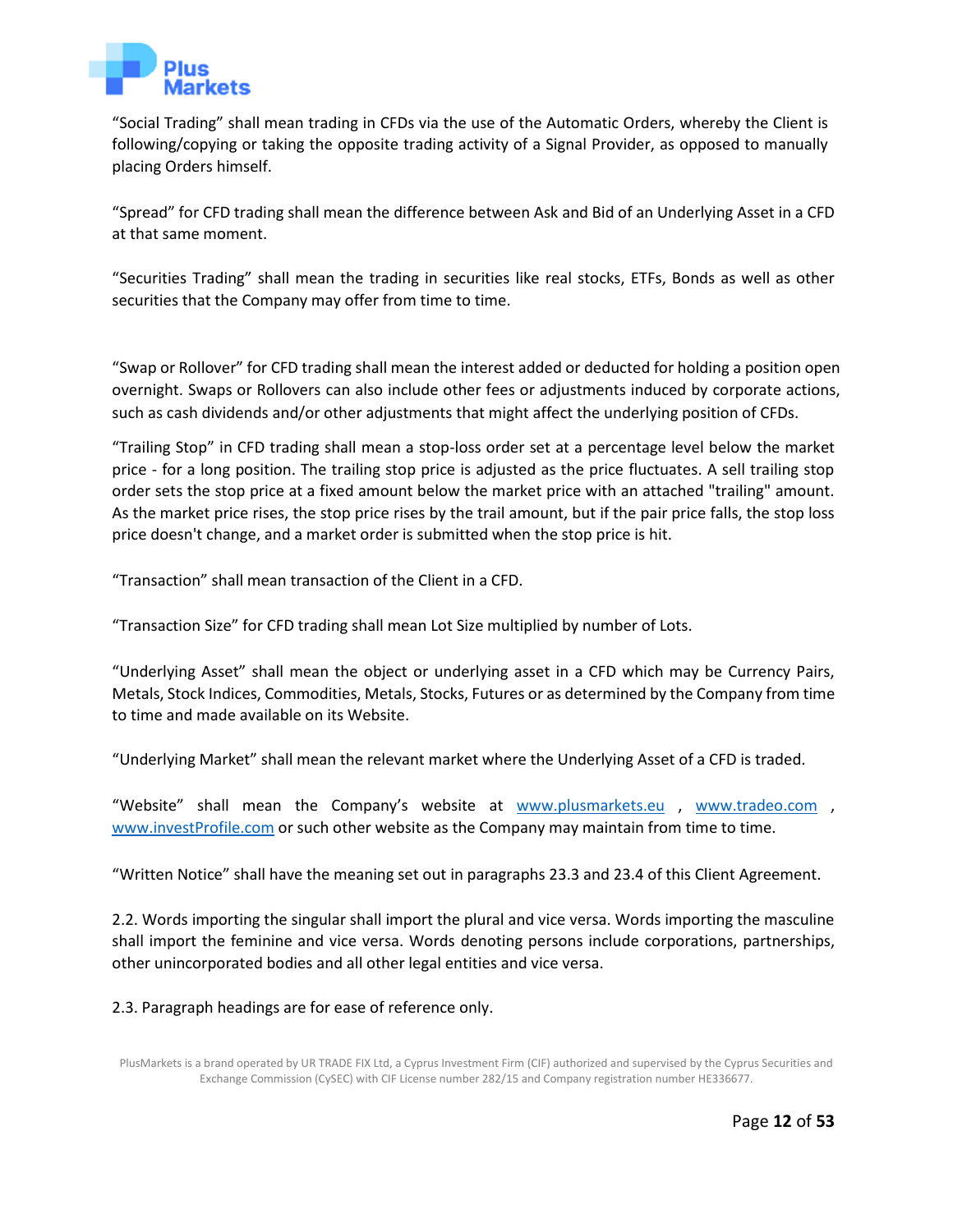

2.4. Any reference to any act or regulation or Law shall be that act or regulation or Law as amended, modified, supplemented, consolidated, re-enacted or replaced from time to time, all guidance noted, directives, statutory instruments, regulations or orders made pursuant to such and any statutory provision of which that statutory provision is a re-enactment, replacement or modification.

#### **3. Application and Commencement**

<span id="page-12-0"></span>3.1. After the Client fills in and submits the Account Opening Application Form together with all the required identification documentation required by the Company for its own internal checks, the Company will send him a notice informing him whether he has been accepted as a Client of the Company. It is understood that the Company is not required (and may be unable under Applicable Regulations) to accept a person as its Client until all documentation it requires has been received by the Company, properly and fully completed by such person and all internal Company checks (including without limitation anti-money laundering checks, appropriateness or suitability tests as the case may be) have been satisfied. It is further understood that the Company reserves the right to impose additional due diligence requirements to accept Clients residing in certain countries.

3.2. The Agreement shall take effect and commence upon the receipt by the Client of a notice sent by the Company informing the Client that he has been accepted as the Company's Client and that a Client Account has been opened for him. If the Client meets with the Company face to face to conclude the Agreement, then the Agreement shall come into force and effect on signature date.

#### **4. Client Categorisation**

<span id="page-12-1"></span>4.1. According to Applicable Regulations, the Company has to categorise its Clients in one of the following categories: Retail Client, Professional Client or Eligible Counterparty. The categorization shall depend on the information provided by the Client in his Account Opening Application Form and according to the method of categorisation as this method is explained under the document "Client Categorisation Policy". By accepting this Agreement, the Client accepts application of such method.

The Company will inform the Client of his categorisation according to Applicable Regulations. The Client has the right to request different categorisation.

4.2. The Client accepts that when categorising the Client and dealing with him, the Company will rely on the accuracy, completeness and correctness of the information provided by the Client in his Account Opening Application Form and the Client has the responsibility to immediately notify the Company in writing if such information changes at any time thereafter.

4.3. The Company shall have the right to review the Client's Categorization, according to Applicable Regulations and inform the Client accordingly of the change before it comes into effect by providing the Client with advance notice of at least five (5) Business Days. Changing the Client's Categorization may also mean changing the type of Client Account of the Client. The Client shall be treated as accepting the

PlusMarkets is a brand operated by UR TRADE FIX Ltd, a Cyprus Investment Firm (CIF) authorized and supervised by the Cyprus Securities and Exchange Commission (CySEC) with CIF License number 282/15 and Company registration number HE336677.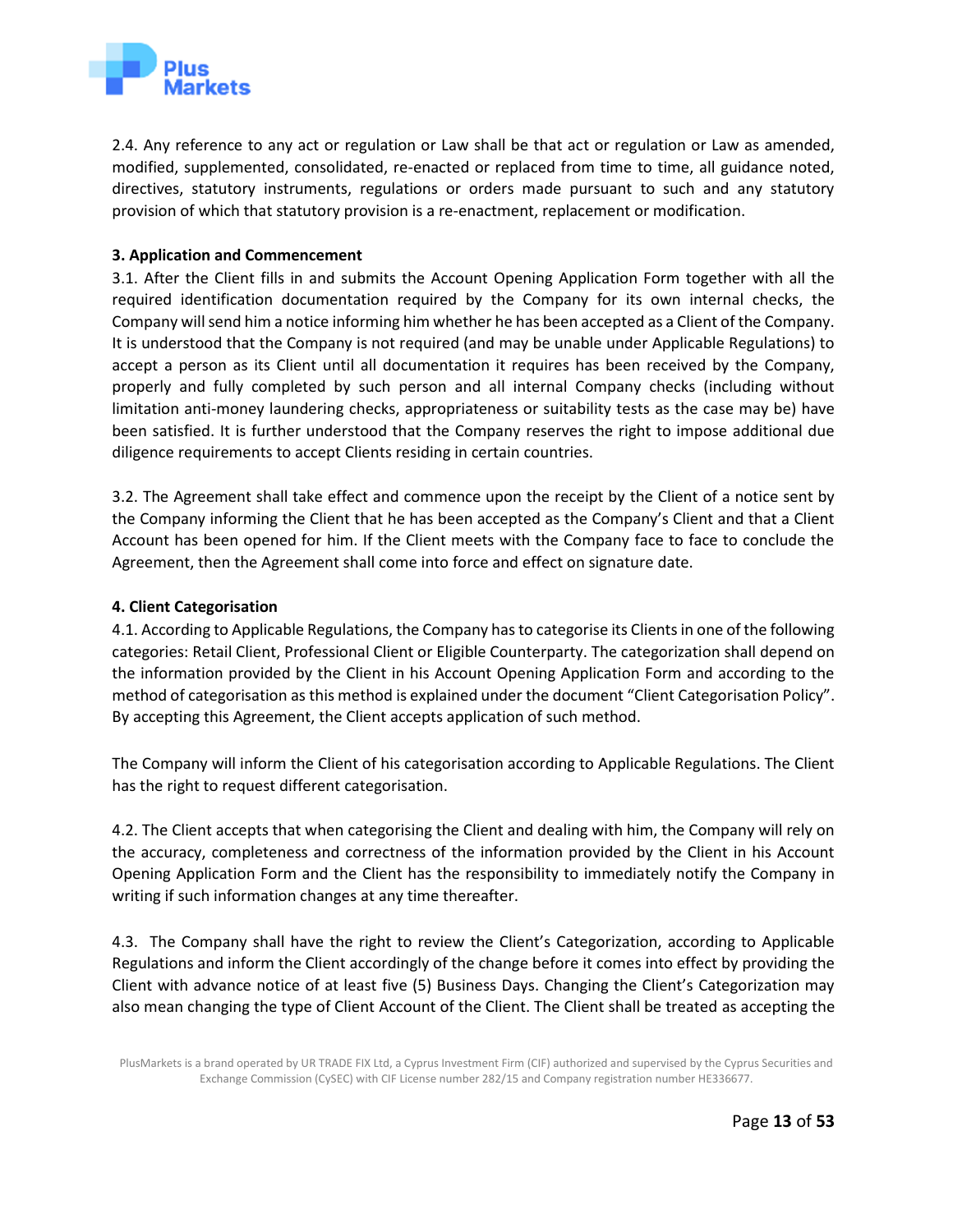

change on that date unless, before then, the Client informs the Company that the Client wishes to terminate the Agreement and not accept the change.

#### **5. Assessment**

<span id="page-13-0"></span>5.1. In providing the investment service of Reception and Transmission and Execution (as described in paragraph 6.2.(a) of this Client Agreement), the Company is obliged under Applicable Regulations to seek information from a Client or potential Client regarding his knowledge and experience in the investment field relevant to the specific type of service or Financial Instrument offered or demanded, so as to enable the Company to assess whether the service or Financial Instrument is appropriate for the Client. Where the Client or potential Client elects not to provide the information regarding his knowledge and experience, or where he provides insufficient information regarding his knowledge and experience, the Company will not be able to determine whether the service or Financial Instrument is appropriate for him. The Company shall assume that information about his knowledge and experience provided from the Client to the Company is accurate and complete and the Company shall have no responsibility to the Client if such information is incomplete or misleading or changes or becomes inaccurate and the Company will be deemed to have performed its obligations under Applicable Regulations, unless the Client has informed the Company of such changes.

5.2. Under Applicable Regulations, when providing the Service of Portfolio Management, the Company will obtain the necessary information regarding the Client's knowledge and experience in the investment field relevant to the specific type of Financial Instrument or service, as well as his financial situation and his investment objectives so as to be able, based on this information, to recommend to the Client the investment services and the Financial Instruments that are suitable to his situation (suitability test). The Company is entitled, at its discretion, to request additional information regarding the Client or/and to request an update of the data notified by the Client, whenever it deems this necessary. The Company is entitled to rely on the information provided each time by the Client regarding the above, unless it is aware or ought to be aware that the information is manifestly out of date, inaccurate or incomplete. The Client is obliged to inform immediately the Company in writing of any change of the data notified.

#### **6. Services**

<span id="page-13-1"></span>6.1. The Client is provided with Access Data to enable the Client trade in Financial Instruments (i.e. CFDs) on the Company's Platform. Orders placed by the Client (including Automatic Orders) with the Company are executed in the following way: The Company, acting on behalf of the Client, executes the Client Order with a third party Execution Venue (who may also transmit the Orders to another party; a list of these entities is found on our "Best Interest and Order Execution Policy" on our Website). This method of execution is called straight through processing (STP). Under this model of execution, does not execute the Client Order as a principal to principal against the Client, i.e. the Company is not itself the Execution Venue.

6.2. Trading with the Company involves the provision of the following investment and ancillary Services under the Law from the Company to the Client: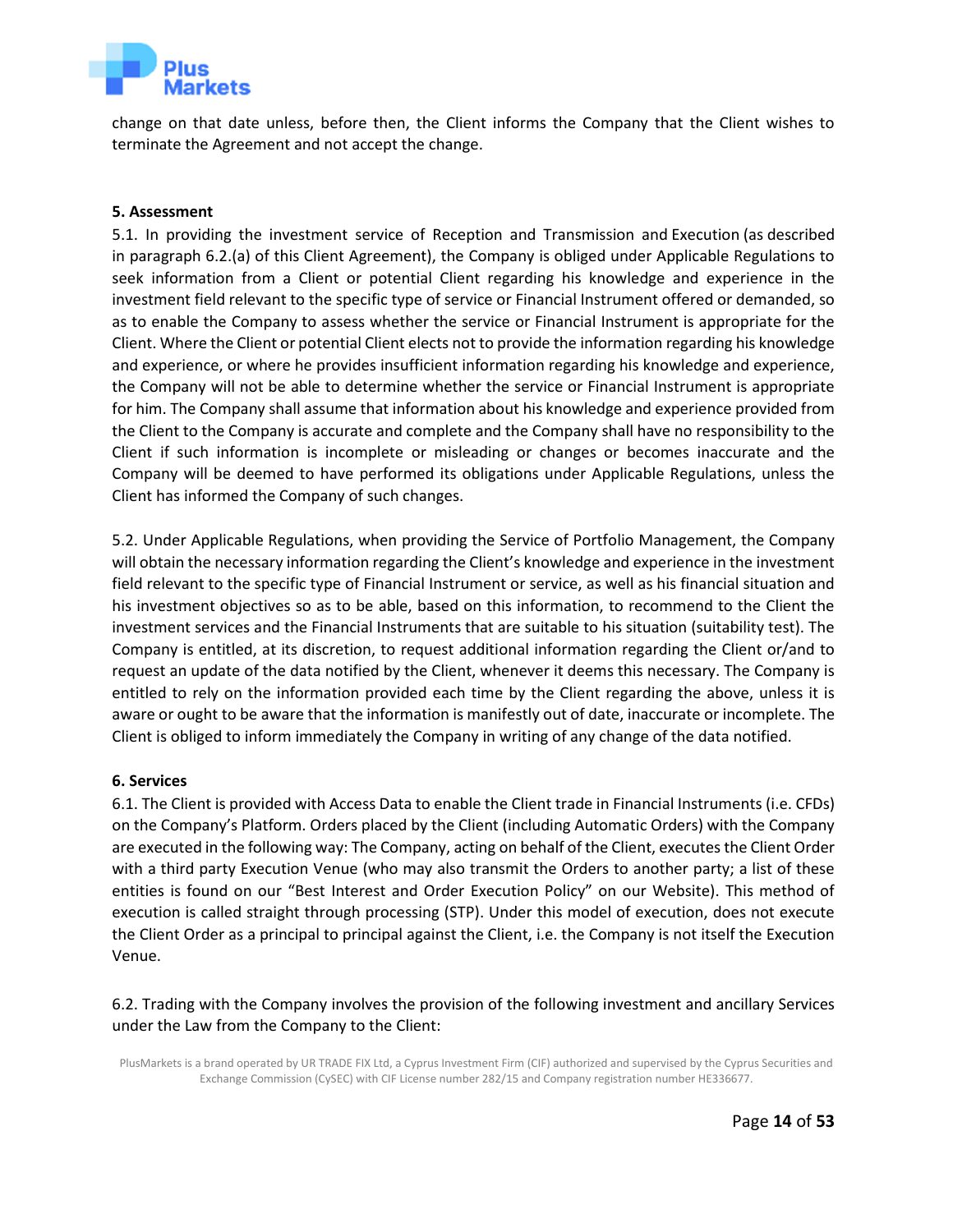

- (a) Reception and transmission of orders in relation to one or more financial instruments
- (b) Execution of orders on behalf of clients
- (c) Portfolio Management
- (d) Safekeeping and administration of financial instruments, including custodianship and related services such as cash/collateral management
- (e) Granting credits or loans to an investor to allow him to carry out a transaction in one or more financial instruments, where the firm granting the credit or loan is involved in the transaction
- (f) Investment research and financial analysis or other forms of general recommendation relating to transactions in financial instruments.
- (g) Foreign Exchange Services where these are connected to the provision of the investment services.

6.3. It is agreed and understood that the Company offers its Services in relation to various Financial Instruments. However, the Client may be allowed to trade only in one or some of those Financial Instruments.

6.4. It is understood that when trading in CFDs, there is no delivery or safekeeping of the Underlying Asset to which the CFD is referring to.

6.5. The Company offers you various trading platforms, providing you different trading experience. Moreover, you have the opportunity to trade using wide range of trading strategies, customized to combine your particular trading styles and preferred assets with your personal risk management profile, this is offered through an agreement with a third-party provider (hereinafter'' Robox Smart Trading Machine'').

6.6. You are aware and agree, that before you engage in the Robox Smart Trading Machine, we are required by the applicable law to assess whether the respective service is suitable investment tool for you, and hence you are required to undertake the Suitability Assessment questionnaire , which includes questions concerning your knowledge and experience in the financial markets, including your risk tolerance , financial situation and your ability to bear losses. You acknowledge, that If there is a change in your knowledge, experience, financial situation, or investment objectives, including your risk tolerance, you should inform us, so that we can update your Suitability Assessment.

6.7. You are aware and agree, that we do not provide any guarantee as to the performance of any particular investment, account, portfolio or strategy provided by the Robox Smart Trading Machine. You understand, that neither PlusMarkets nor any of its affiliates or third-party providers shall be liable for any losses arising from the respective service.

6.8.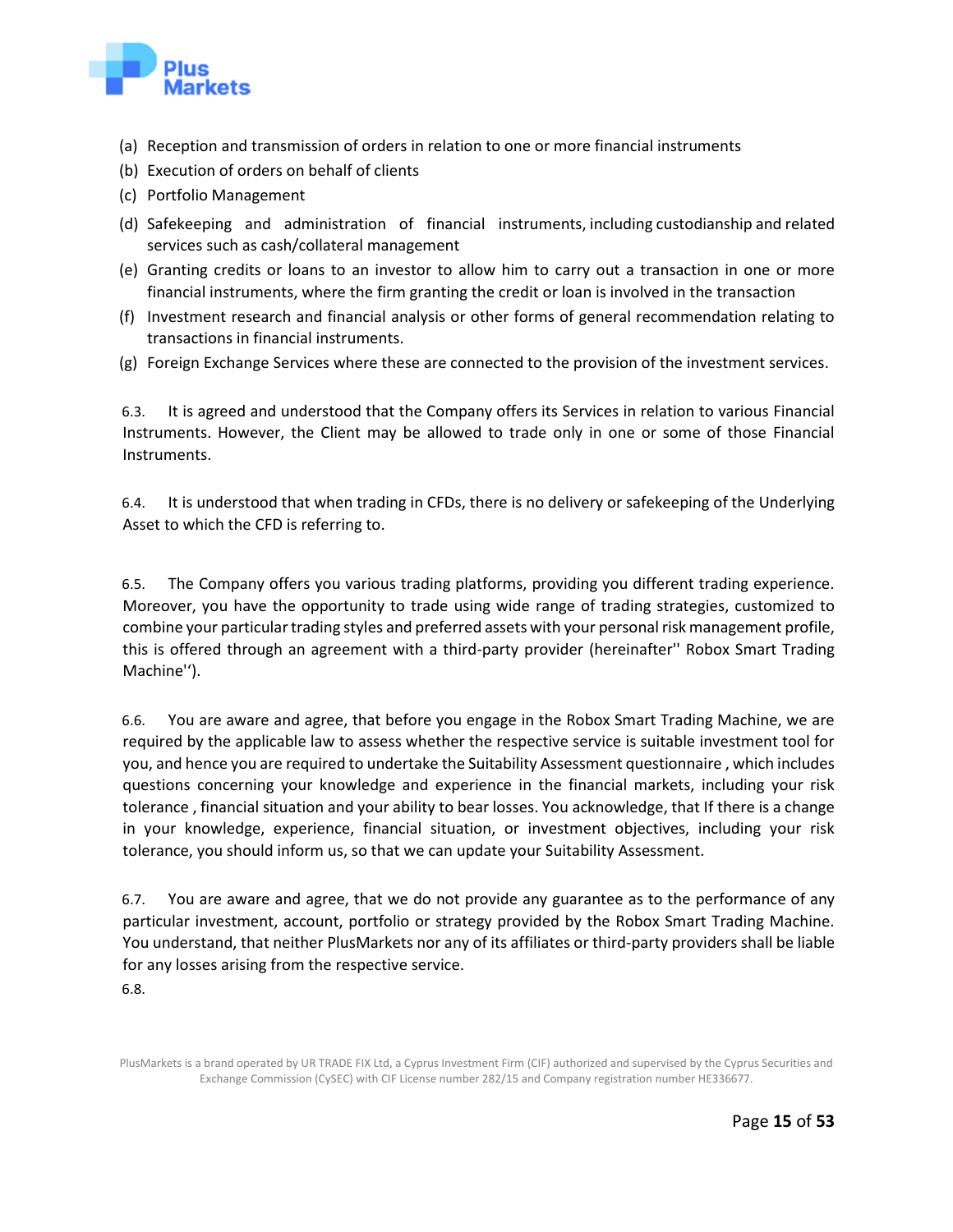

## **7. Advice and Commentary**

<span id="page-15-0"></span>7.1. The Company will not advise the Client about the merits of a particular Order or give him any form of investment advice and the Client acknowledges that the Services do not include the provision of investment advice in Financial Instruments or the Underlying Markets or Assets. The Client alone will decide how to handle his Client Account, place Orders himself, choose Signal Provider and take relevant decisions based on his own judgement.

7.2. The Company will not be under any duty to provide the Client with any legal, tax or other advice relating to any Transaction. The Client may wish to seek independent advice before entering into a Transaction.

7.3. The Company may, from time to time and at its discretion, provide the Client (or in newsletters which it may post on its Website or provide to subscribers via its Website or otherwise) with information, news, market commentary or other information but not as part of its Services to the Client. Where it does so:

- (a) The Company will not be responsible for such information.
- (b) The Company gives no representation, warranty or guarantee as to the accuracy, correctness or completeness of such information or as to the tax or legal consequences of any related Transaction.
- (c) This information is provided solely to enable the Client to make his own investment decisions and does not amount to investment advice or unsolicited financial promotions to the Client.
- (d) If the document contains a restriction on the person or category of persons for whom that document is intended or to whom it is distributed, the Client agrees that he will not pass it on to any such person or category of persons.
- (e) The Client accepts that prior to dispatch, the Company may have acted upon it itself to made use of the information on which it is based. The Company does not make representations as to the time of receipt by the Client and cannot guarantee that he will receive such information at the same time as other clients.

7.4. It is understood that market commentary, news, or other information provided or made available by the Company are subject to change and may be withdrawn at any time without notice.

## **8. Platform**

<span id="page-15-1"></span>8.1. Subject to the Client's obligations under the Agreement being fulfilled, the Company hereby grants the Client a limited license, which is non-transferable, non-exclusive and fully recoverable, to use the Platform(s) (including the use of the Website, and any other downloadable software available from time to time) in order to place Orders (including Automatic Orders) in a particular Financial Instrument(s). The Company may use different Platforms depending on the Financial Instrument.

8.2. The Company has the right to shut down the Platform(s) at any time for maintenance purposes without prior notice to the Client, this will be done only in weekends, unless not convenient or in urgent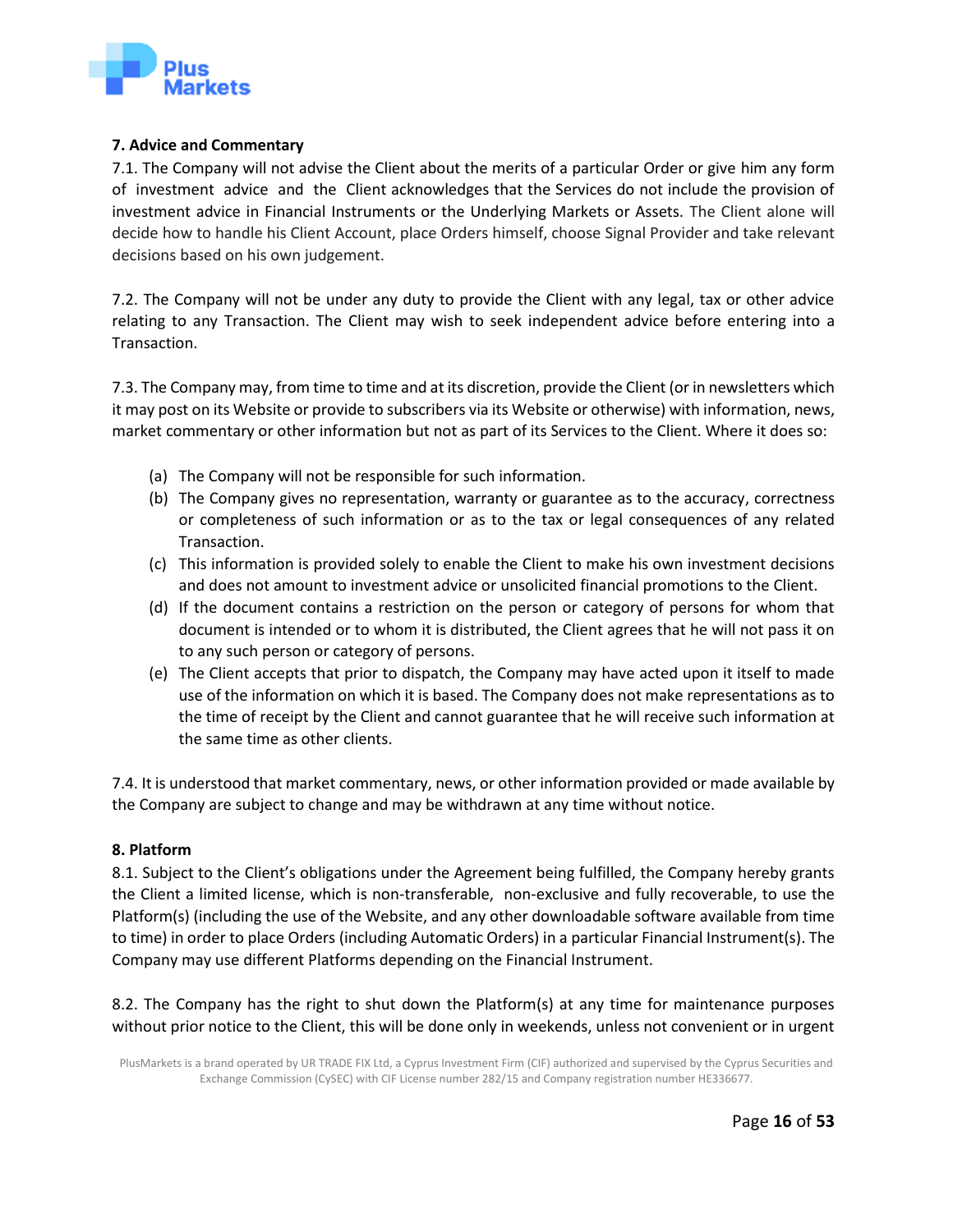

cases. In these cases, the Platform(s) will be inaccessible. The Company may upgrade or replace the Platform from time to time.

8.3. The Client is solely responsible for providing and maintaining the compatible equipment necessary to access and use the Platform(s), which includes at least a personal computer or mobile phone or tablet (depending on the Platform used), internet access by any means and telephone or other access line. Access to the internet is an essential feature and the Client shall be solely responsible for any fees necessary in order to connect to the internet.

8.4. The Client represents and warrants that he has installed and implemented appropriate means of protection relating to the security and integrity of his computer or mobile phone or tablet and that he has taken appropriate actions to protect his system from computer viruses or other similar harmful or inappropriate materials, devices, information or data that may potentially harm the Website, the Platform(s) or other systems of the Company. The Client further undertakes to protect the Company from any wrongful transmissions of computer virus or other similarly harmful or inappropriate material or device to the Platform(s) from his personal computer or mobile phone or tablet.

8.5. The Company will not be liable to the Client should his computer system or mobile phone or tablet fail, damage, destroy and/or format his records and data. Furthermore, if the Client incurs delays and any other form of data integrity problems that are a result of his hardware configuration or mismanagement, the Company shall not be liable.

8.6. The Company will not be liable for any such disruptions or delays or problem in any communication experienced by the Client when using the Platform(s).

8.7. Orders with the Company are placed on the Platform(s), with the use of Access Data through the Client's compatible personal computer connected to the internet. It is agreed and understood that the Company will be entitled to rely and act on any Order given by using the Access Data on the Platform(s) or via phone, without any further enquiry to the Client and any such Orders will be binding upon the Client.

## **9. Intellectual Property**

<span id="page-16-0"></span>9.1. The Platform(s), all copyrights, trademarks, patents, service marks, trade names, software code, icons, logos, characters, layouts, trade secrets, buttons, colour scheme, graphics and data names are the sole and exclusive Intellectual Property (IP) of the Company or of third parties and are protected by local and international intellectual property laws and treaties. This Agreement does not convey an interest in or to the Platform(s) but only a right to use the Platform(s) according to the terms of this Agreement. Nothing in this Agreement constitutes a waiver of the Company's intellectual property rights.

9.2. Under no circumstances shall the Client obscure or remove any copyright, trademark or any other notices from any of the Company's IP or Website or Platform(s).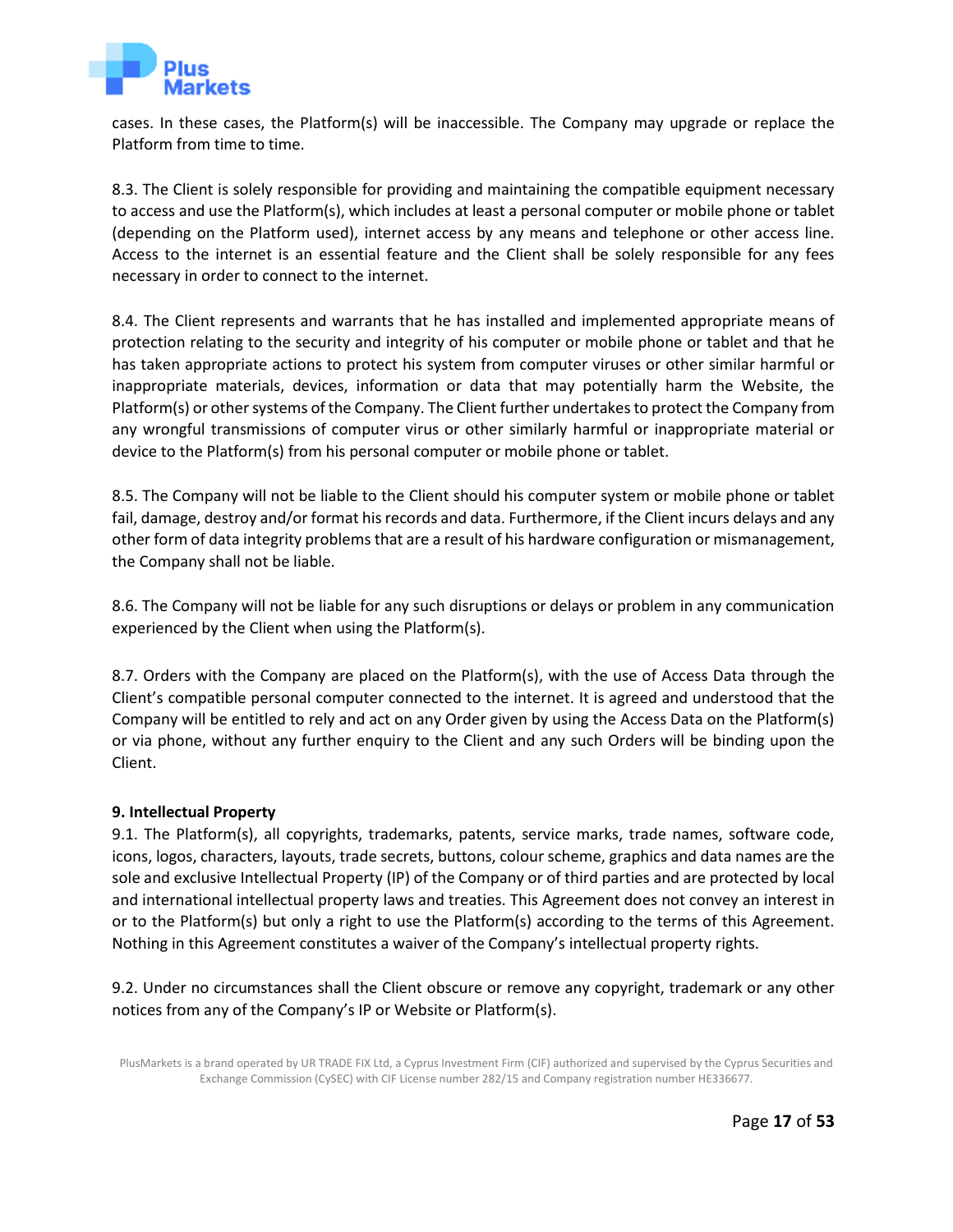

9.3. It is understood that the Company may offer its Services under different trademarks and websites. The Company owns all the images displayed on its Website, the Platform(s) and downloadable software and material. The Client may not use these images in any way other than the manner which the Company provides them for.

9.4. The Client is permitted to store and print the information made available to him through the Company's Website or Platform(s) including documents, policies, text, graphics, video, audio, software code, user interface design or logos. The Client is not permitted to alter, modify, publish, transmit, distribute, otherwise reproduce commercially exploit that information, in whole or in part, in any format to any third party without the Company's express written consent.

#### **10. Prohibited Actions**

10.1. It is absolutely prohibited for the Client to take any of the following actions in relation to the Company's systems and/or Platform(s) and/or Client Account:

- <span id="page-17-0"></span>(a) Use, without the prior and written consent of the Company, of any software, which applies artificial intelligence analysis to the Company's systems and/or Platform(s) and/or Client Account.
- (b) Intercept, monitor, damage or modify any communication which is not intended for him.
- (c) Use any type of spider, virus, worm, Trojan-horse, time bomb or any other codes or instructions that are designed to distort, delete, damage or disassemble the Platform(s) or the communication system or any system of the Company.
- (d) Send any unsolicited commercial communication not permitted under applicable law or Applicable Regulations.
- (e) Do anything that will or may violate the integrity of the Company computer system or Platform(s) or cause such system(s) to malfunction or stop thei Operation
- (f) Unlawfully access or attempt to gain access, reverse engineer or otherwise circumvent any security measures that the Company has applied to the Platform(s).
- (g) any action that could potentially allow the irregular or unauthorised access or use of the Platform(s).
- (h) send massive requests on the server which may cause delays in the execution time.
- (i) Abusive Trading
- (j) Opening more than one account ( the prohibition is not applicable to subaccounts)

10.2. Should the Company reasonably suspect that the Client has violated the terms of paragraph 10.1 of this Client Agreement, it is entitled to take one or more of the counter measures of paragraph 14.2 of this Client Agreement.

PlusMarkets is a brand operated by UR TRADE FIX Ltd, a Cyprus Investment Firm (CIF) authorized and supervised by the Cyprus Securities and Exchange Commission (CySEC) with CIF License number 282/15 and Company registration number HE336677.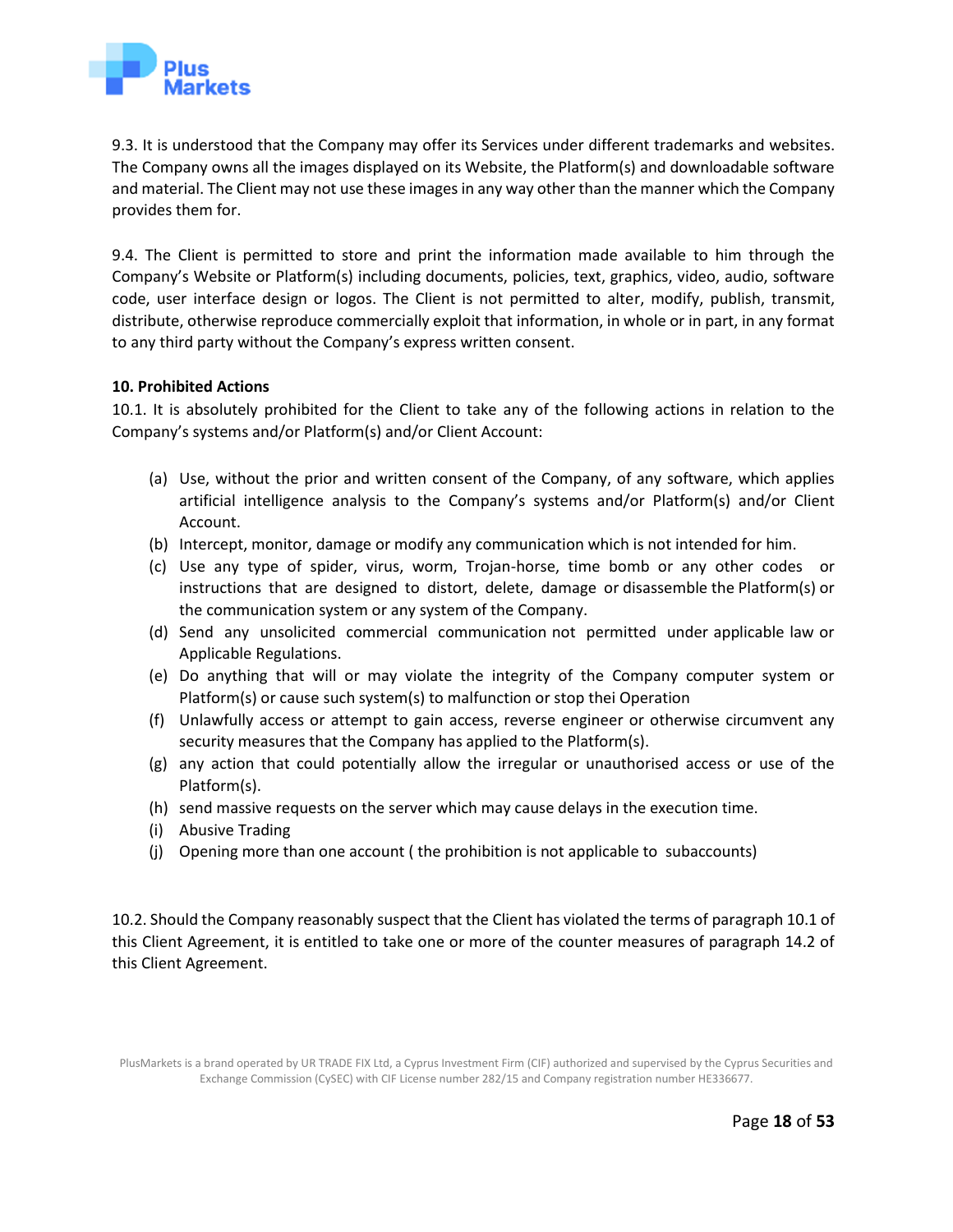

#### **11. Safety**

11.1. The Client agrees to keep secret and not to disclose his Access Data or Client Account number to any third person.

<span id="page-18-0"></span>11.2. The Client should not write down his Access Data. If the Client receives a written notification of his Access Data, he must destroy the notification immediately.

11.3. The Client agrees to notify the Company immediately if he knows or suspects that his Access Data or Client Account number have or may have been disclosed to any unauthorised person. The Company will then take steps to prevent any further use of such Access Data and will issue replacement Access Data. The Client will be unable to place any Orders until he receives the replacement Access Data.

11.4. The Client agrees that he will co-operate with any investigation the Company may conduct into any misuse or suspected misuse of his Access Data or Client Account number.

11.5. The Client acknowledges that the Company bears no responsibility if unauthorized third persons gain access to information, including electronic addresses, electronic communication, personal data, Access Data and Client Account number when the above are transmitted between the parties or any other party, using the internet or other network communication facilities, post, telephone, or any other electronic means.

11.6. If the Company is informed from a reliable source that the Access Data or Client Account number of the Client may have been received by unauthorised third parties, the Company may, at its discretion without having an obligation to the Client, deactivate the Client Account.

## **12. Placement and Execution of Orders**

<span id="page-18-1"></span>12.1. The Client may place Orders himself on the Platform(s) by using his Access Data issued by the Company for that purpose and provided all the Essential Details are given. Clients may also be able to submit their trade orders to the Reception & Transmission of Orders Department in writing, via telephone or via email where scanned copies of trade orders are attached. It is understood that when engaging into Portfolio Management, the Client's approval or confirmation or consent or interference is not required each time the Portfolio Manager places an Order on the Client's behalf.

12.2. The Company will be entitled to rely and act on any Order given by using the Access Data without any further enquiry to the Client and any such Orders will be binding upon the Client.

12.3. Orders (including Portfolio Management trades) are executed according to the "Best Interest and Order Execution Policy", which are binding on the Client.

12.4. The Company will use reasonable efforts to execute an Order, but it is agreed and understood that despite the Company's reasonable efforts transmission or execution may not always be achieved at all for reasons beyond the control of the Company.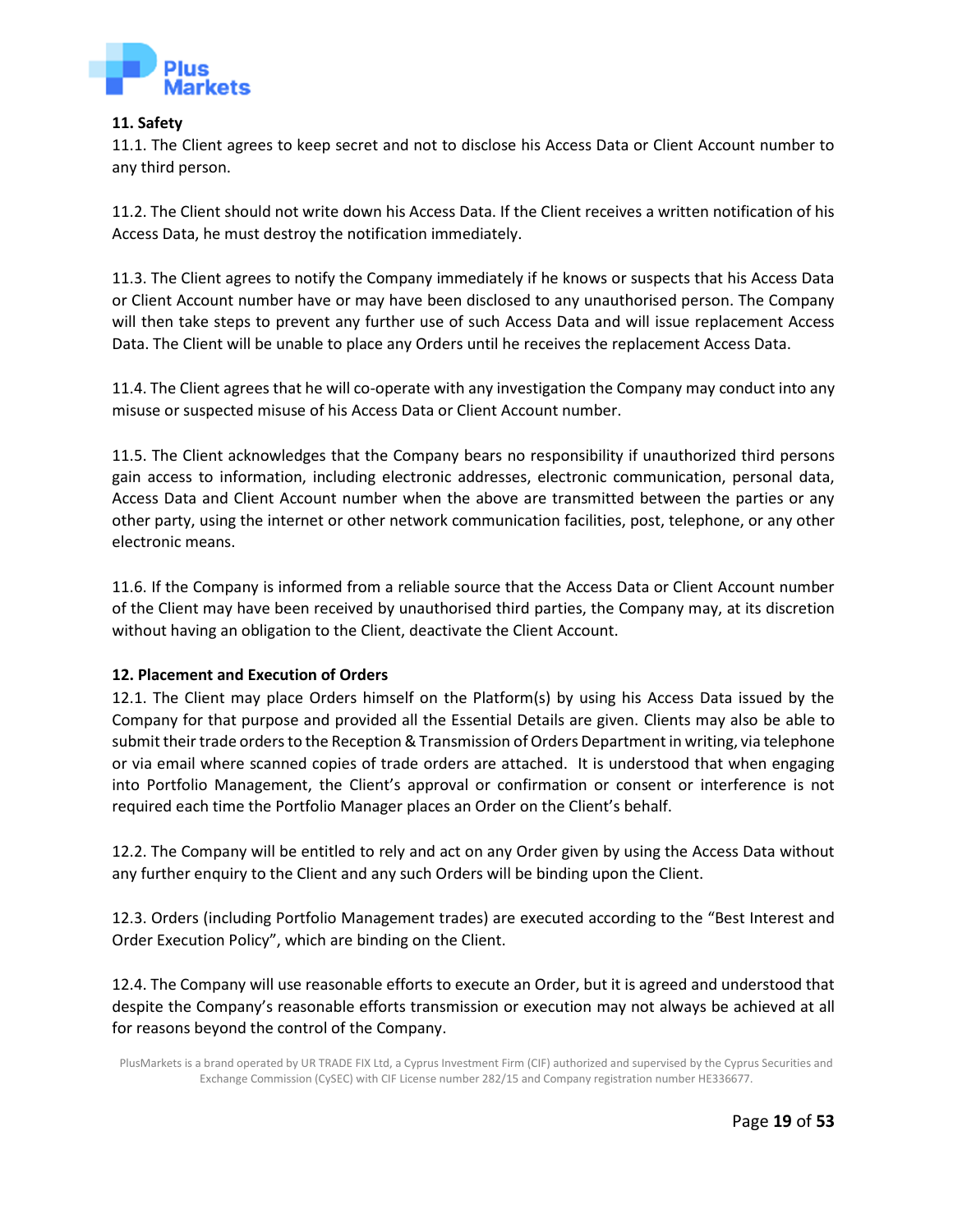

12.5. Orders may be placed within the normal trading hours of the Company, available on its Website(s) and/or the Platform, as amended from time to time.

# **13. Decline of Client's Orders**

<span id="page-19-0"></span>13.1. Without prejudice to any other provisions herein in this Client Agreement and in Appendix 1, the Company is entitled, at any time and at its discretion, to restrict the Client's trading activity, to cancel Orders, refuse to execute any Order of the Client, and the Client has no right to claim any damages, specific performance or compensation whatsoever from the Company, in any of the following cases:

- (a) Internet connection or communications are disrupted.
- (b) In consequence of request of regulatory or supervisory authorities of Cyprus or a court order or antifraud or anti-money laundering authorities.
- (c) Where the legality or genuineness of the Order is under doubt.
- (d) A Force Majeure Event has occurred.
- (e) In an Event of Default of the Client.
- (f) The Company has sent a notice of Termination of the Agreement to the Client.

## **14. Events of Default**

14.1. Each of the following constitutes an "Event of Default":

- <span id="page-19-1"></span>(a) The failure of the Client to perform any obligation due to the Company.
- (b) If an application is made in respect of the Client pursuant to the Cyprus Bankruptcy Act or any equivalent act in another Jurisdiction (if the Client is an individual), if a partnership, in respect of one or more of the partners, or if a company, a receiver, trustee, administrative receiver or similar officer is appointed, or if the Client makes an arrangement or composition with the Client's creditors or any procedure which is similar or analogous to any of the above is commenced in respect of the Client.
- (c) The Client is unable to pay the Client's debts when they fall due.
- (d) Where any representation or warranty made by the Client in paragraph 30 of this Client Agreement is or becomes untrue.
- (e) The Client (if the Client is an individual) dies or is declared absent or becomes of unsound mind.
- (f) Any other circumstance where the Company reasonably believes that it is necessary or desirable to take any action set out in paragraph 14.2 of this Client Agreement.
- (g) An action set out in paragraph 14.2 of this Client Agreement is required by a competent regulatory authority or body or court.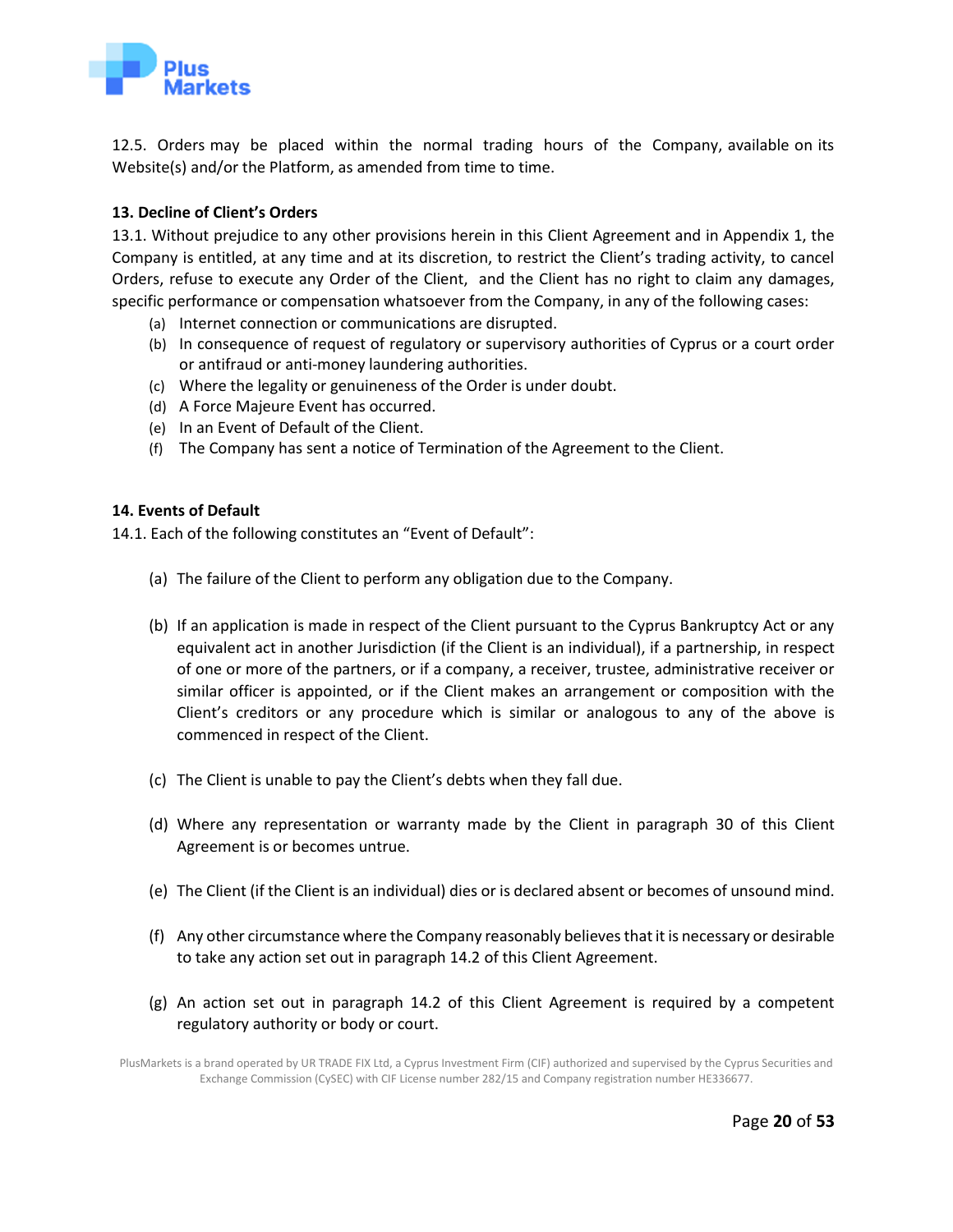

- (h) The Company reasonably considers that the Client involves the Company in any type of fraud or illegality or breach of Applicable Regulations or the Company is placed at risk of being involved in any type of fraud or illegality or breach of Applicable Regulations if it continues offering Services to the Client, even when this is not due to the Client's wrongdoing.
- (i) The Company reasonably considers that there is a material violation by the Client of the requirements established by legislation of the Republic of Cyprus or other countries having jurisdiction over the Client or his trading activities, such being materiality determined in good faith by the Company.
- (j) If the Company suspects that the Client is engaged into money laundering activities or terrorist financing or card fraud or other criminal activities.
- (k) The Company reasonably suspects that the Client performed a prohibited action as set out in paragraph 10.1 of this Client Agreement.
- (l) The Company reasonably suspects that the Client performed Abusive Trading.
- (m) The Company reasonably suspects that the Client opened the Client Account fraudulently.
- (n) The Company reasonably suspects that the Client performed forgery or used a stolen card to fund his Client Account.
- (o) The Client's IP sends massive requests on the server which may cause delays in the execution time.

14.2. If an Event of Default occurs the Company may, at its absolute discretion, at any time and without prior Written Notice, take one or more of the following actions:

- (a) Terminate this Agreement immediately without prior notice to the Client.
- (b) Cancel any Open Positions.
- (c) Temporarily or permanently bar access to the Platform(s) or suspend or prohibit any functions of the Platform(s).
- (d) Reject any Order of the Client.
- (e) Restrict the Client's trading activity.

PlusMarkets is a brand operated by UR TRADE FIX Ltd, a Cyprus Investment Firm (CIF) authorized and supervised by the Cyprus Securities and Exchange Commission (CySEC) with CIF License number 282/15 and Company registration number HE336677.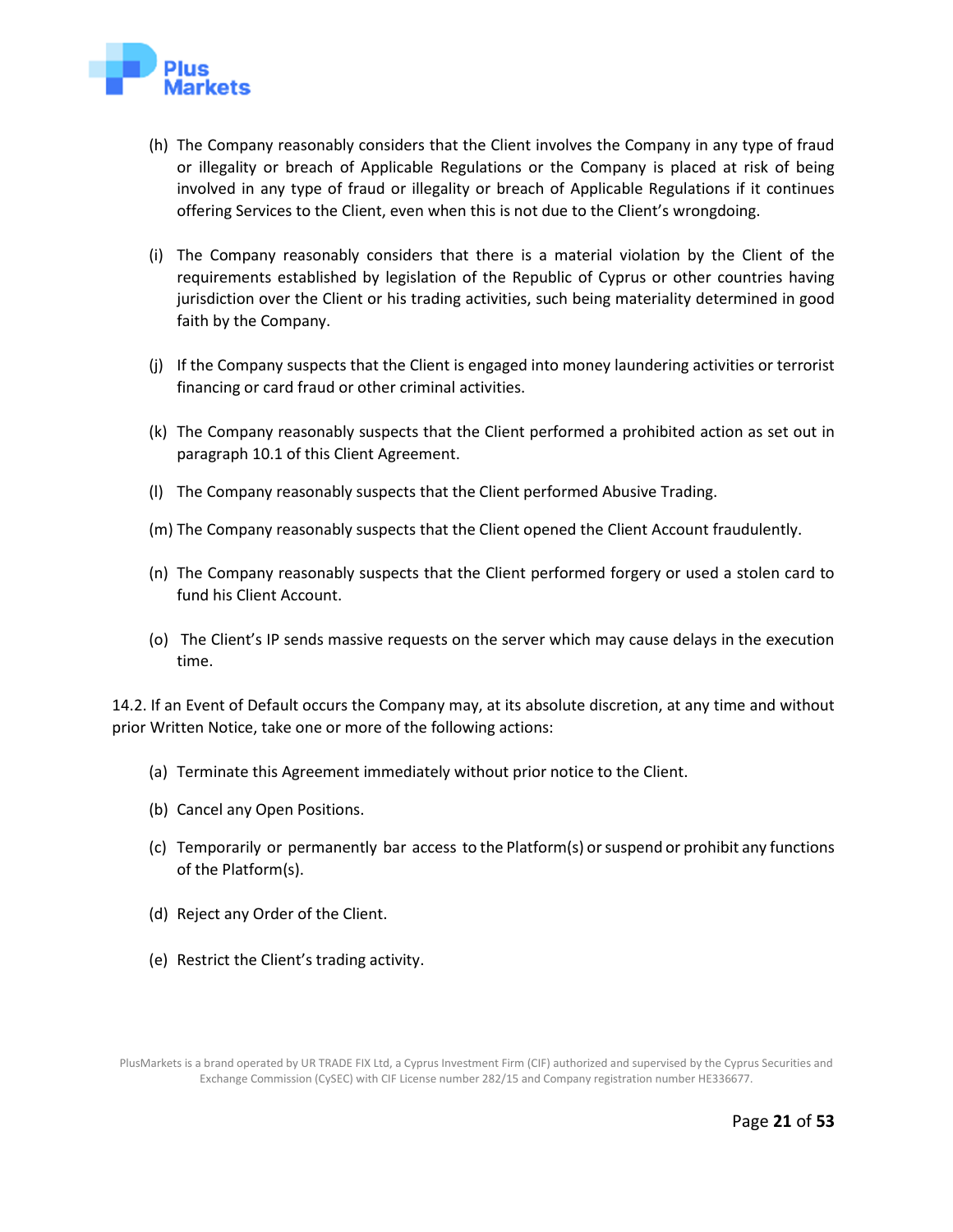

- (f) In the case of fraud, reverse the funds back to real owner or according to the instructions of the law enforcement authorities of the relevant country or of the Payment Network / Institution or financial institution.
- (g) Cancel or reverse any profits gained through Abusive Trading. Losses resulting from Abusive Trading of the Client cannot be reversed.
- (h) Take legal action for any losses suffered by the Company.

(j) Block the IP address of the Client who sends massive requests on the server which may cause delays in the execution time.

# **15. Reporting and Trade Confirmations**

<span id="page-21-0"></span>15.1. Under Applicable Regulations, the Company shall provide the Client with reporting on his Orders. In order to comply with CySEC Rules in regards to Client reporting requirements, the Company will provide the Client with a continuous an online access to his Client Account via the Platform(s) used by the Client; the Client will be able to see in his Client Account the status of his Order, confirmation of execution of the Order as soon as possible (including the trading date, time, type of Order, venue identification, instrument identification, the buy/sell indicator, the nature of the Order, the unit quantity, total consideration, total sum of commissions and expenses, the Client's Counterparty) his trading history, his Balance and other information.

15.2. The Client has the right to ask the Company to send reports by email.

15.3. If the Client has a reason to believe that the Confirmation is wrong or if the Client does not receive any Confirmation when he should, the Client shall contact the Company Ten Business Days from the date the Company of the Order was sent or ought to have been sent (in the event that a Conformation was not sent). If the Client expresses no objections during this period, the content is considered as approved by him and shall be deemed conclusive.

15.4. In relation to the Portfolio Management Service our reporting shall contain the following information, as applicable, on the Transactions executed by us with your Portfolio:

- (a) the time period in which regards the information is contained in the report;
- (b) our name;
- (c) the full name, in case of a physical person or the trade name in case of a legal person or other designation of the Client Account;
- (d) a statement of the contents and the valuation of the Portfolio, including details of each Financial Instrument held, its market value, or fair value if market value is unavailable and the cash balance at the beginning and at the end of the reporting period, and the performance of the portfolio during the reporting period;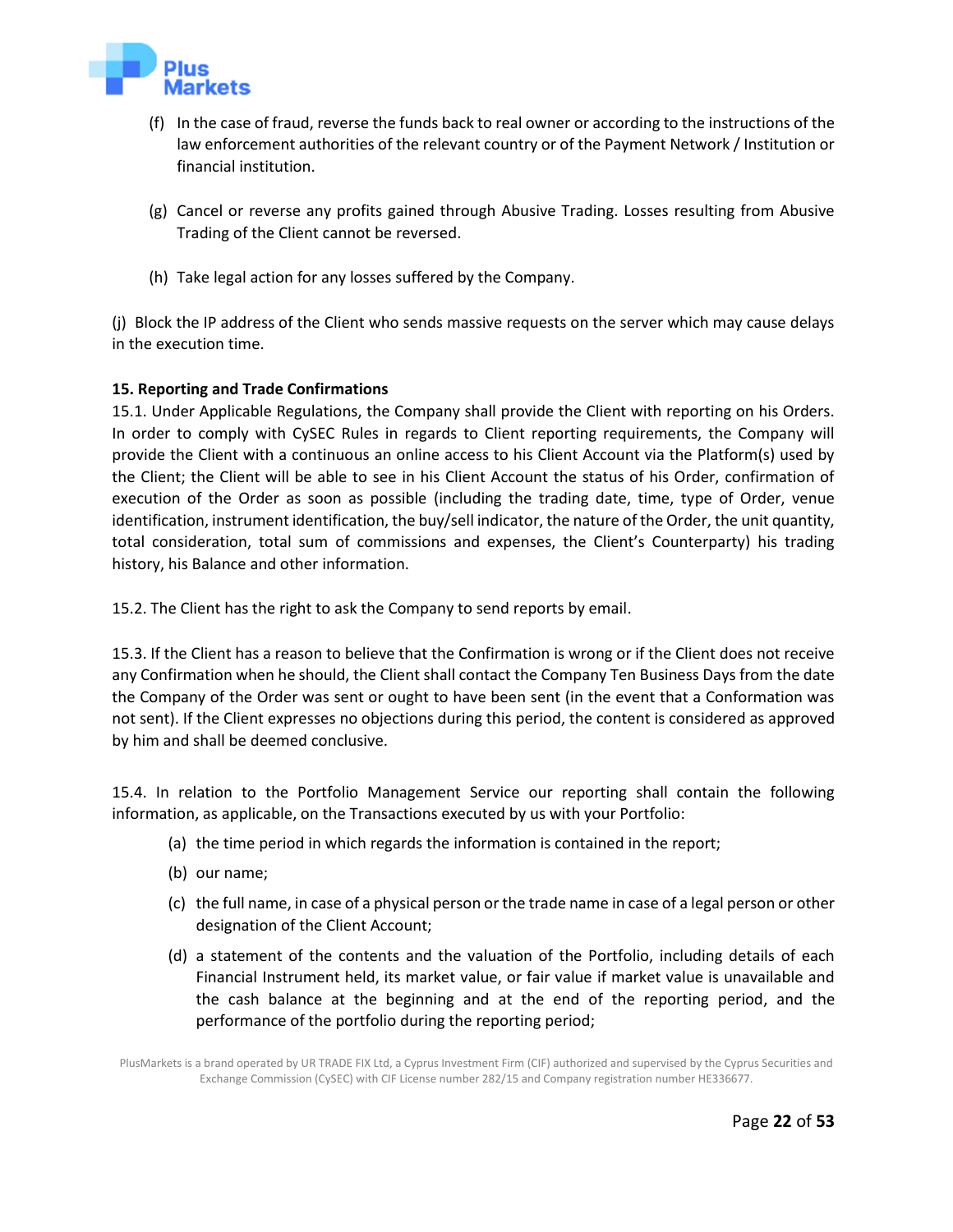

- (e) the total amount of fees and charges incurred during the reporting period, itemizing at least total management fees and total costs associated with execution, and including, where relevant, a statement that a more detailed breakdown will be provided on request;
- (f) a comparison of performance during the period covered by the statement with the investment performance benchmark (if any) agreed between the Company and the Client;
- (g) the total amount of dividends, interest and other payments received during the reporting period in relation to the Client's Portfolio;
- (h) information about other Corporate Actions giving rights in relation to financial instruments held in the Portfolio;
- (i) unless the Client elects to receive information about executed transactions on a transactionby-transaction basis immediately after each executed Order in a durable medium, the following information for each Transaction executed during the period where relevant:
	- the identification of the Company
	- the name or other designation of the client
	- the trading day;
	- the trading time;
	- the type of the order;
	- the venue identification;
	- the instrument identification;
	- the buy/sell indicator;
	- the nature of the order if other than buy/sell;
	- the quantity;
	- the unit price;
	- the total consideration;
	- the total commissions and expenses.
	- The client's responsibilities in relation to the settlement of the transaction, including the time limit for payment or delivery as well as the appropriate account details where these details and responsibilities have not previously been notified to the client
- (j) other information in accordance to Applicable Regulations.

15.5. Reports addressed to Professional Clients and Eligible Counterparties may not include all the information of clause 15.4.

## **16. Client Money Handling Rules**

<span id="page-22-0"></span>16.1. The Company will promptly place any Client money it receives into one or more segregated account(s) (denoted as 'clients' accounts') with reliable financial institutions (within Cyprus or the EEA) such as a credit institution or a bank in a third country. It is understood that the Company may keep merchant accounts in its name with payment services providers used to settle payment transactions of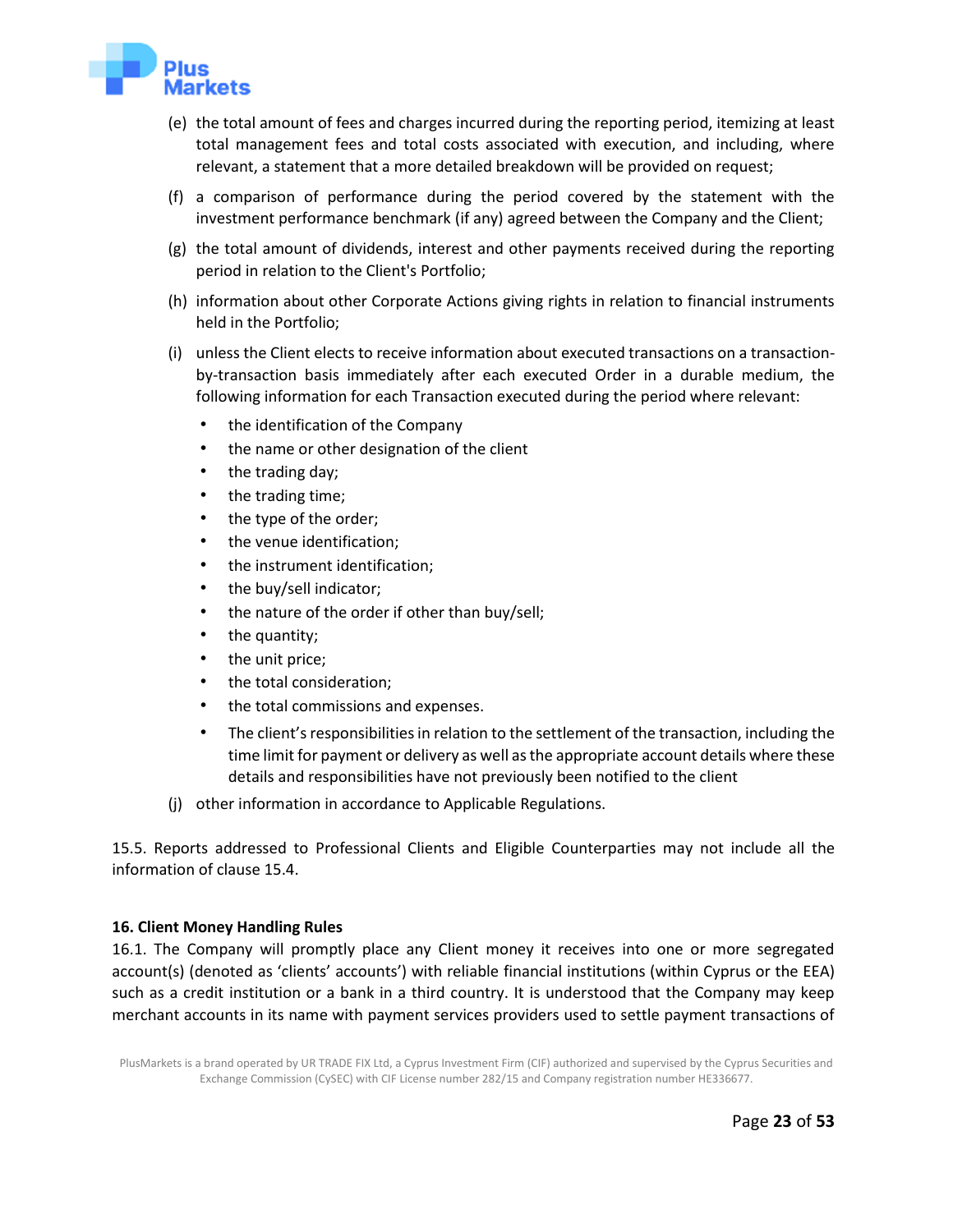

its Clients. However, for the avoidance of doubt, it is noted that such merchant accounts are not used for safekeeping of Client money but only to effect settlements of payment transactions.

16.2. According to Applicable Regulations, the Company shall exercise due skill, care and diligence in the selection and appointment and periodic review of the financial institution of paragraph 16.1 of this Client Agreement and the arrangements for holding of Client money. The Company takes into account the expertise and market reputation of such institutions with the view of ensuring the protection of Client's rights, as well as any legal or regulatory requirements or market practices related to holding of Client money that could adversely affect Client's right.

16.3. According to Applicable Regulations, for the purposes of safeguarding of Client money, the Company:

(a) shall keep such records and accounts as are necessary to distinguish Clients' assets from its own and of other Clients'; such records shall be accurate and correspond to the Client money;

(b)shall conduct, on a regular basis, reconciliations between its internal accounts and records and those of any third parties by whom those assets are held;

- (c) shall at all times keep Client money segregated from the Company's own money;
- (d) shall not use Client money in the course of its own business;
- (e) shall take the necessary steps to ensure that Client money deposited with a financial institution (according to paragraph 16.1 of this Client Agreement) are held in an account(s) identified separately from any accounts used to hold funds of the Company;
- (f) shall introduce adequate organizational arrangements to minimize the risks of the loss or diminution of Client money, as a result of misuse, fraud, poor administration, inadequate record keeping or negligence.

16.4. The Company has duty to and shall exercise due skill, care and diligence in the selection of the financial institution according to paragraph 16.2 of this Client Agreement. However, it is understood that there are circumstances beyond the control of the Company and hence the Company does not accept any liability or responsibility for any resulting losses to the Client as a result of the insolvency or any other analogous proceedings or failure of the financial institution where Client money will be held.

16.5. The financial institution (of paragraph 16.1 of this Client Agreement) where Client money will be held may be within or outside Cyprus or the EEA. It is understood that the legal and regulatory regime applying to any such financial institution outside Cyprus or the EEA will be different from that of Cyprus. Hence, in the event of the insolvency or any other equivalent failure or preceding of that person, the Client's money may be treated differently from the treatment which would apply if the money was held in a Segregated Account in Cyprus.

16.6. The financial institution to which the Company will pass Client money (as per paragraph 16.1 of this Client Agreement) may hold it in an omnibus account. Hence, in the event of the insolvency or any other analogous proceedings in relation to that financial institution, the Company may only have an unsecured claim against the financial institution on behalf of the Client, and the Client will be exposed to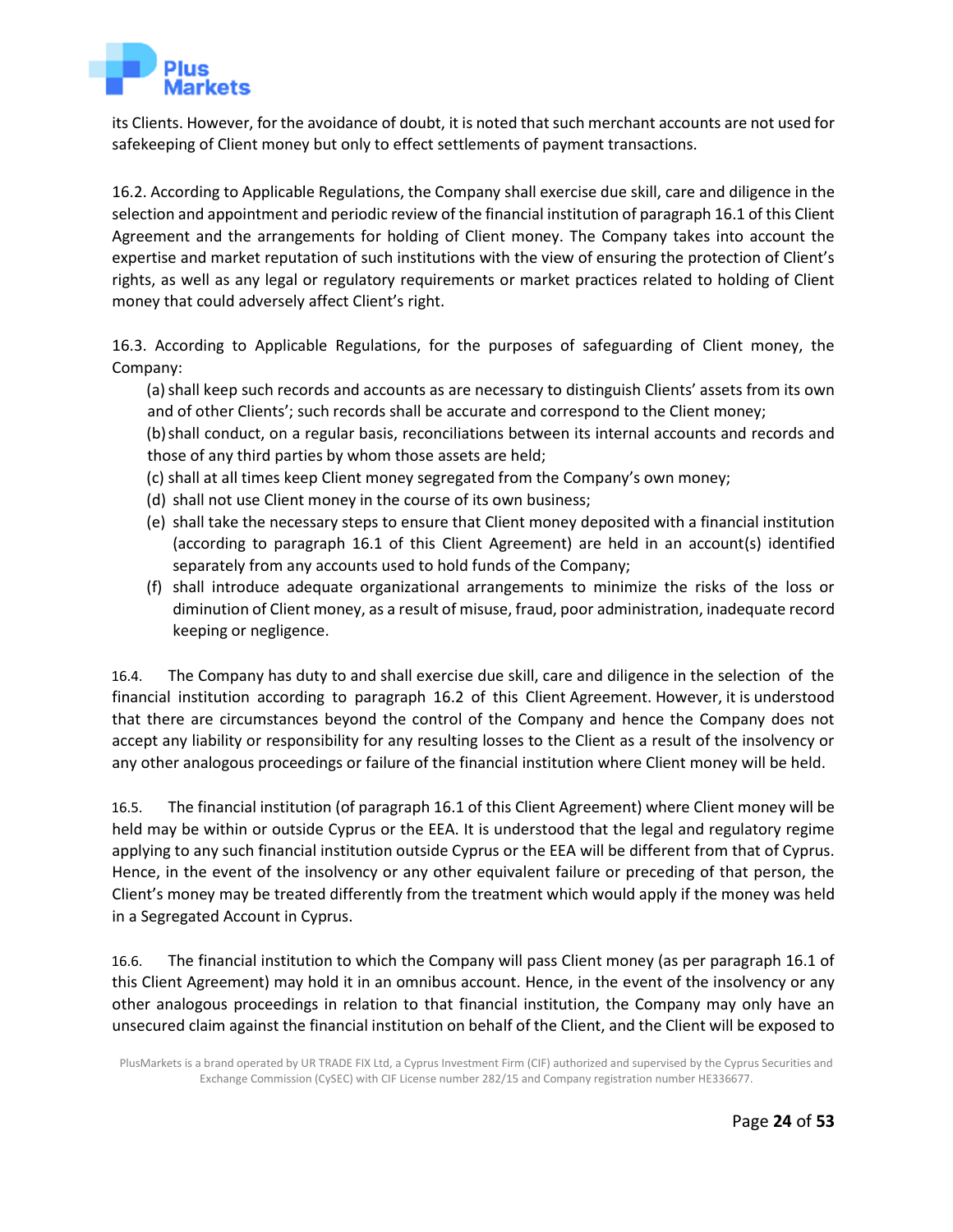

the risk that the money received by the Company from the financial institution is insufficient to satisfy the claims of the Client.

16.7. It is understood that the Company may hold Client money and the money of other clients in the same account (omnibus account).

16.8. The Company is a member of the Investors Compensation Fund (ICF). So, depending on his classification, the Client may be entitled to compensation from the ICF in the event that the Company is unable to meet its obligations. More details are found in the Company's document "Investor Compensation Fund Notice", found on the Company's Website.

16.9. The Company shall not pay to the Client any interest earned on Client money (other than profit gained through trading Transactions from his Client Account(s) under this Agreement) and the Client waives all right to interest.

16.10. The Company may deposit Client money in overnight deposits and will be allowed to keep any interest.

16.11. It is agreed that the Company shall have the right to transfer the Client Money to successors or assignees or transferees or buyers, with 15 Business Days prior Written Notice to the Client for the purposes of paragraph 35 of this Client Agreement.

16.12. The client acknowledges and instructs the Company to hold the Securities on the client's behalf until the client instructs the Company to sell such securities or transfer them in the client's name

16.13. The Company shall hold the Securities as a custodian on the client's behalf in accordance with Applicable Regulations and provisions of this paragraph.

16.14. The Company shall be entitled and the client authorizes the Company at the Company's discretion to appoint any other party, located in Cyprus, the EEA or elsewhere, to hold the Securities on the Company's and/or the client's behalf and in doing so the Company shall act in accordance with Applicable Regulations regarding the selection, appointment and periodic review of such service providers and the provisions of this paragraph.

16.15. The Company acknowledges that it and/or any third party selected or appointed by the Company for this purpose, shall hold the Securities and that the Client shall remain the ultimate beneficial owner of the Securities and the Company shall maintain records of all Securities held on the Client's behalf by the Company and/or any other third party selected or appointed by the Company for this purpose. 16.16.

PlusMarkets is a brand operated by UR TRADE FIX Ltd, a Cyprus Investment Firm (CIF) authorized and supervised by the Cyprus Securities and Exchange Commission (CySEC) with CIF License number 282/15 and Company registration number HE336677.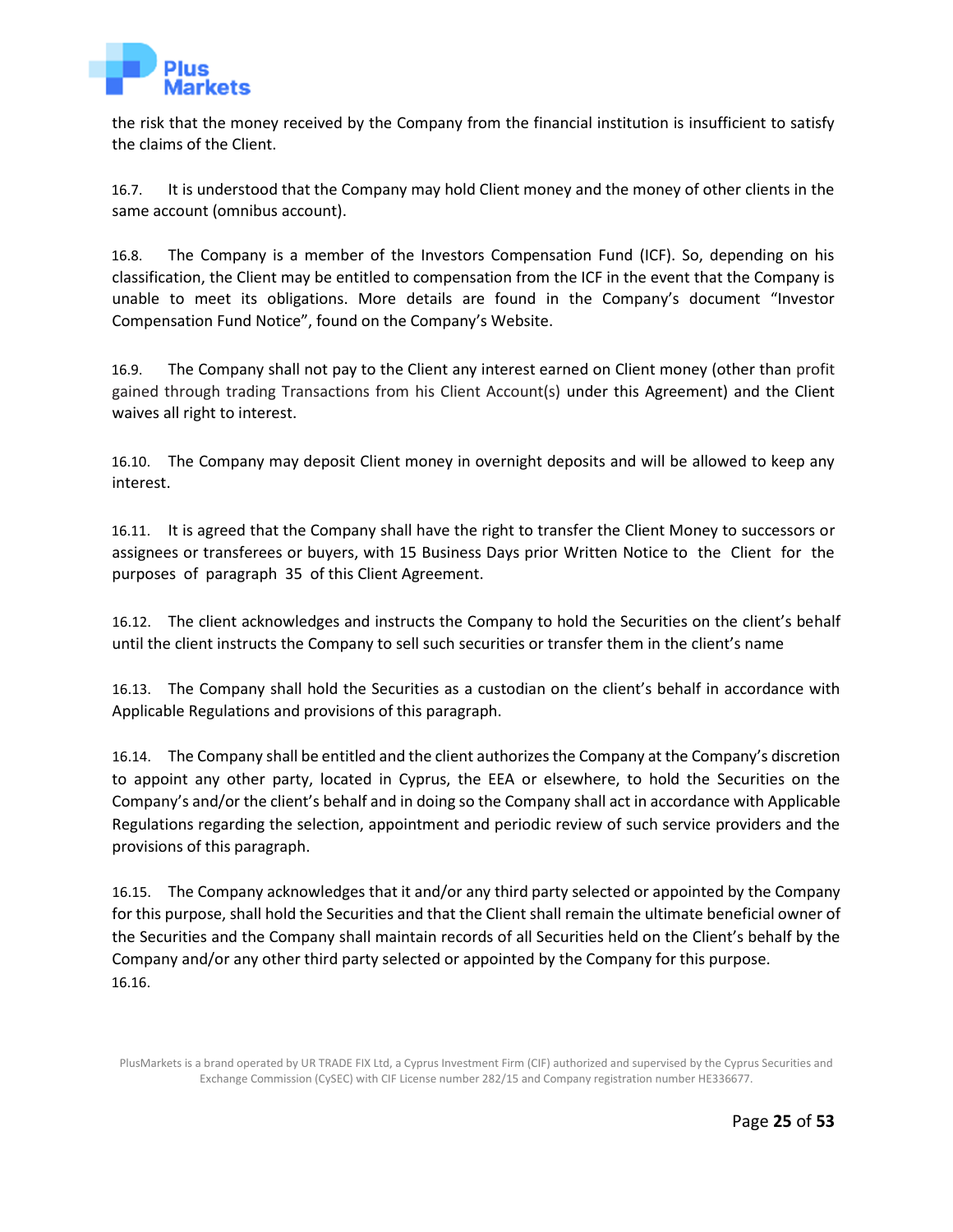

## **17. Client Accounts, Deposits and Withdrawals**

<span id="page-25-0"></span>17.1. The Company shall open a Client Account for the Client to allow him to receive the Company's Services. It is not permitted for the Client to open more than one Clients Account with a different Clients Account ID, unless a written request has been submitted to the Company and the reason for opening more than one Clients Account is justified and approved. The above is not applicable to subaccounts.

The Company, before entering into business relationship with the client, is obliged to identify and verify the client's and/or Beneficial Owner's identity. In the certain circumstances the verification of the client's and/or Beneficial Owner's identity can be performed during the business relationship, but no latter than 15 days from the beginning of the business relationship.

Where the verification of the customer/beneficial owner's identity has not been completed during the designated timeframe of 15 days, the commencement of a business relationship must be terminated on the date of the deadline's expiry and all deposited funds must be returned to the customer/beneficial owner, in the same bank account from which they originated. The procedure for returning the funds must occur immediately, regardless of whether the customer has requested the return of their funds or not. The returned funds (deposits) include any profits the customer has gained during their transactions and deducting any losses incurred.

The Client Account type shall be communicated to the Client when the Client is accepted by the Company. It is agreed and understood that the Company may upgrade the Client Account or convert Client Account type if it reasonably considers this is to the Clients advantage and there is no increased cost to the Client, unless the Parties agree otherwise.

17.2. It is agreed and understood that the Company reserves the right to offer different types of Client Accounts from time to time with different acceptance criteria, characteristics, or requirements, and which will be subject to change at the Company's discretion. Information on different types of Client Accounts appear on our Website or upon request.

17.3. Provided that the client is approved by the Company, the Client Account shall be activated upon the Client depositing the initial deposit. A minimum amount may be required for certain types of Client Accounts as determined and amended by the Company at its discretion from time to time.

17.4. The Client may deposit funds into the Client Account at any time during the course of this Agreement. Deposits will be made via the methods and in the currencies accepted by the Company from time to time. The detailed information about deposit options is shown on the Website.

17.5. The Company shall have the right to request the Client at any time any documentation to confirm the source of funds deposited into the Client Account. The Company shall have the right to reject a deposit of the Client if the Company is not duly satisfied as to the legality of the source of funds and resend them back to the sender.

PlusMarkets is a brand operated by UR TRADE FIX Ltd, a Cyprus Investment Firm (CIF) authorized and supervised by the Cyprus Securities and Exchange Commission (CySEC) with CIF License number 282/15 and Company registration number HE336677.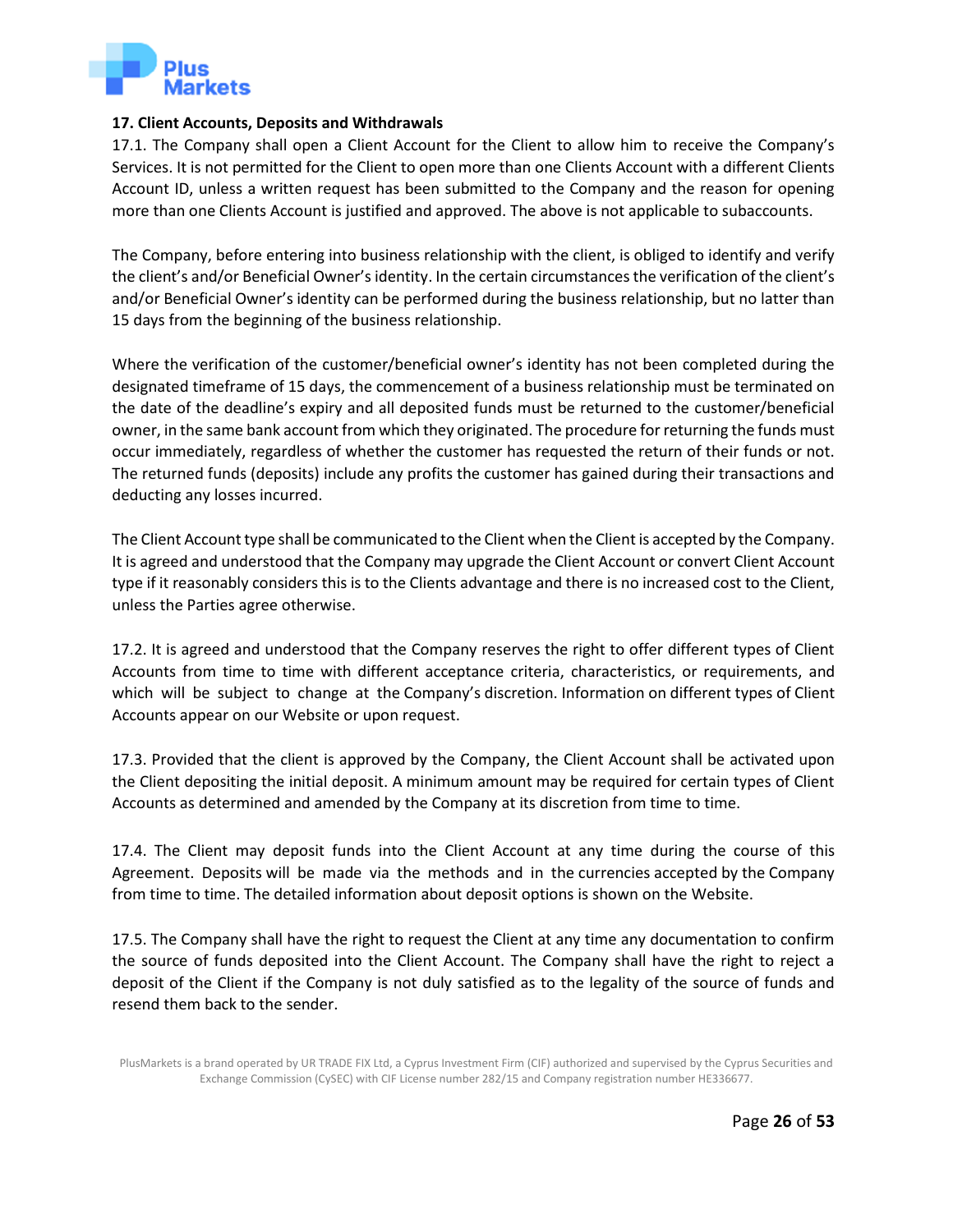

17.6. If the Client makes a deposit, the Company shall credit the relevant Client Account with the relevant amount actually received by the Company (until 13.00 CET) within two Business Days following the amount is cleared in the bank account of the Company.

17.7. If the funds sent by the Client are not deposited in the Client Account when they were supposed to, the Client shall notify the Company and request from the Company to make a banking investigation of the transfer. The Client agrees that any charges of the investigation shall be paid by the Client and deducted from his Client Account or paid directly to the bank performing the investigation. The Client understands and agrees that in order to perform the investigation the Client shall have to provide the Company with the requested documents and certificates.

17.8. The Company shall make withdrawals of Client funds upon the Company receiving a relevant request from the Client in the method accepted by the Company from time to time.

17.9. Upon the Company receiving an instruction from the Client to withdraw funds from the Client Account (until 13.00 CET), the Company shall pay the said amount, if the following requirements are met:

- (a) the withdrawal instruction includes all required information;
- (b) the instruction is to make a transfer to the originating account (whether that is a bank account, a payment system account etc.) from which the money was originally deposited in the Client Account or at the Client's request to a bank account belonging to the Client;
- (c) the account where the transfer is to be made belongs to the Client;
- (d) at the moment of payment, the Client's Balance exceeds the amount specified in the withdrawal instruction including all payment charges; and
- (e) there is no Force Majeure event which prohibiting the Company from effecting the withdrawal.

17.10. If the Client is not using SEPA, then the transfer may be more than three working days depending on the actual transfer method chosen by the Client.

17.11. It is agreed and understood that the Company will not accept third party or anonymous payments in the Client Account and will not to make withdrawals to any other third party or anonymous account.

17.12. The Company reserves the right to reasonably decline a withdrawal request of the Client asking for a specific transfer method and the Company has the right to suggest an alternative.

17.13. The Client may send the request for internal transfer of funds to another Client Account held by him with the Company. Such internal transfers shall be subject to the Company's policy from time to time.

PlusMarkets is a brand operated by UR TRADE FIX Ltd, a Cyprus Investment Firm (CIF) authorized and supervised by the Cyprus Securities and Exchange Commission (CySEC) with CIF License number 282/15 and Company registration number HE336677.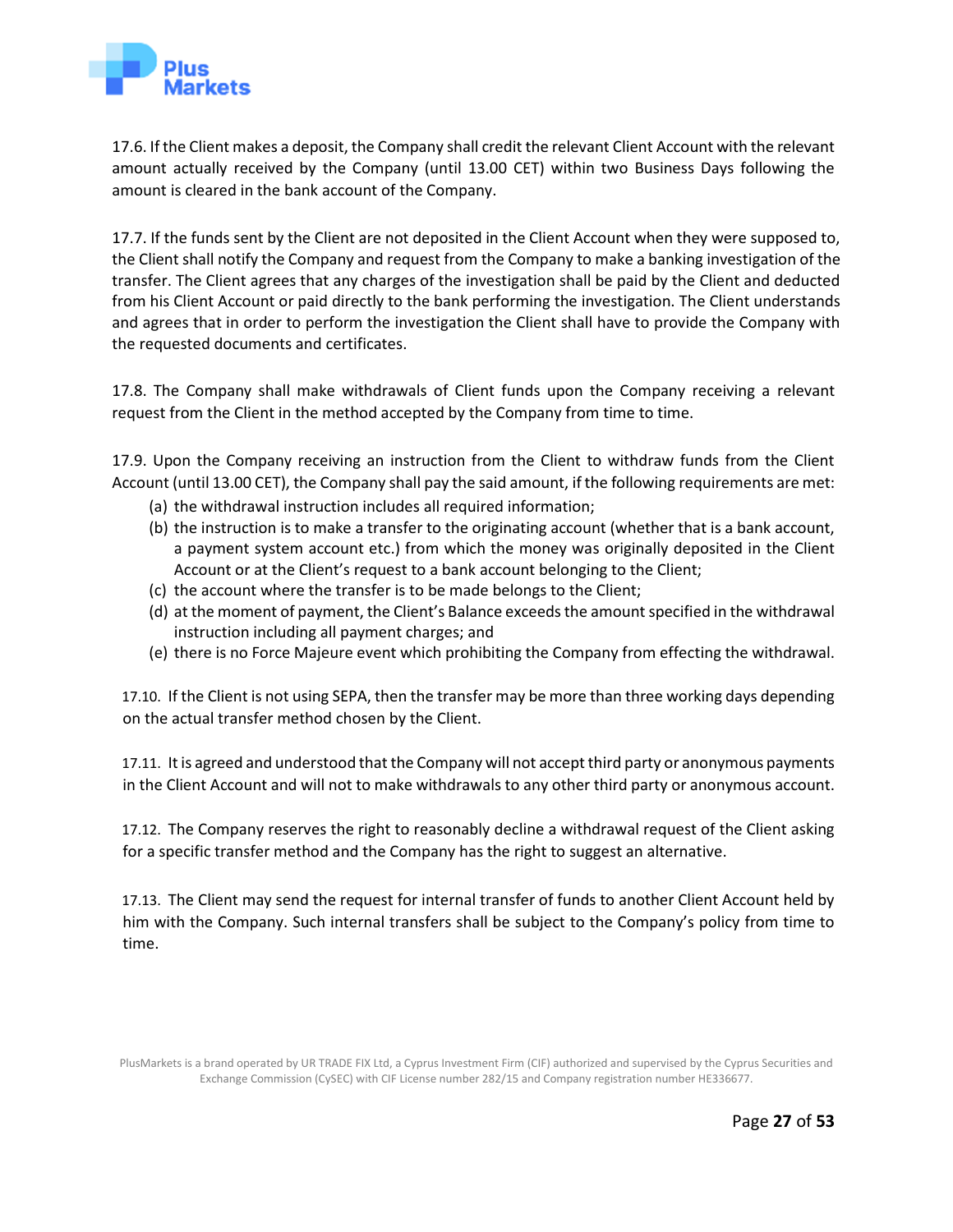

17.14. Mistakes made by the Company during transfer of funds shall be refunded to the Client. It is understood that should the Client provide wrong instructions for a transfer, the Company may be unable to correct the mistake and the Client may have to suffer the loss.

17.15. In addition to third party fees (as per paragraph 17.3), withdrawal fees may apply for processing purposes and the Client may find these on the Website.

17.16. The Company reserves the right to modify, from time to time the size, amounts and the percentage rates of its fees by giving prior notice to the Client. Such charges shall be displayed on the Company's website and the Client is responsible to check for updates on a regular basis.

17.17. You acknowledge that, the Company reserves the right to request any further information and/or documentations we deem necessary in order to comply with the applicable laws/regulations and our internal policies and procedures, you further acknowledge that in case you do not provide us with such information or documentations we request , within a reasonable timeframe , the Company reserves the right to suspend you from trading and/or further deposits. Furthermore, you agree that that the Company is entitled at its own discretion to terminate the business relationship with you with immediate effective, in case you fail to collaborate and provide us with any information/documentations we determine to be necessary.

## **18. Inactive and Dormant Client Accounts**

<span id="page-27-0"></span>18.1. If the Client Account is inactive for three months (i.e. there is no trading, no open positions, no withdrawals or deposits), the Company shall have the right to charge the Client Account an Inactivity fee. The Company shall not need to contact the Client before it starts charging the fee. These fees will appear on the Websit[e](https://s3.amazonaws.com/tradeostatic/legal/Fees.pdf) [.](https://s3.amazonaws.com/tradeostatic/legal/Fees.pdf) It is clarified that the factors that are taken into consideration when deciding the amount of the inactivity fee include, inter alia, maintenance costs, administrative costs, banking fees, data fees etc.

18.2. If the Client Account is inactive for five years or more the Company (after calling or emailing the Client using the last known contact details) shall have the right to render the account dormant. Money in the dormant account shall remain owing to the Client and the Company shall make and retain records and return such funds upon request by the Client at any time thereafter. Dormant fees will apply and the Client may find these on the Website [at https://plusmarkets.eu/what-are-my-fees-for-trading-with](https://tradeocom-my.sharepoint.com/personal/pantelis_c_tradeo_com/Documents/UR%20Trade%20Fix%20LTD/COMPLIANCE/DOCUMENTS%20ON%20THE%20WEBSITE/PlusMarkets.eu/at%20https:/plusmarkets.eu/what-are-my-fees-for-trading-with-plusmarkets/)[plusmarkets/](https://tradeocom-my.sharepoint.com/personal/pantelis_c_tradeo_com/Documents/UR%20Trade%20Fix%20LTD/COMPLIANCE/DOCUMENTS%20ON%20THE%20WEBSITE/PlusMarkets.eu/at%20https:/plusmarkets.eu/what-are-my-fees-for-trading-with-plusmarkets/)

## **19. Lien**

<span id="page-27-1"></span>19.1. The Company shall have a general lien on all funds held by the Company or its Associates or its nominees on the Client's behalf until the satisfaction of his obligations under this Agreement.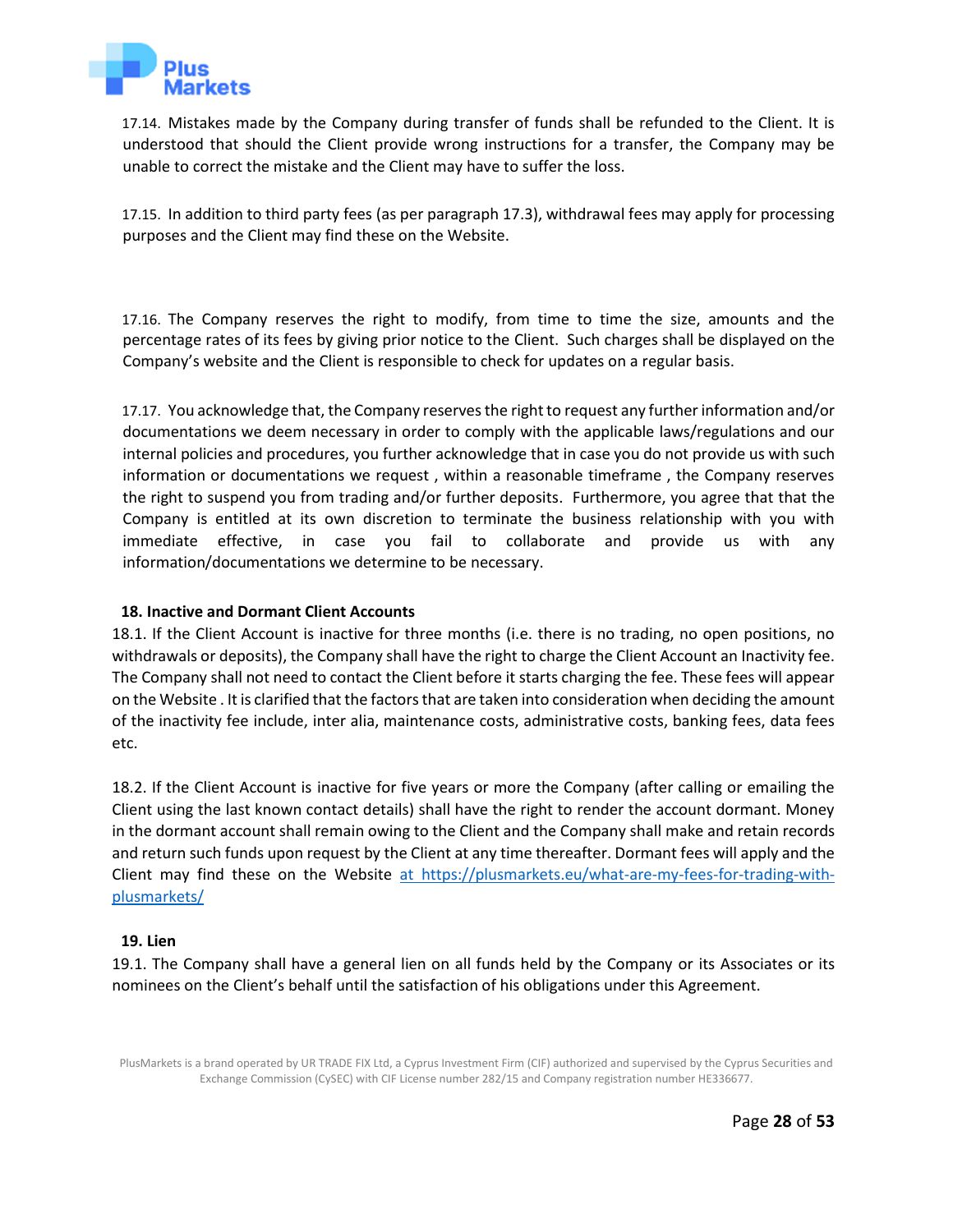

#### **20. Netting and Set-Off**

20.1. If the aggregate amount payable by the Client is equal to the aggregate amount payable by the Company, then automatically the mutual obligations to make payment are set-off and cancel each other.

<span id="page-28-0"></span>20.2. If the aggregate amount payable by one party exceeds the aggregate amount payable by the other party, then the party with the larger aggregate amount shall pay the excess to the other party and all obligations to make payment will be automatically satisfied and discharged.

20.3. The Company has the right to combine all or any Client Accounts opened in the Client name and to consolidate the Balances in such accounts and to set-off such Balances in the event of Termination of the Agreement.

#### **21. Company Fees**

<span id="page-28-1"></span>21.1. The provision of the Services by the Company is subject to payment of fees such as brokerage fees /commissions, Swaps/Rollover and other fees. More details on our fees can be found on our website under Key information documents on the Licencing and Regulation section and the "Contract Specification".

21.2. Any additional Company fees (such as account maintenance fees, withdrawal fees and inactivity or dormant fees) appear on the Website [an](https://s3.amazonaws.com/tradeostatic/legal/Fees.pdf)d/or Platform.

#### **22. Language**

<span id="page-28-2"></span>22.1. The Company's official language is the English language and the Client should always read and refer to the main Website for all information and disclosures about the Company and its activities. Translation or information provided in languages other than English is for informational purposes only and do not bind the Company or have any legal effect whatsoever, the Company having no responsibility or liability regarding the correctness of the information therein.

## **23. Methods of Communications and Written Notices**

<span id="page-28-3"></span>23.1. Unless the contrary is specifically provided in this Agreement, any notice, request or other communication to be given to the Company by the Client under the Agreement (other than placing Orders) shall be sent to the Company's email address below (or to any other address which the Company may from time to time specify to the Client for this purpose):

#### **Email[: support@plusmarkets.eu](mailto:support@plusmarkets.eu)**

23.2. In order to communicate with the Client, the Company may use any of the following methods: email, Platform's internal mail, facsimile transmission, telephone, messaging platform/application, post, commercial courier service, air mail or the Company's Website.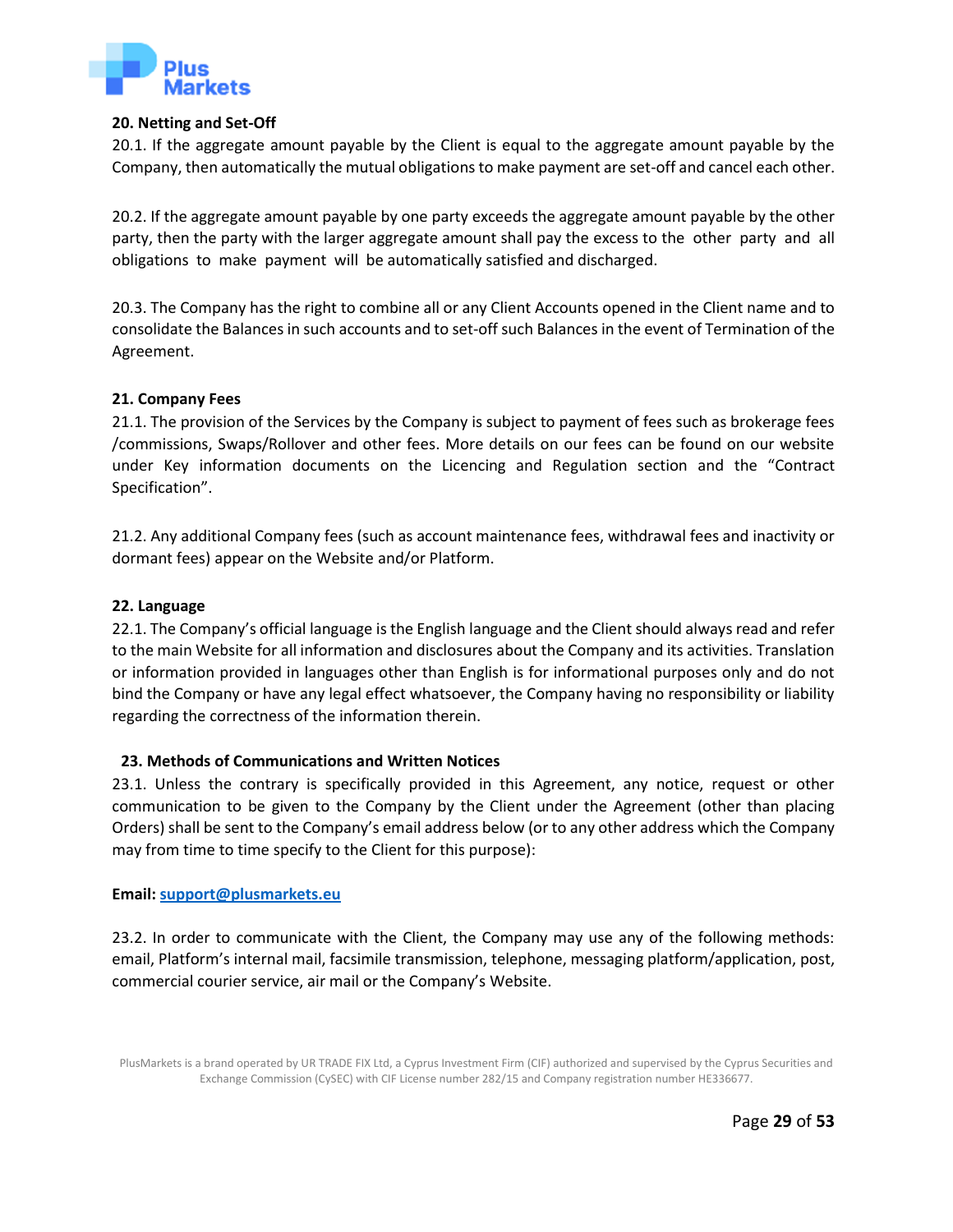

23.3. The following methods of communication are considered as Written Notice from the Company to the Client: email, Platform's internal mail, facsimile transmission, post, commercial courier service, air mail or the Company's Website.

23.4. The following methods of communication are considered as Written Notice from the Client to the Company: email, facsimile transmission, post, commercial courier service or air mail or commercial courier.

23.5. Without prejudice to paragraph 23.9 of this Client Agreement, any communications sent to either Party, as applicable, (documents, notices, confirmations, statements, reports etc.) are deemed received:

- (a) If sent by email, within one hour after emailing it and provided the email has left from the sender's outlook.
- (b) If sent by the Platform's internal mail, immediately after sending it.
- (c) If sent by facsimile transmission, upon receipt by the sender of a transmission report from its facsimile machine confirming receipt of the message by recipient's facsimile machine.
- (d) If sent by telephone, once the telephone conversation has been finished.
- (e) If sent by post, seven calendar days after posting it.
- (f) If sent via commercial courier service, at the date of signing of the document on receipt of such notice.
- (g) If sent by air mail, eight Business Days after the date of their dispatch.
- (h) If posted on the Company Webpage, within one hour after it has been posted.

23.6. In order to communicate with the Client, the Company will use the contact details provided by the Client whilst opening the Client Account or as updated latter on. Hence, the Client has an obligation to notify the Company immediately of any change in the Client's contact details.

23.7. Faxed documents received by the Company may be electronically scanned and reproduction of the scanned version shall constitute evidence.

23.8. The Client shall be able to call the Company within its normal working hours. The Company may contact the Client outside its normal working hours.

23.9. Any Written Notices sent to the Company shall have to be received within the working hours of the Company. Notwithstanding paragraph 23.5 of this Client Agreement, any Notices received outside the normal working hours shall be treated as being received the following Business Day.

## **24. Personal Data, Confidentiality, Recording of Telephone Calls and Records**

<span id="page-29-0"></span>24.1 The Company may collect client information in a number of ways. For example, directly from the Client (in his completed Account Opening Application Form or otherwise) or from other persons including, e.g., the credit reference agencies, fraud prevention agencies, banks, other financial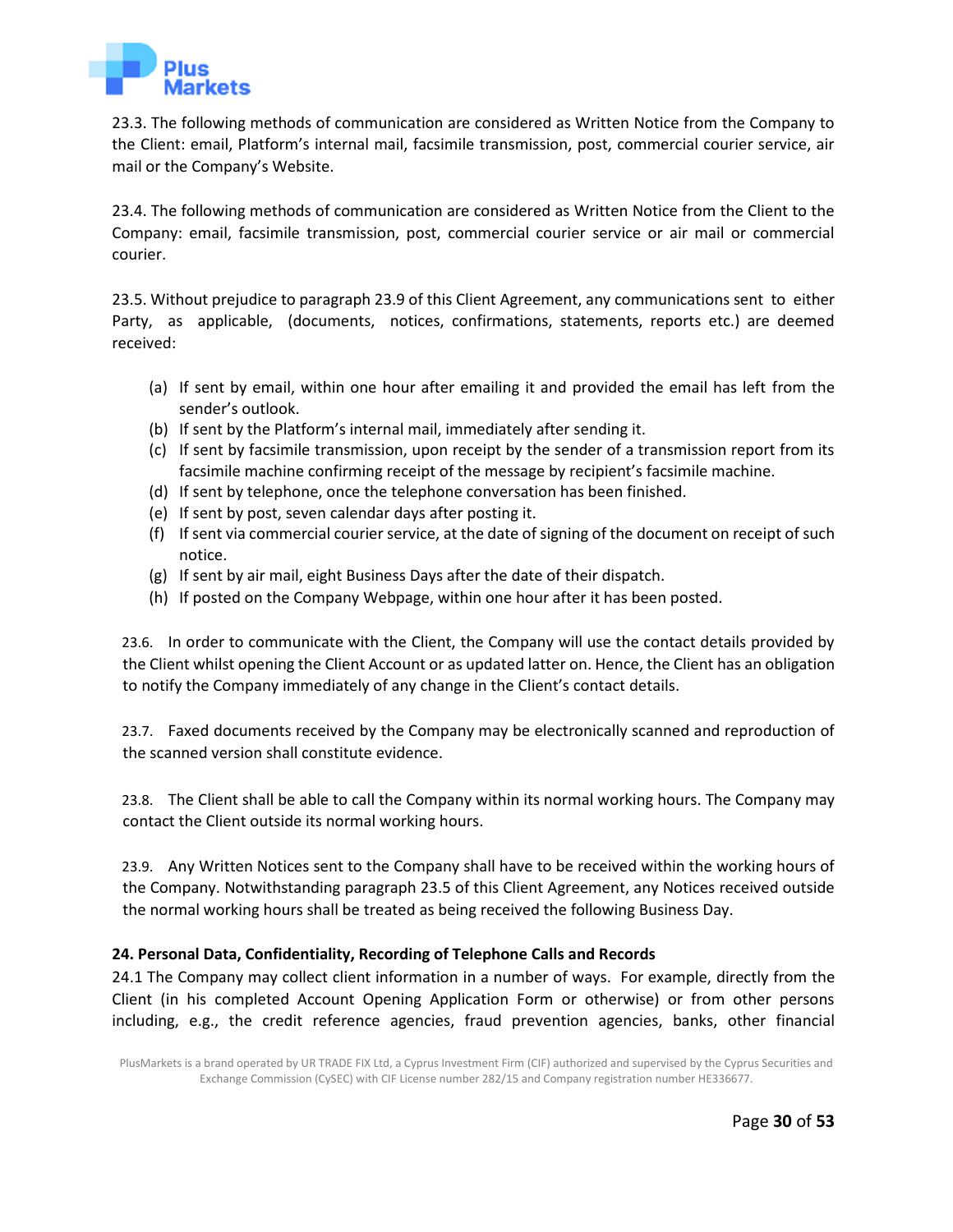

institutions, third authentication service providers and the providers of public registers. For more information on the ways that the Company collects personal data, please refer to our Privacy Policy.

24.2. Client information which the Company holds is to be treated by the Company as confidential and will not be used for any purpose other than in connection with the provision, administration and improvement of the Services, anti-money laundering and due diligence checks, for research and statistical purposes and for marketing purposes. Information already in the public domain, or already possessed by the Company without a duty of confidentiality will not be regarded as confidential.

24.3 Under GDPR, processing shall be lawful only if one of the following six (6) lawful basis mentioned in Article 6 of the GDPR, applies:

- 1. The individual concerned has given his consent;
- 2. Processing is necessary for the performance of a contract to which the individual concerned is party or in order to take steps at the request of the individual concerned prior to entering into a contract;
- 3. Processing is necessary for compliance with a legal obligation;
- 4. Processing is necessary to protect the vital interests of the individual;
- 5. Processing is necessary for the performance of a task carried out in the public interest or in the existence of official authority vested in the controller;
- 6. Processing is necessary for the purposes of the legitimate interests of the controller (or that of a third party).

24.3. The Company has the right to disclose Client information (including recordings and documents of a confidential nature, card details) in the following circumstances:

- (a) Where required by law or a court order by a competent Court.
- (b) Where requested by CySEC or any other regulatory authority having control or jurisdiction over the Company or the Client or their associates or in whose territory the Company has Clients.
- (c) To relevant authorities to investigate or prevent fraud, money laundering or other illegal activity.
- (d) To such an extent as reasonably required so as to execute Orders and for the provision of Services to the Client.
- (e) To credit reference and fraud prevention agencies, third authentication service providers, banks and other financial institutions for credit checking, fraud prevention, anti-money laundering purposes, identification or due diligence checks of the Client. To do so they may check the details the Client supplied against any particulars on any database (public or otherwise) to which they have access. They may also use Client details in the future to assist other companies for verification purposes. A record of the search will be retained by the Company.

PlusMarkets is a brand operated by UR TRADE FIX Ltd, a Cyprus Investment Firm (CIF) authorized and supervised by the Cyprus Securities and Exchange Commission (CySEC) with CIF License number 282/15 and Company registration number HE336677.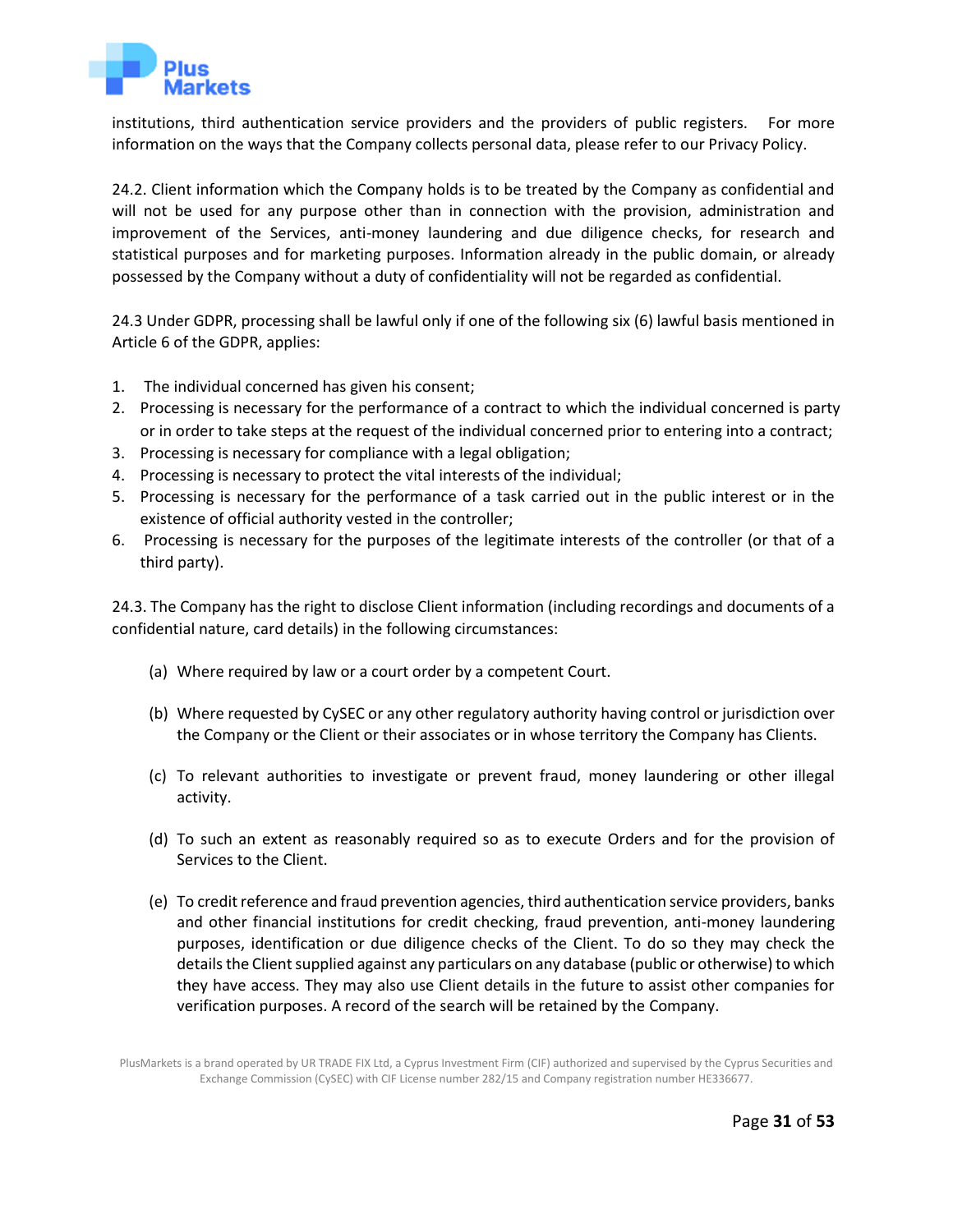

- (f) To the Company's professional advisors provided that in each case the relevant professional shall be informed about the confidential nature of such information and commit to the confidentiality herein obligations as well.
- (g) To other service providers who create, maintain or process databases (whether electronic or not), offer record keeping services, email transmission services, messaging services or similar services which aim to assist the Company collect, storage, process and use Client information or get in touch with the Client or improve the provision of the Services under this Agreement.
- (h) To a Trade Repository or similar under the Regulation (EU) No 648/2012 of the European Parliament and of the Council of 4 July 2012 on OTC derivatives, central counterparties (CCPs) and trade repositories (TRs) (EMIR).
- (i) To other service providers for statistical purposes in order to improve the Company's marketing, in such a case the data will be provided in an aggregate form.
- (j) To market research call centres that provide telephone or email surveys with the purpose to improve the services of the Company, in such a case only the contact details the data will be provided.
- (k) Where necessary in order for the Company to defend or exercise its legal rights to any court or tribunal or arbitrator or Ombudsman or governmental authority.
- (l) At the Client's request or with the Client's consent.
- (m) To an Affiliate of the Company or any other company in the same group of the Company.
- (n) To successors or assignees or transferees or buyers, with ten Business Days prior Written Notice to the Client, and for the purposes of paragraph 35 of this Client Agreement.
- (o) Client Information is disclosed in relation to US taxpayers to the Inland Revenue in Cyprus, which will in turn report this information to the IRS of the US according to the Foreign Account Tax Compliance Act (FATCA) of the USA and the relevant intergovernmental agreement between Cyprus and the US.

24.4. If the Client is a natural person, the Company will use, store, process and handle personal information provided by the Client in connection with the provision of the Services, in accordance with the General Data Protection Regulation 2016/679 (hereinafter the "GDPR") that is applicable as of 25th May 2018, repealing the previous the Data Protection Directive 95/46/EC; as amended or replaced from time to time and the Law providing for the protection of natural persons with regard to the processing of personal data and for the free movement of such data, Law 125(I)/2018 which was adopted for the effective implementation of certain provision of the GDPR . The processing activities and the Client's rights under GDPR are described in detail in our Privacy Policy, accessible on our website at all times.

PlusMarkets is a brand operated by UR TRADE FIX Ltd, a Cyprus Investment Firm (CIF) authorized and supervised by the Cyprus Securities and Exchange Commission (CySEC) with CIF License number 282/15 and Company registration number HE336677.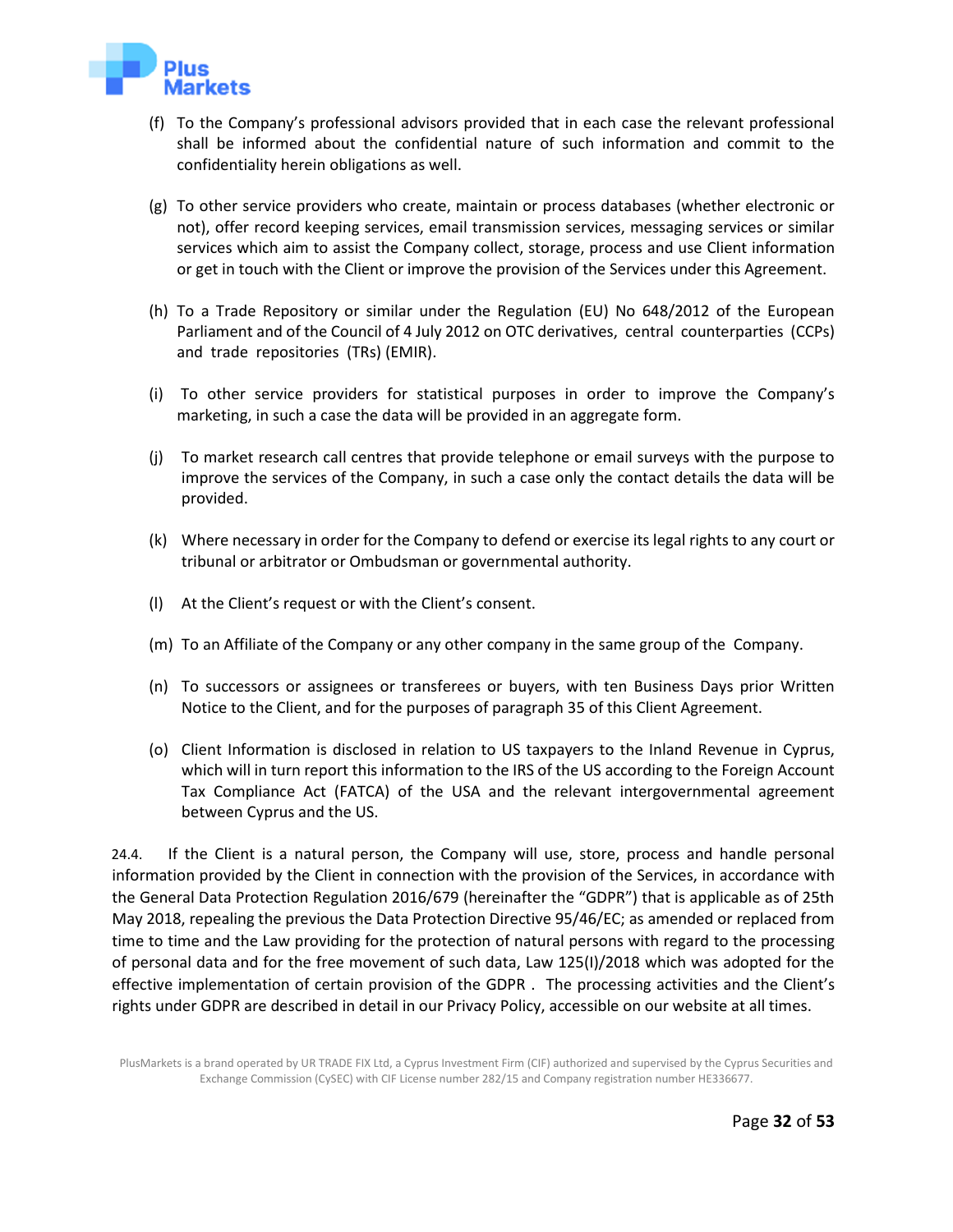

24.5. Telephone conversations between the Client and the Company may be recorded and kept by the Company and recordings will be the sole property of the Company. The Client accepts such recordings as conclusive evidence of conversations so recorded.

24.6. The Client accepts that the Company may, for the purpose of administering the terms of the Agreement, from time to time, make contact the Client directly.

24.7. The Client accepts that the Company or any Affiliate of the Company or any other company in the same group of the Company may make contact with the Client, from time to time, by telephone, fax, email or post for marketing purposes to bring to the Client's attention products or services that may be of interest to him or to conduct market research. If the Client is a natural person such marketing communications will be made only with the Client's consent. The Client has the right to withdraw such consent at any time. Please refer to our Privacy Policy for more details.

24.8. Under Applicable Regulations, the Company will keep records containing Client personal data, trading information, account opening documents, communications and anything else which relates to the Client for at least five years after termination of the Agreement.

24.9. The Client hereby releases the Company, its corporate affiliates and their permitted assignees from and against any claim, damage, liability, cost and expense arising from any violation of any right to privacy, publicity or personality that the Client may have, or infringement of any copyright or other proprietary right that the Client owns or holds, based upon or related to any use of the Personal Information under the licenses and rights granted herein. The foregoing release shall be binding upon the Client and its heirs, assigns and legal representatives.

24.10. The Company and its corporate affiliates shall be entitled to edit, copy, add to, take from, adapt or translate the Personal Information in their sole discretion, and in respect of the Personal Information, the Client hereby irrevocably waives the benefits of and agrees not to assert, any provision of law known as "moral rights" or any similar laws of any jurisdiction. The Client agrees that the Company and its corporate affiliates are under no obligation to exhibit the Personal Information.

24.11. The Client hereby grants to the Company and its corporate affiliates all consents that may be required under any applicable law in connection with the Personal Information and the exploitation thereof by any means and in all media.

## **25. Amendments**

## **Agreement**

<span id="page-32-0"></span>25.1. The Company may unilaterally change any terms of the Agreement for any of the following reasons:

#### a. Where the Company reasonably considers that:

PlusMarkets is a brand operated by UR TRADE FIX Ltd, a Cyprus Investment Firm (CIF) authorized and supervised by the Cyprus Securities and Exchange Commission (CySEC) with CIF License number 282/15 and Company registration number HE336677.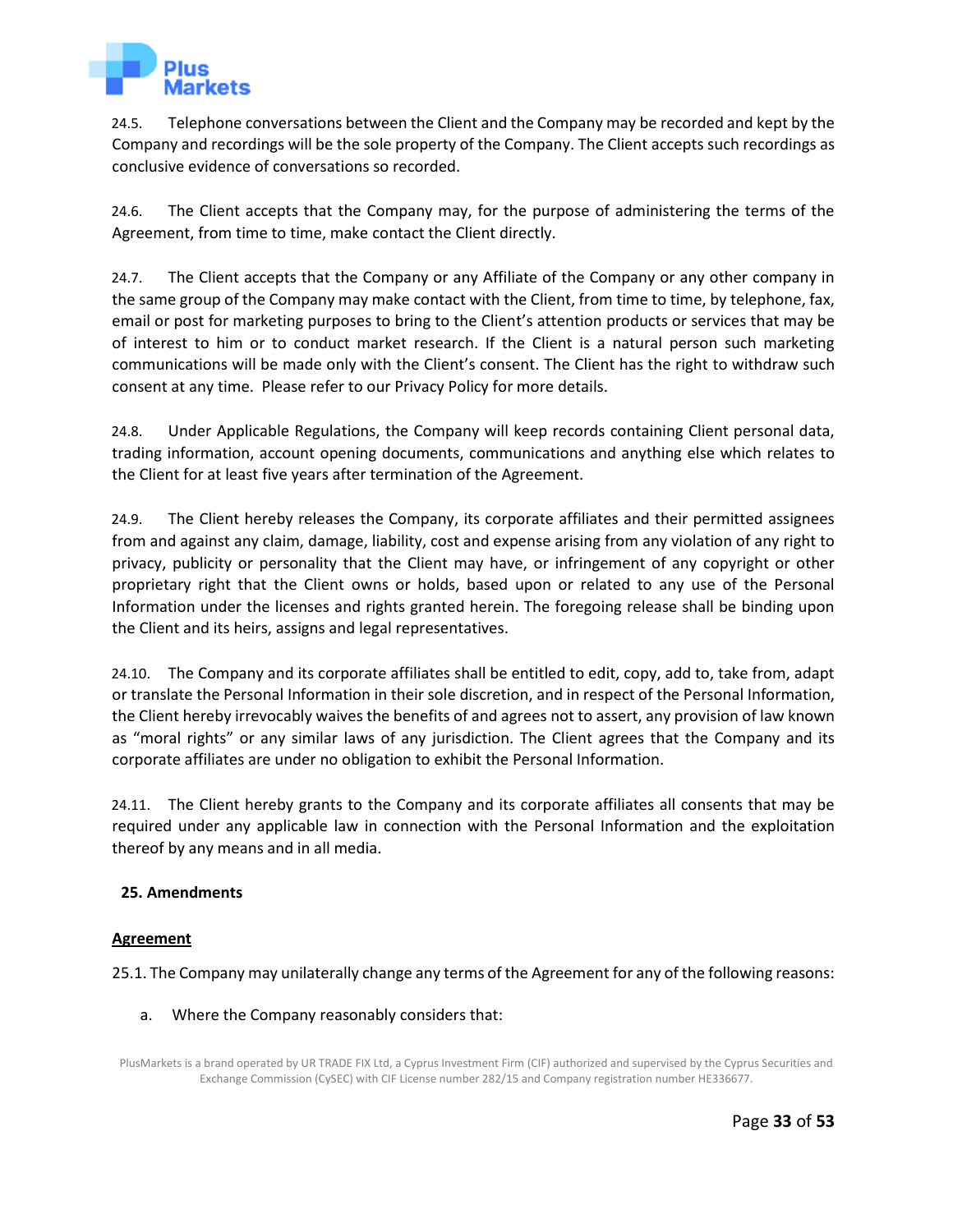

- the change would make the terms of the Agreement easier to understand; or
- the change would not be to the disadvantage of the Client
- b. To cover:
	- − the involvement of any service or facility the Company offers to the Client; or
	- − the introduction of a new service or facility; or
	- − the replacement of an existing service or facility with a new one; or
	- − the withdrawal of a service or facility which has become obsolete, or has ceased to be widely used, or has not been used by the Client at any time in the previous year, or it has become very expensive for the Company to offer.
- c. To enable the Company to make reasonable changes to the services offered to the Client as a result of a change to the Company's way of doing business including without limitation changes in:
	- − the banking, investment or financial system; or
	- − technology; or
	- − the systems or Platform used by the Company to run its business or offer the Services hereunder.
- d. As a result of a request of CySEC or of any other authority or as a result of change or expected change in Applicable Regulations.
- e. Where the Company finds that any term in the Agreement is inconsistent with Applicable Regulations. In such a case, it will not rely on that term but treat it as if it did reflect the relevant Applicable Regulations and shall update the Agreement to reflect the Applicable Regulations.
- f. To reflect the Company's policies on the competitiveness, market share and profitability of its business;
- g. To reflect changes to the cost of providing services to the Client, including without limitation money market rates or bank base rates or other rates and prices affecting the Company's costs.

25.2. For any change in the Agreement, the Company shall provide the Client with advance Written Notice of at least 5 Business Days. However, the Client acknowledges that a change which is made to reflect a change of Applicable Regulations or a request of a supervisory body may, if necessary, take effect immediately. When the Company provides Written Notice it shall tell the Client the date it comes into effect. The Client shall be treated as accepting the change on that date unless, before then, the Client informs the Company that the Client wishes to terminate the Agreement and not accept the change. The Client shall not have to pay any charges as a result of terminating in this case, other than costs due and payable for Services offered until the termination.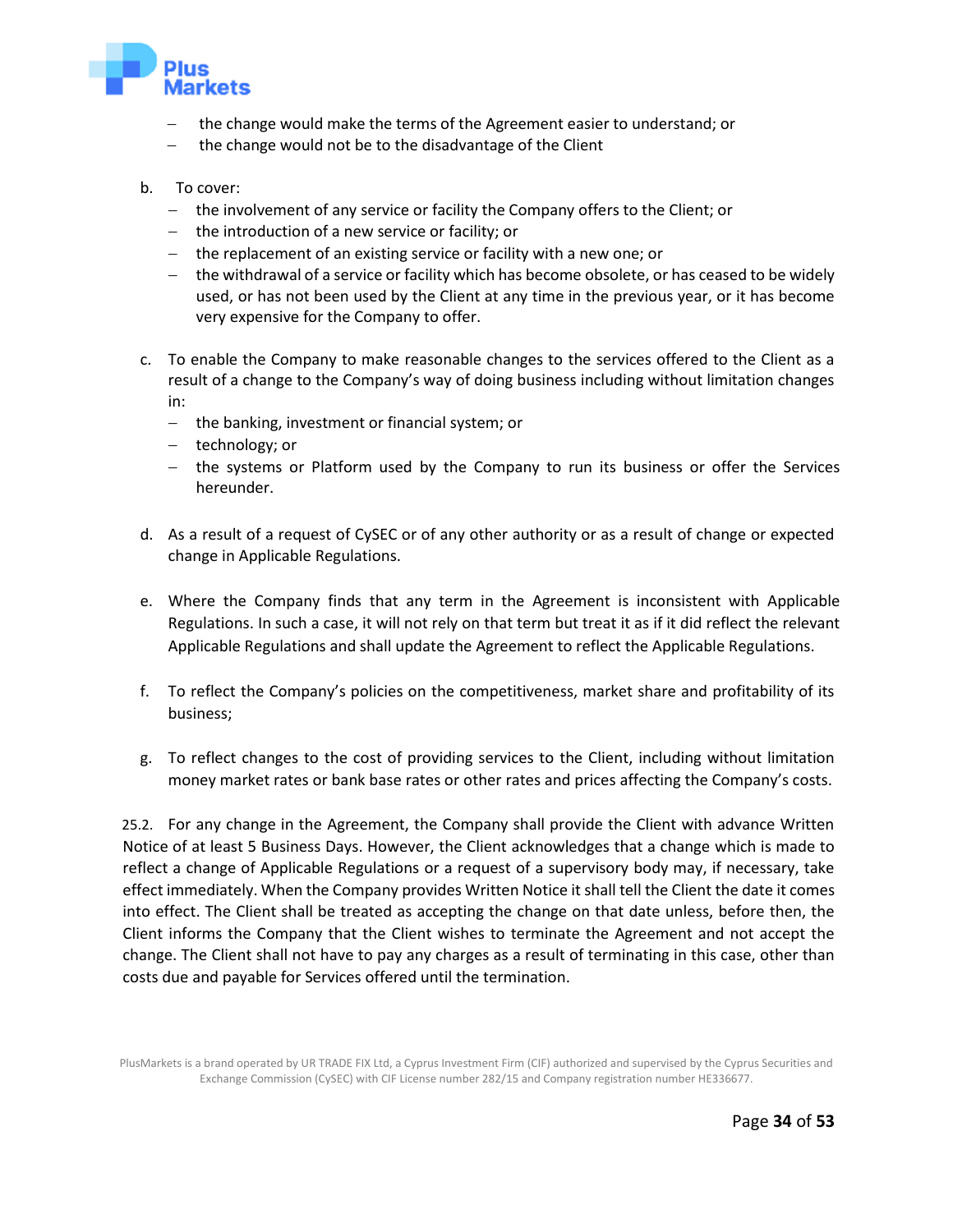

25.3. For any change in the Agreement, where the Company elects to provide Written Notice via a post on the Website or the Platform, the Company shall also provide the said Written Notice with an additional means of Written Notice (such as email).

## **Costs**

25.4. The Company shall have the right to review its costs and various fees, from time to time. In the absence of a Force Majeure event, the Company shall be providing the Client with advance Written notice of at least 5 Business Days. Where the Company elects to provide Written Notice on the Website or its Platform, the Company shall also provide the said Written Notice with an additional means of Written Notice (such as email). The Client shall be treated as accepting the change on that date unless, before then, the Client informs the Company that the Client wishes to terminate the Agreement and not accept the change. The Client shall not have to pay any charges as a result of terminating in this case, other than costs due and payable for Services offered until the termination.

#### **Margin Requirements and Stop Out**

25.5. Unless a Force Majeure Event has occurred or when there are abnormal market conditions and high volatility, the Company has the right to change the Margin requirements and the Stop Out Level, by providing at least 5 Business Days' Written Notice. Where the Company elects to provide Written Notice on the Website or the Platform, the Company shall also provide the said Written Notice with an additional means of Written Notice (such as email). The Company has the right to apply new Margin requirements to both new and Open Positions.

25.6. The Company has the right to change Margin requirements and the Stop Out Level without prior notice to the Client in the case of Force Majeure Event and especially when there are abnormal market conditions and high volatility. In this situation the Company has the right to apply new Margin requirements to the new positions and to the positions which are already open. The Company shall not be held liable for any positions closed and/or stopped out due to the changes in the margin requirements.

#### **Swaps**

25.7. The Company has the right to change the Swaps on the Platform without prior notice and the Client is responsible to check for updates regularly.

## **26. Termination and Results of Termination**

26.1. Without prejudice to the Company's rights under this Agreement to terminate it immediately without prior notice to the Client, each Party may terminate this Agreement by giving at least 5 Business Days Written Notice to the other Party.

<span id="page-34-0"></span>26.2. Termination by any Party will not affect any obligation which has already been incurred by either Party or any legal rights or obligations which may already have arisen under the Agreement or any Transactions made hereunder.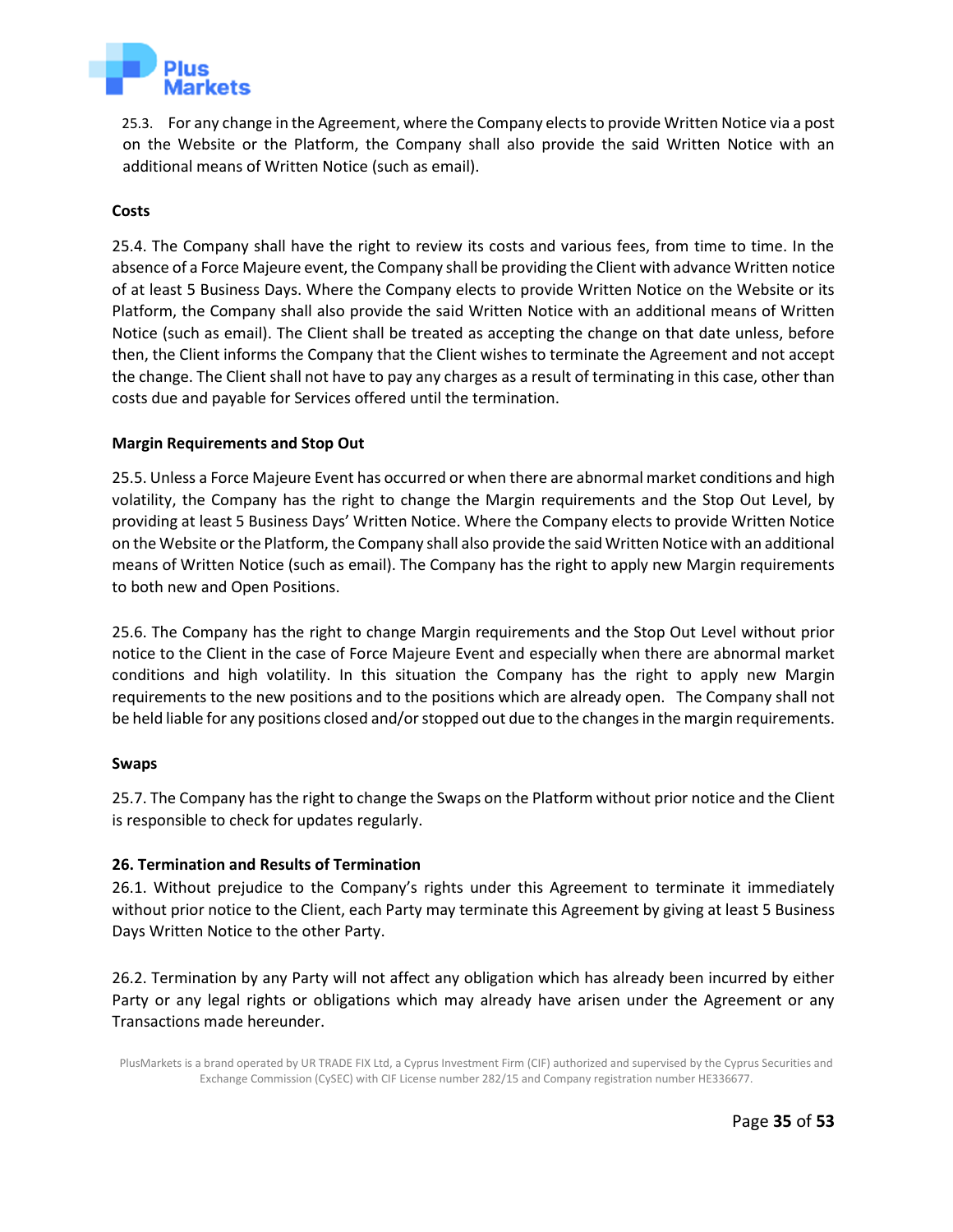

26.3. Upon termination of this Agreement, all amounts payable by the Client to the Company will become immediately due and payable including (but without limitation) all outstanding costs and any other amounts payable to the Company, any charges and additional expenses incurred or to be incurred by the Company as a result of the termination of the Agreement.

26.4. Once notice of termination of this Agreement is sent and before the termination date:

(a)the Client will have an obligation close all his Open Positions. If he fails to do so, upon termination, the Company will close any Open Positions;

(b) the Company will be entitled to cease to grant the Client access to the Platform(s) or may limit the functionalities the Client is allowed to use on the Platform(s);

(c)the Company will be entitled to refuse to accept new Orders from the Client;

(d) the Company will be entitled to refuse to the Client to withdraw money from the Client Account and the Company reserves the right to keep Client's funds as necessary to close positions which have already been opened and/or pay any pending obligations of the Client under the Agreement.

26.5. Upon Termination any or all the following may apply:

- (a) The Company has the right to combine any Client Accounts of the Client, to consolidate the Balances in such Client Accounts and to set off those Balances;
- (b) The Company has the right to close the Client Account(s);
- (c) The Company has the right to convert any currency;
- (d) The Company has the right to close out the Client's Open Positions;
- (e) In absence of illegal activity or suspected illegal activity or fraud of the Client or instructions from the relevant authorities, if there is Balance in the Client's favour, the Company will (after withholding such amounts that in the Company's absolute discretion considers appropriate in respect of future liabilities) pay such Balance to the Client as soon as reasonably practicable and supply him with a statement showing how that Balance was arrived at and, where appropriate, instruct any Nominee or/and any Custodian to also pay any applicable amounts. Such funds shall be delivered in accordance to the Client's Instructions to the Client. It is understood that the Company will effect payments only to an account in the name of the Client. The Company has the right to refuse, at its discretion, to effect thirty party payments.

## **27. Force Majeure**

<span id="page-35-0"></span>27.1. Neither Party shall be liable for the non-performance or improper performance of its obligations under this Agreement, if such Party is prevented from or delayed by reason of occurrence of Force Majeure circumstances, including but not limited to the following:

- (a) flood, earthquake or other natural disaster;
- (b) war, military actions, rebellion, civil disorder, strike;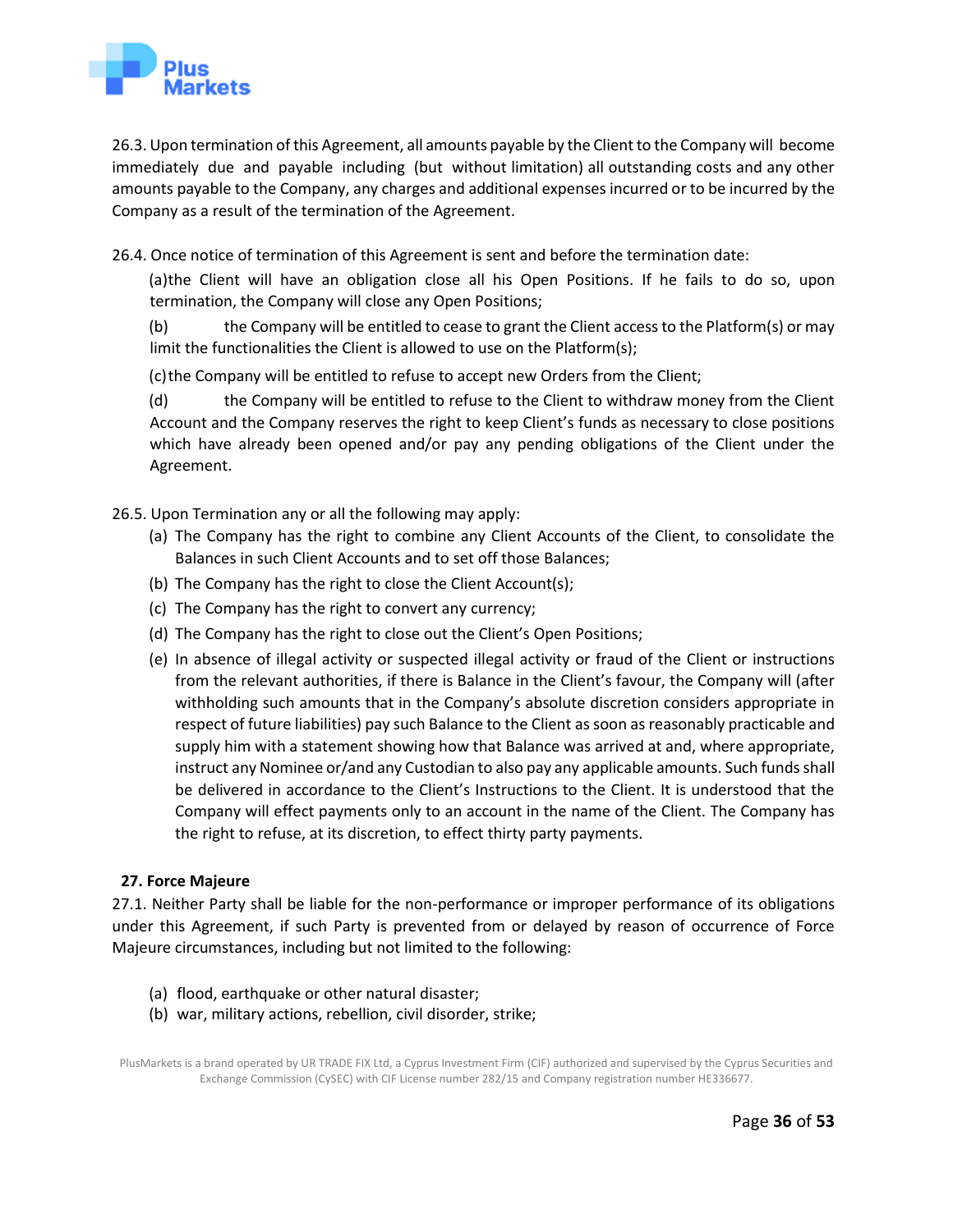

- (c) decisions by the legislative and/or other bodies of the Cyprus Republic (including the Central Bank, the Cyprus Securities and Exchange Commission) and other countries, that makes it impossible for the Party to fulfil its obligations under the Agreement;
- (d) discontinuance or suspension of the operation of any Market;
- (e) failure of communication for any reason with Market makers, mal-functioning and/or nonoperation of any computer transaction system due to defectiveness or failure of the mechanic equipment, fault or stoppage in communication lines, any other problems in connection, breakdown or unavailability of access to the internet or the Platform;
- (f) other similar circumstances that are beyond the reasonable control of the affected Party that may occur after the conclusion of the Agreement;
- (g) Suspension of trading on a market or the liquidation or closure of any market, or the fixing of minimum or maximum prices for trading on a market to which the Company relates its Quotes, or the imposition of limits or special or unusual terms on the trading in any such market or a regulatory ban on the activities of any party (unless the Company has caused that ban), decisions of state authorities, governing bodies of self-regulating organizations, decisions of governing bodies of organized trading platforms;
- (h) Breakdown, failure or malfunction of any electronic, network and communication lines (not due to the bad faith or willful default of the Company); and
- (i) There is extreme volatility in the Underlying Asset / Market.

27.2. If the Company determines in its reasonable opinion that a Force Majeure Event exists (without prejudice to any other rights under the Agreement) the Company may without prior notice and at any time take any or all of the following steps, as applicable and necessary:

- (a) Suspend or modify the application of any or all terms of the Agreement to the extent that the Force Majeure Event makes it impossible or impractical for the Company to comply with them.
- (b) Take or omit to take all such other actions as the Company deems to be reasonably appropriate in the circumstances with regard to the position of the Company, the Client and other clients.
- (c) Shut down the Platform(s) in case of malfunction for maintenance or to avoid damage.
- (d) Cancel any Client Orders.
- (e) Refuse to accept Orders from Clients.
- (f) Inactivate the Client Account.
- (g) Increase Margin requirements without notice.
- (h) Increase the Stop Out Level without notice.
- (i) Close out any or all Open Positions at such prices as the Company considers in good faith to be appropriate.
- (j) Increase Spreads.
- (k) Decrease Leverage.

## **28. Limitations of Liability and Indemnity**

28.1. The Company gives no warranty as to the performance and/or profitability of the Client's trading decisions.

<span id="page-36-0"></span>PlusMarkets is a brand operated by UR TRADE FIX Ltd, a Cyprus Investment Firm (CIF) authorized and supervised by the Cyprus Securities and Exchange Commission (CySEC) with CIF License number 282/15 and Company registration number HE336677.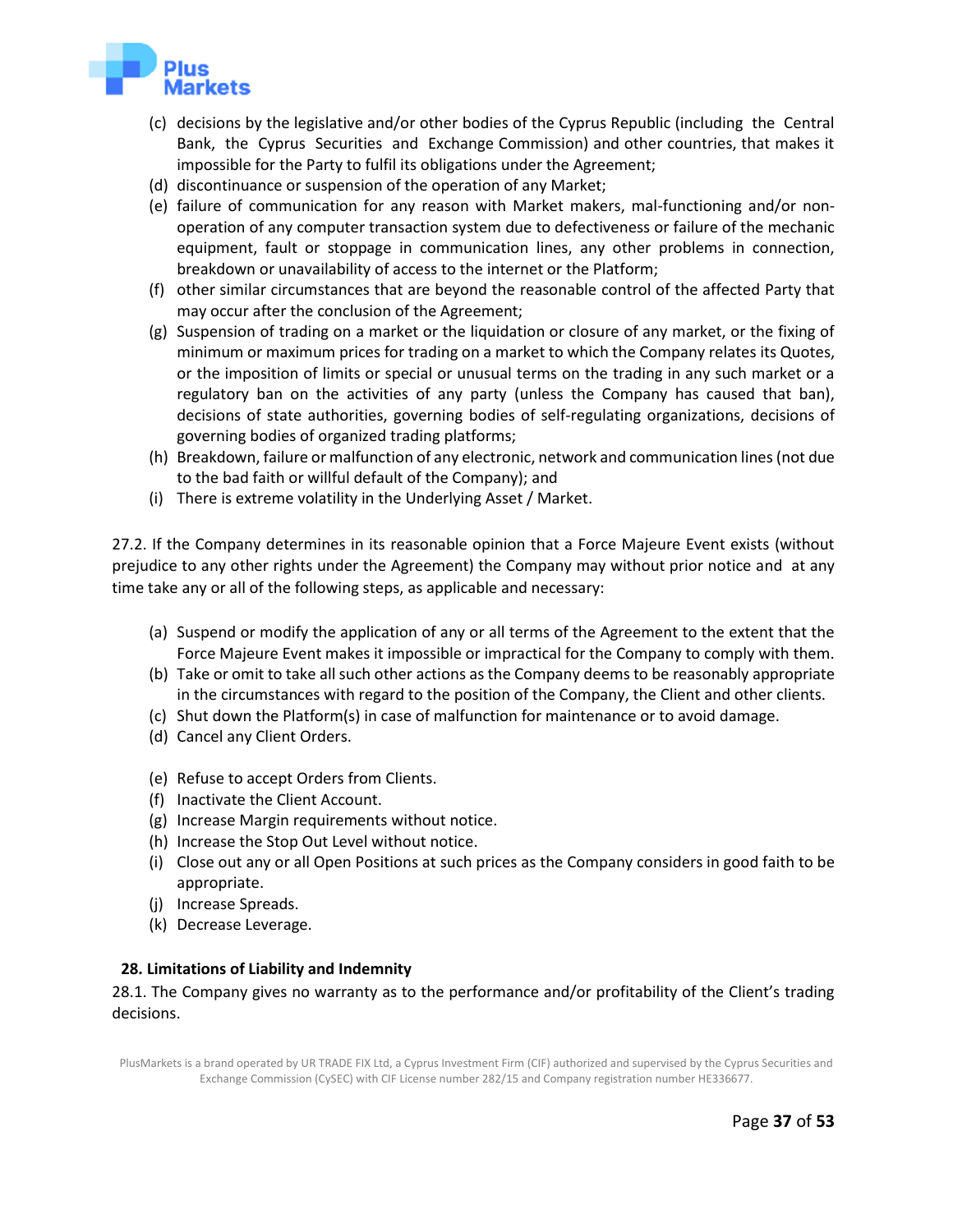

28.2. The Company shall not be liable for any act or omission or for the solvency of any bank, Execution Venue or liquidity provider or other third party which acts on behalf of the Client or with or through whom transactions on behalf of the Client are carried out.

28.3. The Company shall not be liable for any loss suffered by the Client in connection with the Services it provides to the Client under this Agreement unless such loss arises directly from the gross negligence, willful default or fraud of the Company.

28.4. It is provided that the Company shall not be liable to the Client or any other person for any consequential, circumstantial, special or indirect damages (including without prejudice to the generality of the aforementioned, loss of profit, loss of opportunity, commercial losses and damages) which are incurred by the Client in connection with this Agreement.

28.5. Subject to the terms of this Agreement and Applicable Regulation, the Client agrees that the Company's maximum aggregate liability to the Client whether in contract, tort (including negligence) or otherwise shall not exceed the higher of the amount that would be recoverable by the Company under the Company's professional indemnity insurance if the Client's claim had been satisfied in full (less any amount, other than any excess payable by the Company under the terms of such insurance, that the Company is unable to recover through no fault of the Company).

28.6. The Client agrees with the Company (for the Company's own benefit and for the benefit of any person who is or was a member, director, consultant or employee of the Company (each a 'Connected Person') that the Company shall alone be liable to the Client and that no Connected Person (such as director, employee or affiliate) will be personally liable to the Client (whether in contract, tort including negligence or otherwise).

28.7. Save in cases of gross negligence, willful default or fraud on the part of the Company, the Client shall indemnify and keep indemnified the Company and/or its directors and/or its employees and/or its representatives for any claim by third parties and/or for any loss, liability, costs or expenses which the Company or any third party may have incurred or paid in respect of any act or omission of the Client and/or its Authorised Representative / Attorney and/or due to the performance of the Agreement and/or the provision of any Services and/or the liquidation of any Financial Instruments of the Client in settlement of any claims of the Company.

28.8. The Company will not be held liable for any loss or damage or expense or loss incurred by the Client in relation to, or directly or indirectly arising from but not limited to:

(a) Any error or failure or interruption or disconnection in the operation of the Platform(s), or any delay caused by the Client Terminal or Transactions made via the Client Terminal, any technical problems, system failures and malfunctions, communication line failures, equipment or software failures or malfunctions, system access issues, system capacity issues, high internet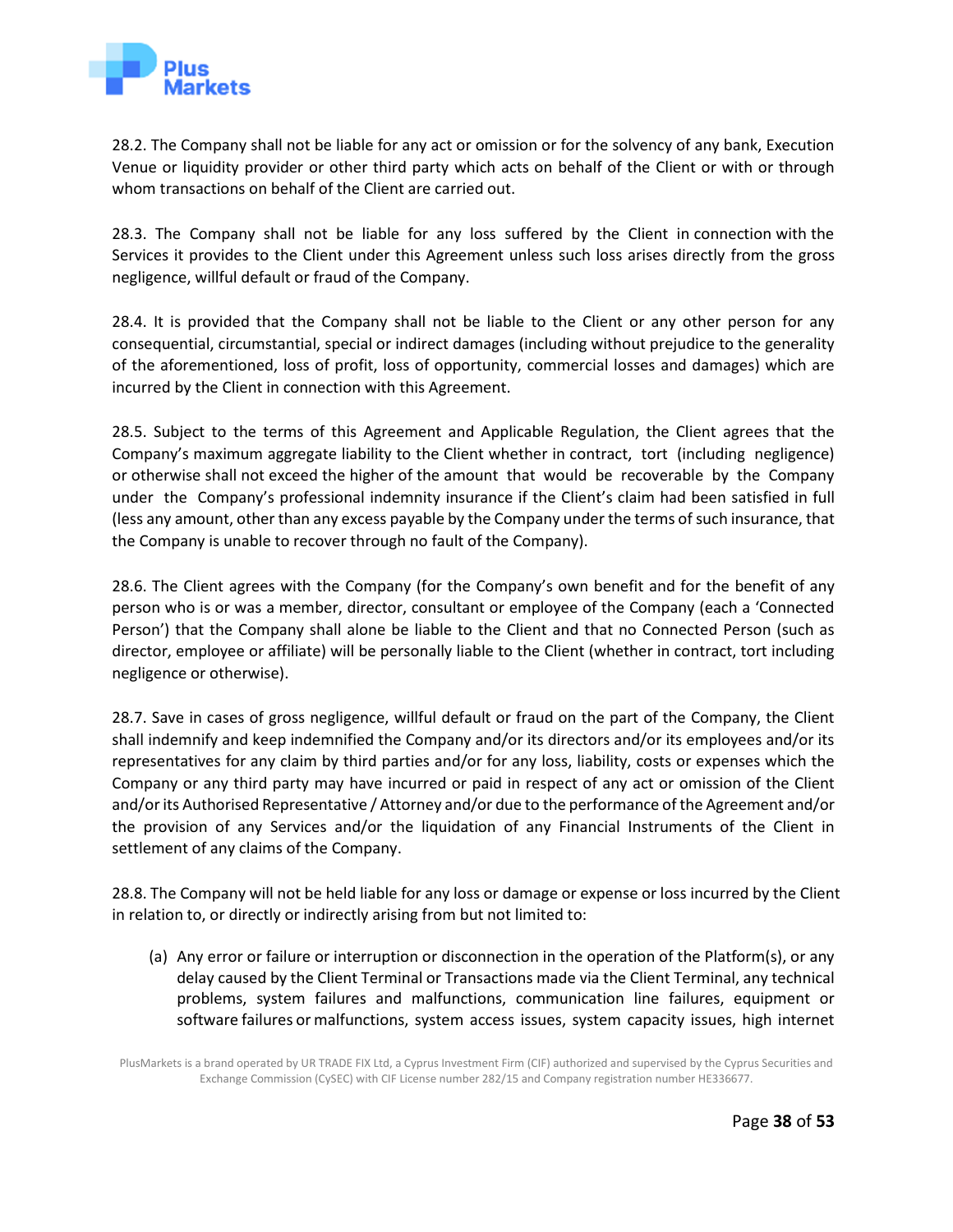

traffic demand, security breaches and unauthorized access, and other similar computer problems and defects.

- (b) Any failure by the Company to perform any of its obligations under the Agreement as a result of Force Majeure Event or any other cause beyond its control.
- (c) The acts, omissions or negligence of any third party.
- (d) Any person obtaining the Client's Access Data that the Company has issued to the Client prior to the Client's reporting to the Company of the misuse of his Access Data.
- (e) Unauthorized third persons having access to information, including electronic addresses, electronic communication, personal data and Access Data when the above are transmitted between the Parties or any other party, using the internet or other network communication facilities, post, telephone, or any other electronic means.
- (f) Any of the risks of the Risks Disclosure and Warnings Notice materializes.
- (g) Currency risk materializes.
- (h) Any changes in the rates of tax.
- (i) The occurrence of Slippage.
- (j) The Client relying on functions such as Trailing Stop, Expert Advisor and Stop Loss Orders.
- (k) Under abnormal Market Conditions.
- (l) Any acts or omissions (including negligence and fraud) of the Client and/or his Authorized Representative
- (m) For the Client's or his Authorised Representative's trading decisions
- (n) All Orders given through and under the Client's Access Data.
- (o) The contents, correctness, accuracy and completeness of any communication spread by the use of the Platform(s).

28.9. In the event the Company provides information, recommendations, news, information relating to transactions, market commentary or research to the Client (or in newsletters which it may post on its Website or provide to subscribers via its Website or otherwise), the Company shall not, in the absence of its fraud, wilful default or gross negligence, be liable for any losses, costs, expenses or damages suffered by the Client arising from any inaccuracy or mistake in any such information given.

## **29. Corporate Actions**

<span id="page-38-0"></span>29.1 If a Corporate Action materialises, the Client accepts that the Company reserves the right to make appropriate adjustments to the value and/or the size of a transaction and/or number of any related transactions; any such adjustment aims in preserving the economic equivalent of the rights and obligations of both the Client and the Company immediately prior to a Corporate Action. It should be noted that these adjustments are conclusive and binding upon the Client; the Client will be informed accordingly by the Company as soon as reasonably practicable. The Client accepts that such adjustments may be executed by the Company via Swaps or through a separate fee following the ex-dividend date.

29.2. If a Corporate Action materialises, the Client accepts that the Company shall take all reasonable steps to replicate the market conditions. If the Company, in its sole discretion, warrants it is unable to value a Corporate Action fairly, the Company shall reserve the right to close a Client's position.

PlusMarkets is a brand operated by UR TRADE FIX Ltd, a Cyprus Investment Firm (CIF) authorized and supervised by the Cyprus Securities and Exchange Commission (CySEC) with CIF License number 282/15 and Company registration number HE336677.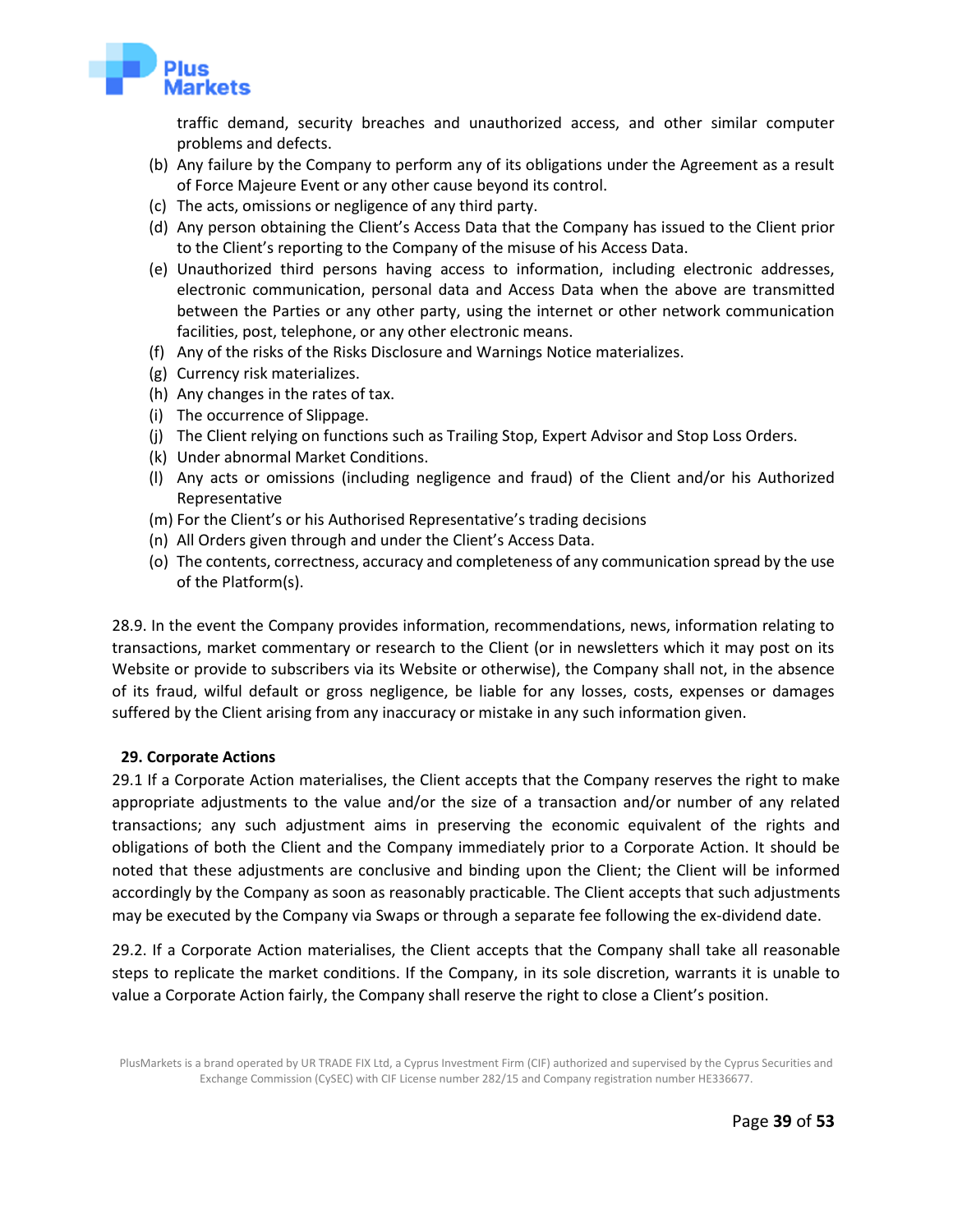

Dividends:

29.3. Prior to the release of a dividend for a share, the Company shall reserve the right to increase the Margin levels of the relevant symbol. The Client shall remain responsible to consult on a regular basis the contract specifications for any such changes, available at [www.plusmarkets.eu](http://www.plusmarkets.eu/) , [www.tradeo.com,](http://www.tradeo.com/) [www.investprofile.com](http://www.investprofile.com/)

A. Long Positions: A Client holding a Long Position on the ex-divident date will receive the applicable dividend in the form of a cash adjustment, credited to the relevant trading account.

B. Short Positions: A Client holding a Short Position on the ex-div date will be charged the applicable dividend in the form of a reverse cash adjustment, debited from the relevant trading account's free Equity.

29.4. In the event a Client maintains a Short Position on the ex-div date and has insufficient free Equity in their trading account to cover the reverse cash adjustment, the Company reserves the right to close the Open Position. Under such circumstances, the reverse cash adjustment shall be deducted from the trading account's balance.

29.5. The Client accepts that the Company retains no requirementsto notify a Client in the event a trading account maintains insufficient free Equity to cover a reverse cash adjustment for a Short Position.

A. Stock Splits: In the event of a stock-split, the appropriate adjustment on the Client's position shall be reflected on the trading account in accordance with the announced stock split.

B. Rights Issue: In the event of a rights issue, the Client shall receive the option to either, (i) exercise the rights option; or (ii) hold the rights until maturity and not exercise the option.

C. Fractional Share Adjustments: In the event a Corporate Action results in a fractional position, the Company reserves the right at its own discretion to credit the outstanding fractional component as a cash adjustment to be credited to the Client's trading account; the adjustment will be subject to the closing price on the last trading day prior to the ex-date.

D. Other Corporate Actions: In the event of a share being de-listed, the Client's positon will be closed at the last market price traded.

29.6. In the event of a merger and acquisition "M&A", tender, spin-off or merger resulting in the share trading under a new name, the Client's position will closed at the last marker price traded.

29.7. The Company bears no responsibility for notifying the Client regarding announcements of Corporate Actions.

Dividends and other Payments in Respect of Securities:

29.8. The Company shall be obliged to claim and/or receive dividend payments deriving from the rights attached to Securities held by and/or on behalf of the client at any given time. The Company will credit or debit such payments in the Client Account as soon as possible.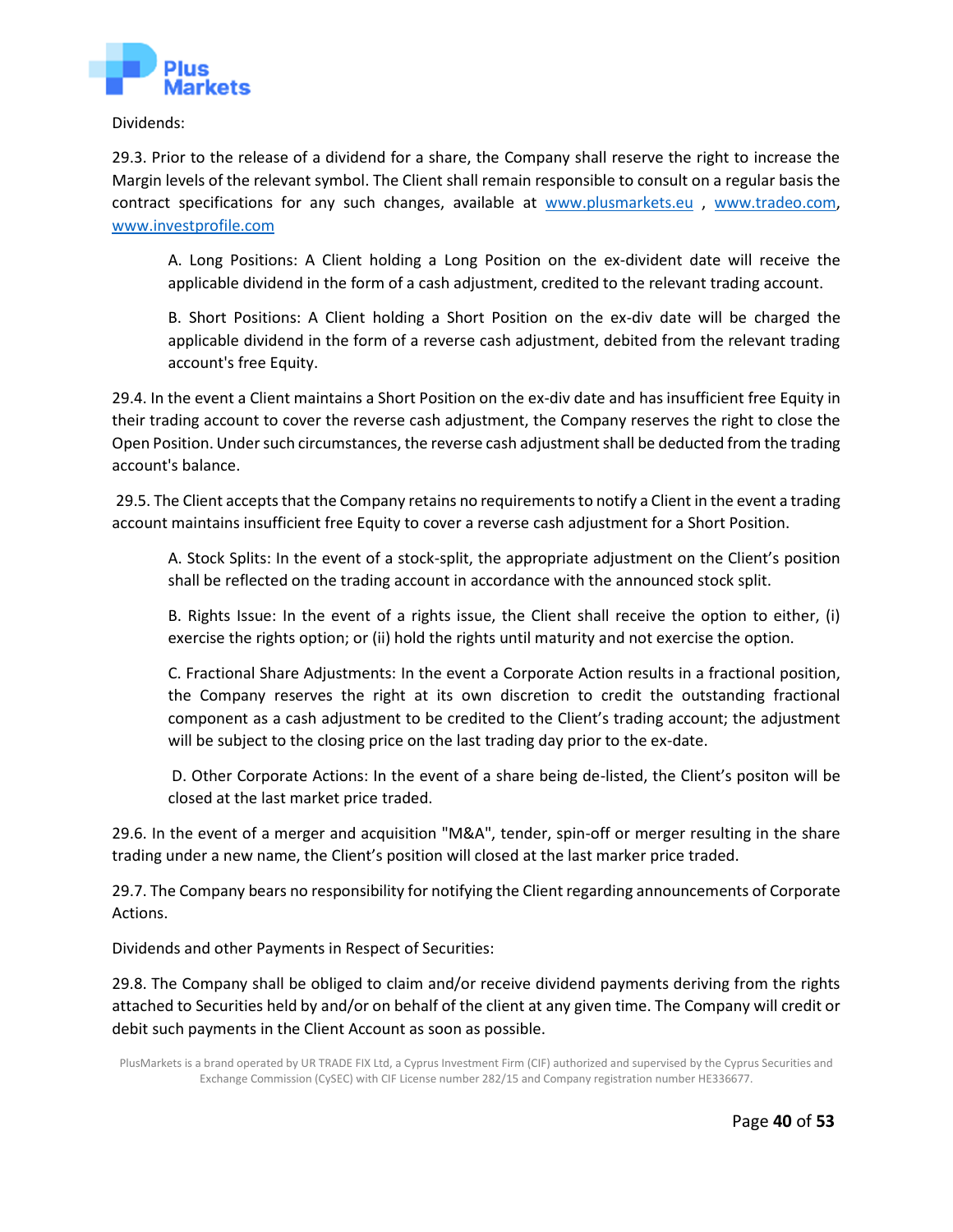

29.9. The Company shall not be obliged but may at its own discretion offer the client any dividend reinvestment plans available or any scrip options or stock dividends in respect of Securities held by the Company on behalf of the client. Any such offer shall made without taking into consideration the client's personal tax position.

29.10. The Company may inform and/or offer to the client any other rights or special offers that are made available to holders of Securities held by and/or on behalf of the client. Unless otherwise provided for under the laws and/or regulations governing such Securities, where the Company acts in accordance with this paragraph of the Agreement, it shall not be assumed and/or inferred to constitute and shall not constitute a recognition of an obligation of the Company, whether in general and/or regarding this particular instance, to provide such information and/or make such offers to the Client.

## **30. Representations and Warranties**

30.1. The Client represents and warrants to the Company the following:

- <span id="page-40-0"></span>(a) The Client is at least 18 years old, or the age of legal consent for engaging in financial investment activities under the laws of any jurisdiction that applies to him.
- (b) The Client is of sound mind and capable of taking decisions for his own actions.
- (c) There are no restrictions on the markets or financial instruments in which any Transactions will be sent for execution, depending on the Client's nationality or religion.
- (d) All actions performed under the Agreement will not violate any law or rule applicable to the Client or to the jurisdiction in which the Client is resident, or any agreement by which the Client is bound or by which any of the Client's assets or funds are affected.
- (e) The Client will not use the IP or the Platform or Website in contravention to this Agreement, or for unauthorized or unlawful purposes and that he will use the IP, Platform and Website only for the benefit of his Client Account and not on behalf of any other person.
- (f) The Client is duly authorised to enter into the Agreement, to give Orders and to perform its obligations hereunder.
- (g) The Client is the individual who has completed the Account Opening Application Form or, if the Client is a company, the person who has completed Account Opening Application Form on the Client's behalf is duly authorised to do so.
- (h) The Client is acting as a principal and not as agent or representative or trustee or custodian on behalf of someone else. The Client may act on behalf of someone else only if the Company specifically consents to this in writing and provided all the documents required by the Company for this purpose are received.
- (i) The information provided by the Client to the Company in the Account Opening Application Form and at any time thereafter is true, accurate and complete and the documents handed over by the Client are valid and authentic.
- (j) The Client has read and fully understood the terms of the Agreement including the information in the Appendices.
- (k) The Client funds used for trading are not in any direct or indirect way the proceeds of any illegal activity or used or intended to be used for terrorist financing.

PlusMarkets is a brand operated by UR TRADE FIX Ltd, a Cyprus Investment Firm (CIF) authorized and supervised by the Cyprus Securities and Exchange Commission (CySEC) with CIF License number 282/15 and Company registration number HE336677.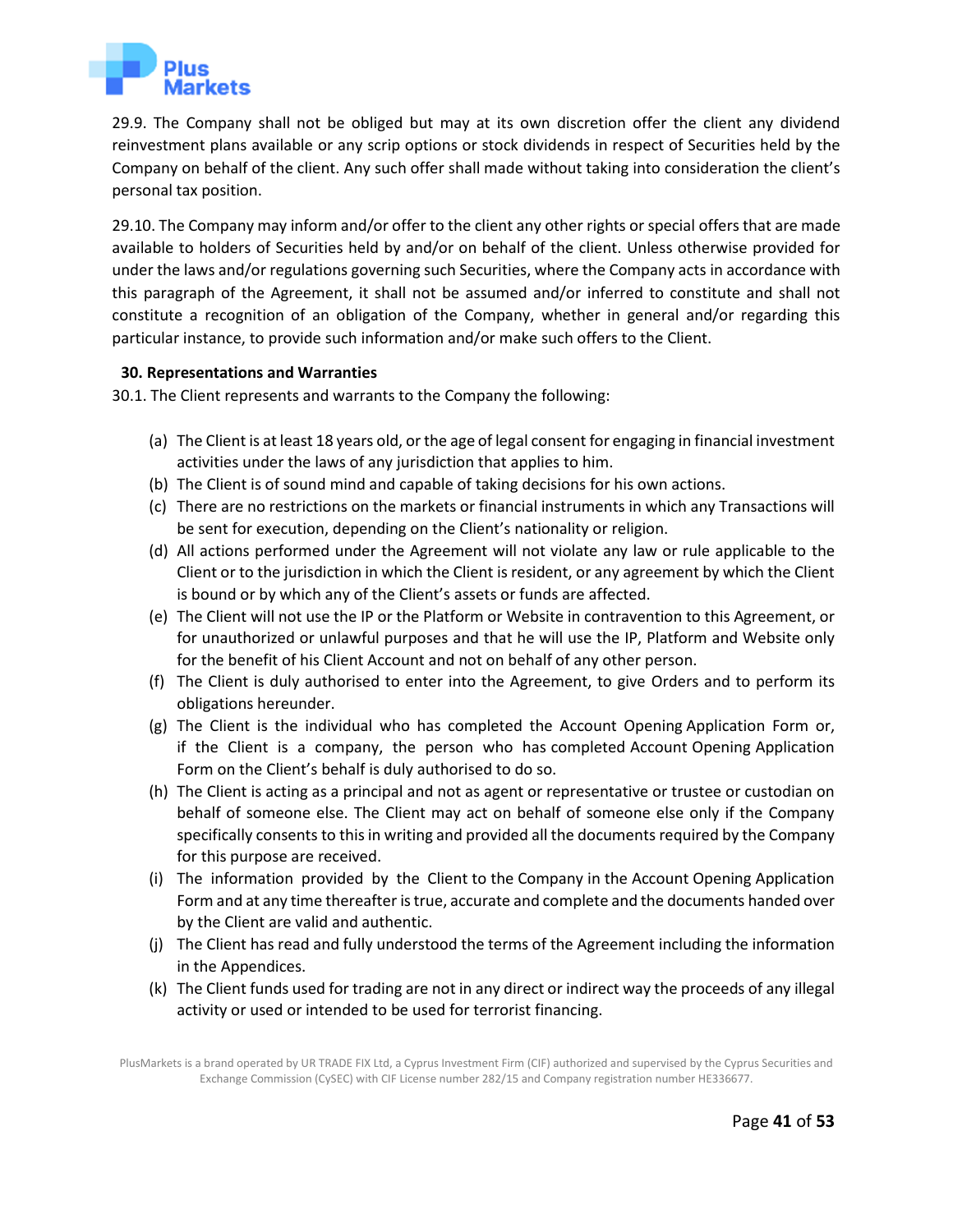

- (l) The Client is not a Politically Exposed Person and does not have any relationship (for example relative or business associate) with a person who holds or held in the last twelve months a prominent public position. If the above statement is untrue and in the event that the Client has not disclosed this already in the Account Opening Application Form, he will inform the Company as soon as possible will notify the Company if at any stage during the course of this Agreement he becomes a Politically Exposed Person.
- (m) The Client is not a resident of Australia, USA, Canada, Hong Kong, Singapore, Japan, Belgium, North Korea, Iran, and Turkey as the Company does not accept Clients from these countries and from any other countries where special legal conditions or limitations exists.
- (n) He has read and understands the Risks Disclosure and Warnings Notice.
- (o) The Client consents to the provision of the information of the Agreement by means of a Website or email.
- (p) The Client confirms that he has regular access to the internet and consents to the Company providing him with information, including, without limitation, information about amendments to the terms and conditions, costs, fees, this Agreement, Policies and information about the nature and risks of investments by posting such information on the Website or email. Should the Client wish, he may request for these to be sent by post or facsimile.

# **31. Complaints and Disputes**

31.1. If the Client wishes to report a complaint, he must do so by completing the "Complaints Form" found on the Website. The Company will try to resolve it without undue delay and according to the Company's Complaints Policy for Clients.

<span id="page-41-0"></span>31.2. If a situation arises which is not expressly covered by this Agreement, the Parties agree to try to resolve the matter on the basis of good faith and fairness and by taking such action as is consistent with market practice.

31.3. The Client's right to take legal action remains unaffected by the existence or use of any complaints proceduresreferred to above.

# **32. Applicable and Governing Law and Applicable Regulations**

32.1. If a settlement is not reached by the means described in paragraph 31 of this Client Agreement, all disputes and controversies arising out of or in connection with the Agreement shall be finally settled in court in Cyprus.

<span id="page-41-1"></span>32.2. This Agreement is governed by the Laws of Cyprus.

32.3. All transactions on behalf of the Client shall be subject to Applicable Regulations and any other public authorities which govern the operation of the Cyprus Investment Firms, as they are amended or modified from time to time. The Company shall be entitled to take or omit to take any measures which it considers necessary to ensure compliance with the Applicable Regulations, the relevant market rules. Any such measures as may be taken shall be binding on the Client.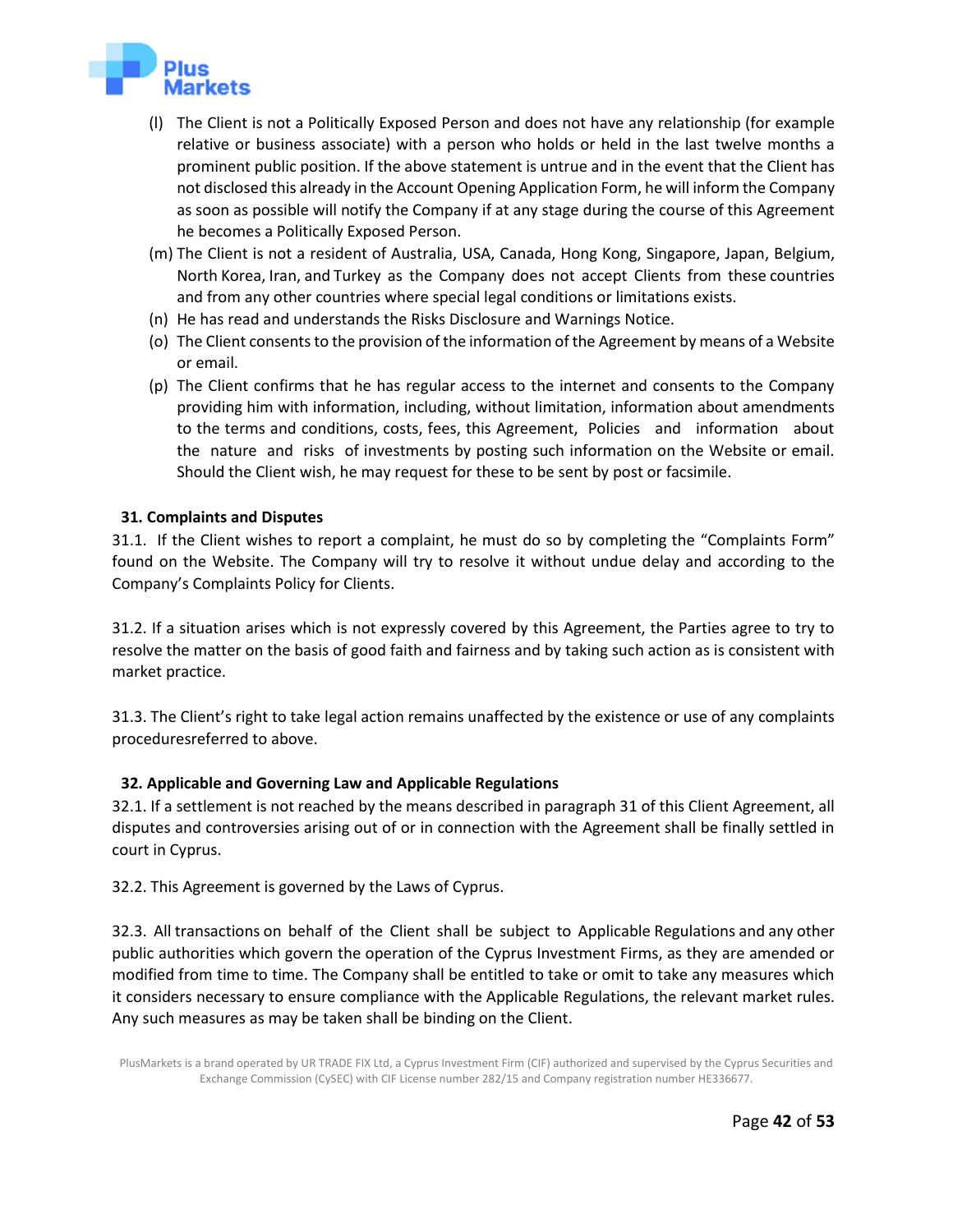

32.4. All rights and remedies provided to the Company under the Agreement are cumulative and are not exclusive of any rights or remedies provided by law.

## **33. Severability**

<span id="page-42-0"></span>33.1. Should any part of this Agreement be held by any Court of competent jurisdiction to be unenforceable or illegal or contravene any rule, regulation or by law of any Market or regulator, that part will be deemed to have been excluded from this Agreement from the beginning, and this Agreement will be interpreted and enforced as though the provision had never been included and the legality or enforceability of the remaining provisions of the Agreement or the legality, validity or enforceability of this provision in accordance with the law and/or regulation of any other jurisdiction, shall not be affected.

## **34. Non-Exercise of Rights**

34.1. Either Party's failure to seek redress for violations, or to insist upon strict performance, of any condition or provision of this Agreement, or its failure to exercise any or part of any of right or remedy to which that Party is entitled under this Agreement, shall not constitute an implied waiver thereof.

## <span id="page-42-1"></span>**35. Assignment**

<span id="page-42-2"></span>35.1. The Company may at any time sell, transfer, assign or novate to a third party any or all of its rights, benefits or obligations under this Agreement or the performance of the entire Agreement subject to providing 15 Business Days prior Written Notice to the Client. This may be done without limitation in the event of merger or acquisition of the Company with a third party, reorganization of the Company, winding up of the Company or sale or transfer of all or part of the business or the assets of the Company to a third party.

35.2. It is agreed and understood that in the event of transfer, assignment or novation described in paragraph 34.1 above, the Company shall have the right to disclose and/or transfer all Client Information (including without limitation personal data, recording, correspondence, due diligence and client identification documents, files and records, the Client trading history) transfer the Client Account and the Client Money as required, subject to providing 15 Business Days prior Written Notice to the Client.

35.3. The Client may not transfer, assign, charge, novate or otherwise transfer or purport to do so the Client's rights or obligations under the Agreement.

## **36. Introducer**

<span id="page-42-3"></span>36.1. In cases where the Client is introduced to the Company through a third person such as a business introducer or associate or affiliate ("Introducer"), the Client acknowledges that the Company is not bound by any separate agreements entered into between the Client and the Introducer. It is also made clear that the IBs, Introducers, Affiliates or Associates that their nature of business is not only to refer clients to the company e.g. they offer educational material, trading signals etc, are not authorised by us to bind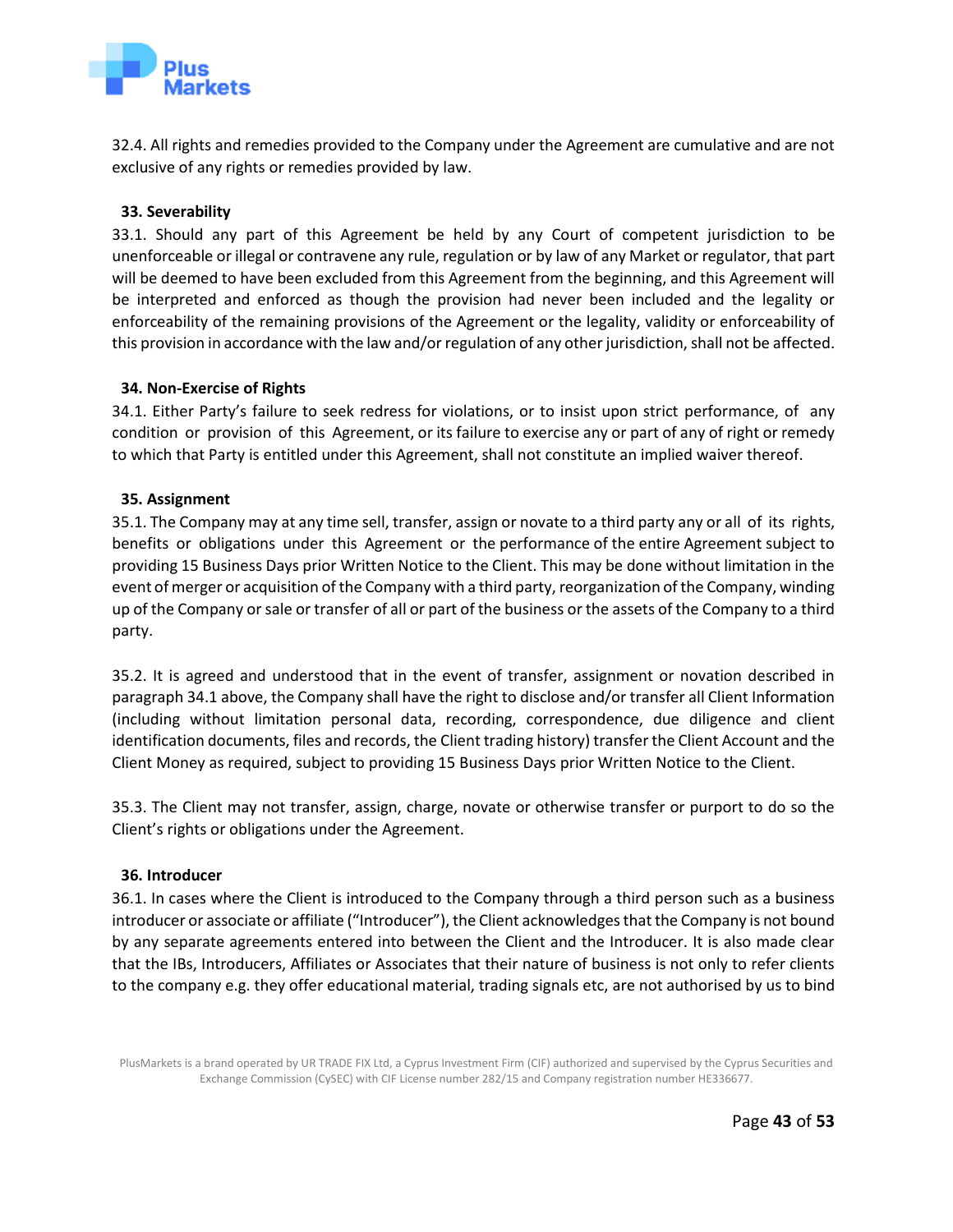

the Company in any way, to offer credit in our name, to offer guarantees against losses, to offer investment services or legal, investment or tax advice in our name or collect your money.

36.2. The Client acknowledges that the Company might pay the Introducer with inducements for the introduction of Clients, calculated on the revenue generated from the Company. More details on such inducements will be disclosed to the Client.

#### **37. Inducements**

37.1. Should the Company pay or receive any fees or inducements other than to the Introducers as per paragraph 36.2 of this Client Agreement, it shall notify the Client according to Applicable Regulations.

#### <span id="page-43-0"></span>**38. Conflicts of Interest**

<span id="page-43-1"></span>38.1. Despite any inducements that the Company may pay or receive from third parties, in order to avoid any possible conflicts of interest, we have in place a "Conflicts of Interest Policy" and all our staff is trained on and signs a declaration to confirm they understand and uphold. A summary of the Conflicts of Interest Policy is accessible on our website.

#### **39. Authorised Representative**

<span id="page-43-2"></span>39.1. The Company may in certain cases accept an Authorized Representative on behalf of the Client to place Orders to the Company or to handle any other matters related to the Client Account or this Agreement, provided the Client notifies the Company in writing of the appointment of an Authorized Representative, submits the relevant documentation (such as Power of Attorney and KYC documents) and this person is approved by the Company fulfilling all of the Company specifications for this.

39.2. Unless the Company receives a written notification from the Client for the termination of the authorisation of Authorized Representative, the Company, without prejudice to paragraph 40 herein below, has the right to continue accepting Orders and/ or other instructions relating to the Client Account by the Authorized Representative on the Client's behalf and the Client will recognize such orders as valid and committing to him.

39.3. The written notification for termination of the authorization of the Authorized Representative has to be received by the Company with at least five Business Days' notice prior the termination of the authorization date.

39.4. The Company has the right (but NOT an obligation to the Client) to refuse to accept Orders and/ or other instructions relating to the Client Account from the Authorized Representative in any of the following cases:

- (a) if the Company reasonably suspects that the Authorized Representative is not legally allowed or properly authorized to act as such;
- (b) an Event of Default occurred;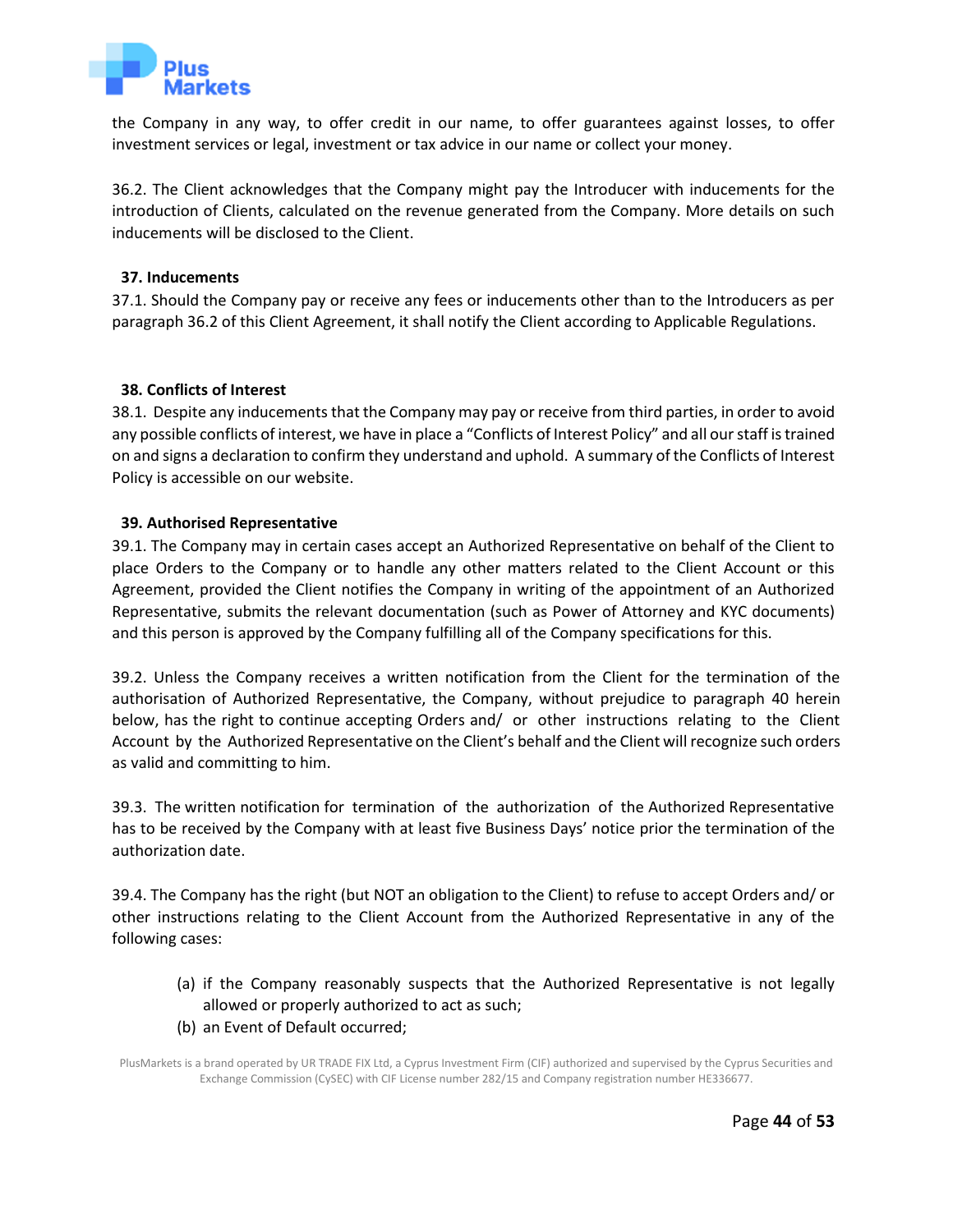

(c) in order for the Company to ensure compliance with the relevant market rules and or practices, Applicable Regulations or other applicable laws; or (d) in order to protect the interest of the Client.

#### **40. Multiple Account Holders**

<span id="page-44-0"></span>40.1. Where the Client comprises two or more persons, the liabilities and obligations under the Agreement shall be joint and several. Any warning or other notice given to one of the persons which form the Client shall be deemed to have been given to all the persons who form the Client. Any Order given by one of the persons who form the Client shall be deemed to have been given by all the persons who form the Client.

40.2. In the event of the death or mental incapacity of one of the persons who form the Client, all funds held by the Company or its Nominee, will be for the benefit and at the order of the survivor(s) and all obligations and liabilities owed to the Company will be owed by such survivor(s).

#### **41. Taxes**

<span id="page-44-1"></span>41.1. It is agreed and understood that the Client shall be solely responsible for all filings, tax returns and reports which should be made to any relevant authority, whether governmental or otherwise, and for payment of all taxes (including but not limited to any transfer or value added taxes), arising out of or in connection with his trading activity with the Company hereunder. It is possible that other costs, including taxes, relating to transactions carried out on the Platform may arise for which the Client is liable and which are neither paid via us nor imposed by the Company. Without derogating from the Client's sole and entire responsibility to account for tax due, it is agreed that the Company may deduct tax, as may be required by the applicable law, with respect to the Client's trading activity on the Platform. The Client is aware that the Company has a right of set-off against any amounts in the Client Account with respect to such tax deductions, and hereby authorizes the Company to withdraw amounts from the Client Account with which to pay such taxes. The Client shall have no claim against the Company with regard to such deductions. The Client further agrees that such deductions may mean that the Margin Requirements are not met.

41.2. The Client undertakes to pay all stamp expenses relating to this Agreement and any documentation which may be required for the currying out of the transactions under this Agreement.

#### **42. Currency Conversion**

<span id="page-44-2"></span>42.1. For any conversion required to be converted from one currency to another for effecting any transaction or act by the Company pursuant to this Agreement, the Company is entitled to debit the Client Account with the equivalent amount of the transaction in the currency of the Client Account. In addition, any deposit in foreign currency to the Client Account, shall be converted into the currency of the Client Account.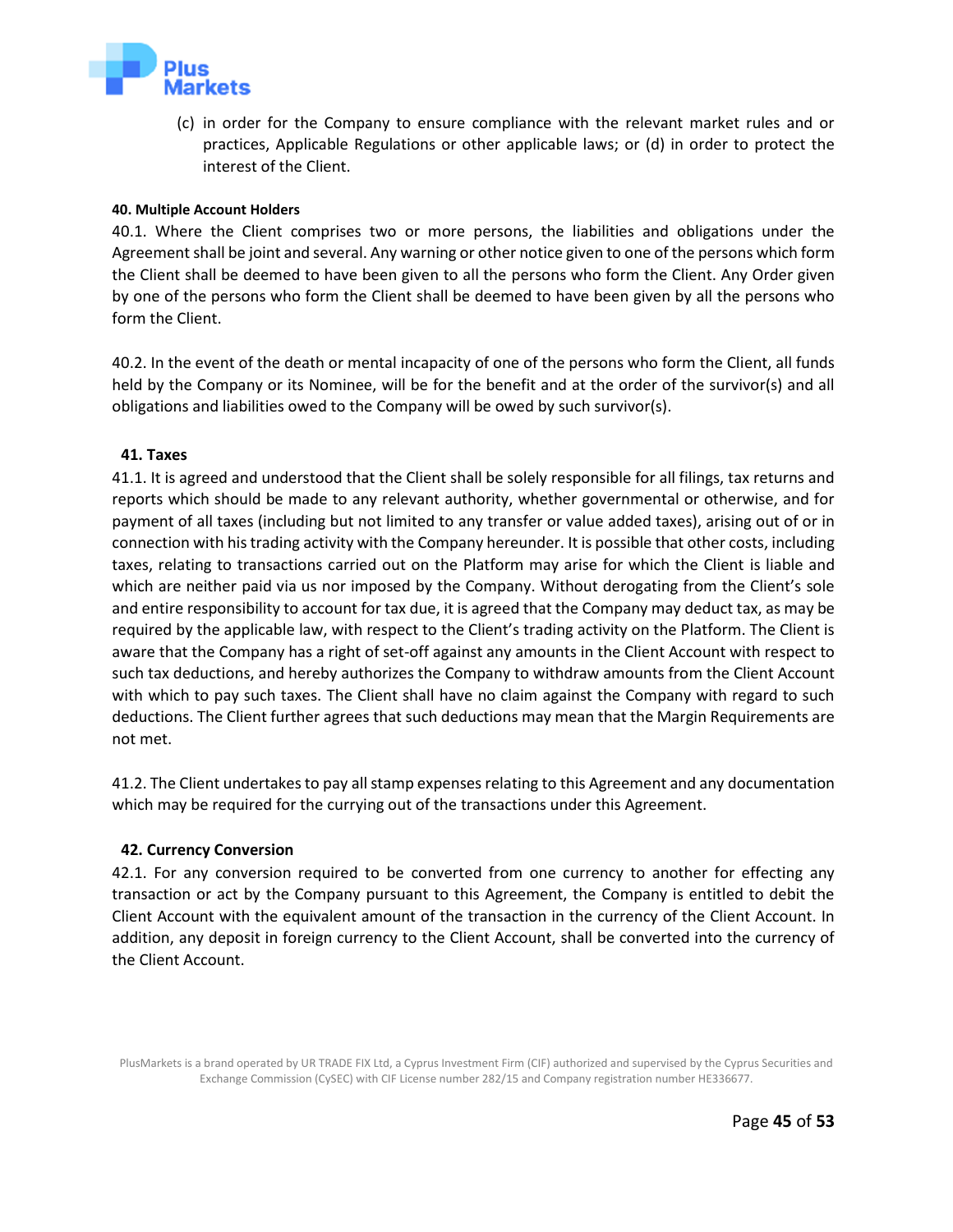

42.2. The Client acknowledges and agrees that the Client shall undertake all risks deriving from any such conversion and in particular, without prejudice to the generality of the above, the risk of loss which may be incurred as a result of fluctuations in exchange rates.

# **Appendix 1 – CFD TRADING TERMS**

#### **1. Scope**

<span id="page-45-0"></span>1.1. This Appendix is applicable only to those Clients trading in the Financial Instruments of CFDs, by either placing Orders themselves or through Portfolio Management service.

#### **2. Types of CFD Orders**

2.1. The following CFD Orders may be placed with the Company, depending on the types of Client Account:

- (a) Previously Quoted. The Client sends new Orders with a reference to a previously received executable price.
- (b) Limit Orders executed according to Client specifications at the limit price or better until they are filled, cancelled, or expired.
- (c) Market Orders are executed immediately at the best available price in the system.
- (d) Market Range. Orders are executed immediately at the best available price in the system as long as the slippage is within the range specified.
- (e) Stop Orders are active but do not execute until the market price reaches the Order's trigger price. Orders are then executed as market or market range orders depending on whether or not the related field is specified.
- (f) Stop Limit Orders are active but do not execute until the market price reaches the Order's trigger price. Orders are then executed as limit orders at the order limit price or better.
- (g) One Cancels the Other (OCO). OCO orders consist of two orders submitted separately and tied by their order IDs (add here what the letters IDs stand for).

## **3. Placing, Cancelling or Removing Orders and Execution of Client Orders**

PlusMarkets is a brand operated by UR TRADE FIX Ltd, a Cyprus Investment Firm (CIF) authorized and supervised by the Cyprus Securities and Exchange Commission (CySEC) with CIF License number 282/15 and Company registration number HE336677.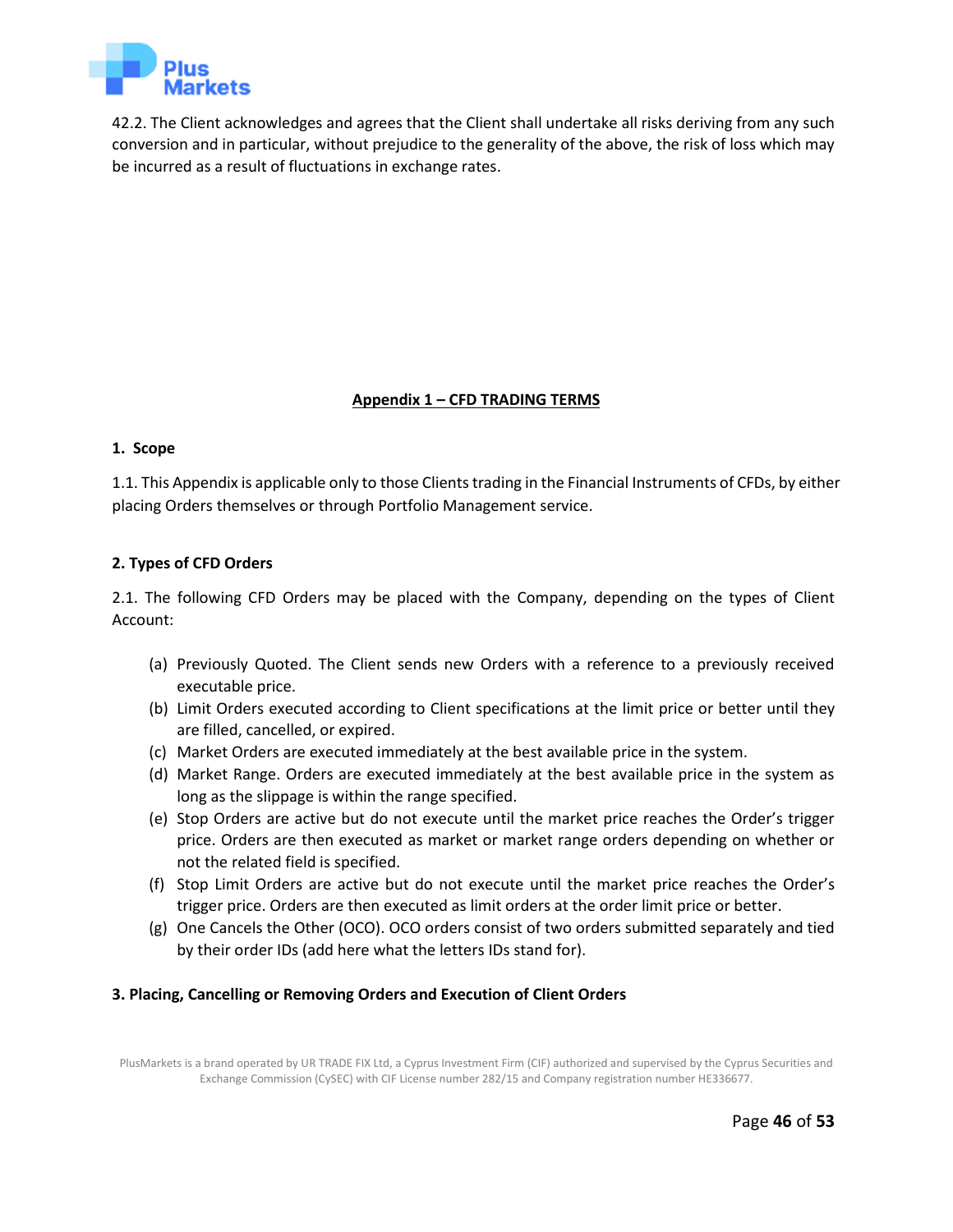

3.1. Orders can be placed, executed and (if allowed) changed or removed within the Trading Hours for each type of CFD appearing on the Company's Website and/or the Platform, as amended from the Company from time to time.

3.2. Pending Orders, not executed, shall remain effective through the next trading session (as applicable).

3.3. Market Orders not executed because there is not enough volume to fill them, will not remain effective and will be cancelled.

3.4. All open spot positions will be rolled over to the next business day at the close of business in the relevant Underlying Market, subject to the Company's rights to close the open spot position. Any open forward positions will be rolled over at the expiry of the relevant period into the next relevant period subject to the Company's rights to close the open forward position.

3.5. Orders shall be valid in accordance with the type and time of the given Order, as specified by the Client. If the time of validity of the order is not specified, it shall be valid for an indefinite period. However, the Company may delete one or all pending orders if the Client Account Equity reaches zero. However, the Company may delete one or all pending orders at Stop Out level as defined in paragraph 7.3 below.

3.6. Orders cannot be changed or removed after placed in the market. Stop Loss and Take Profit Orders may be changed even if the trade was placed in the market as long as they are higher in distance than a specific level (depending on the trading symbol).

3.7. The Client may change the expiry date of Pending Orders or delete or modify a Pending Order before it is executed, if it is not Good-Till-Cancelled (GTC).

3.8. The Company shall receive and transmit for execution to the Execution Venue all Orders given by the Client strictly in accordance with their terms. The Company will have no responsibility for checking the accuracy of any Order.

3.9. CFD Orders are executed as follows:

- (a) Take Profit (T/P) orders are executed at first market prices;
- (b) Stop Loss (S/L) orders are executed at first market prices;
- (c) Stop Loss (S/L) orders set for lock positions are executed at first market prices;
- (d) Limit orders are executed at first market prices;
- (e) Buy Stop and Sell Stop orders for position opening are executed at first market prices.
- 3.10. During the course of this Agreement in relation to all individual CFD trading the Company will execute Client CFD Orders by following the STP model.

PlusMarkets is a brand operated by UR TRADE FIX Ltd, a Cyprus Investment Firm (CIF) authorized and supervised by the Cyprus Securities and Exchange Commission (CySEC) with CIF License number 282/15 and Company registration number HE336677.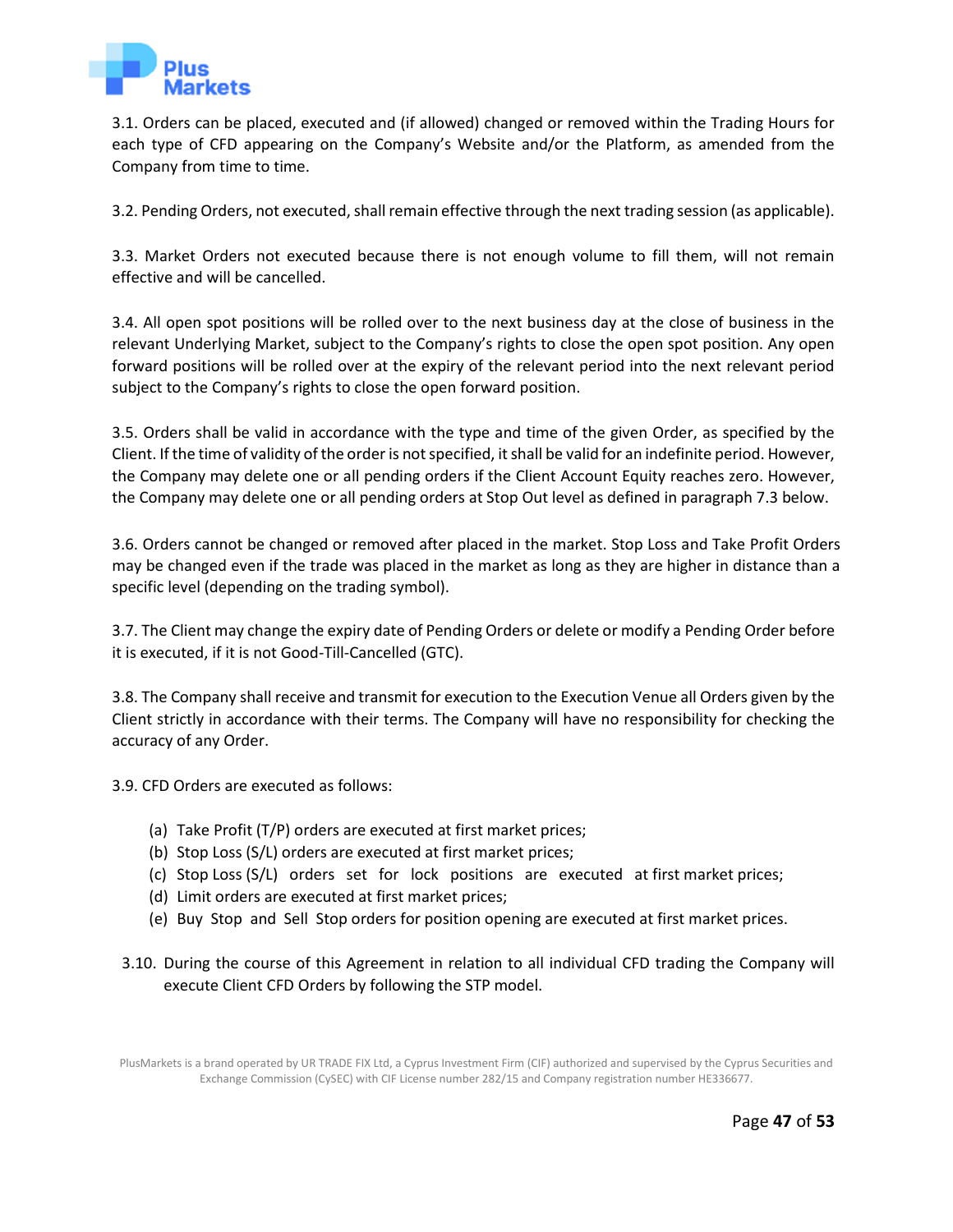

- 3.11. The Company is under no obligation, unless otherwise agreed in the Agreement, to monitor or advise the Client on the status of any Transaction or to close out any Client's Open Positions. When the Company decides to do so, this will be done on a discretionary basis and will not be considered an undertaking of an obligation to continue.
- 3.12. It is the Client's responsibility to be aware of his positions at all times.
- 3.13. The Quotes appearing on the Client's terminal are based on the quotes from our Execution Venues and are indicative quotes and hence the actual execution price may vary depending on the market conditions. For example, if there is high volatility in the Underlying Market the execution of the Order may change due to execution time and also the Client may ask for price but he will get the first price that will be in the market and this may result in positive or negative Slippage for the Client.
- 3.14. In the event that the Company is unable to proceed with an Order, with regard to price or size or other reason, depending on the Order type, the Order may be rejected or partially filled. Under the STP execution model offered by the Company re-quotes from the Company are not possible.

## **4. Spreads and Swaps**

4.1. The Company's BID and ASK prices for a given CFD are calculated by reference to the price of the relevant Underlying Asset, provided by the Company's Execution Venue(s). The Execution Venues obtain prices (BID and ASK prices) of the Underlying Asset for a given CFD from third party reputable external reference sources (i.e. price feeders). The Execution Venues then use these prices to calculate their own tradable prices for a given CFD and provide them to the Company.

4.2. The Company obtains the prices from the Execution Venue(s) and then the Company increases the Spread (i.e. the difference between the BID and ASK prices). So, the prices it quotes to Clients compared to the prices it obtains from third party external reference sources are higher, as they include a mark-up.

4.3. For keeping a position overnight in some types of CFDs the Client may be required to pay or receive financing fees "Swap/Rollover". Swaps are calculated when the position is kept open overnight at midnight (00:00 CET). From Friday to Wednesday, swaps are usually calculated once and from Wednesday to Thursday are calculated in triple size (For some CFDs Swaps are tripled on Friday). If the swaps are not charged in triple size, a swap fee can be charged during weekends as well.

4.4. All prices and Swaps appear on the Platform and may change from time to time, without prior notice.

## **5. Lots**

5.1. The 1 (one) standard lot size is the measurement unit specified for each CFD. The Company may offer standard lots, micro-lots and mini-lots, in its discretion, as defined from time to time in the Contract Specifications or the Company's Website.

PlusMarkets is a brand operated by UR TRADE FIX Ltd, a Cyprus Investment Firm (CIF) authorized and supervised by the Cyprus Securities and Exchange Commission (CySEC) with CIF License number 282/15 and Company registration number HE336677.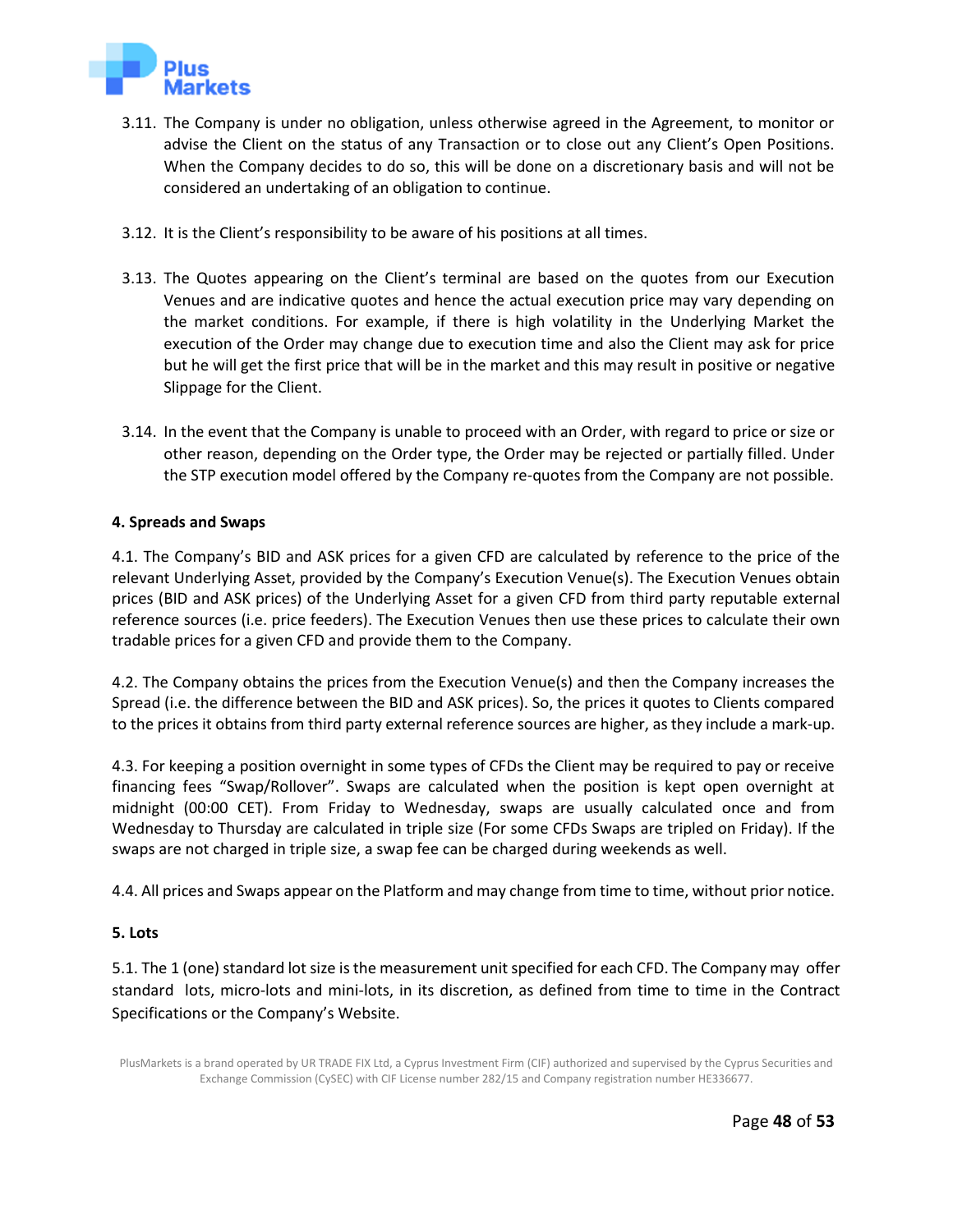

#### **6. Trailing Stop, Expert Advisor and Stop Loss Orders**

6.1. The Client agrees that trading operations using additional functions of the Client Trading Terminal such as Trailing Stop and/or Expert Advisor are executed completely under the Client's responsibility, as they depend directly on his trading terminal and the Company bears no responsibility whatsoever.

6.2. The Client agrees that placing a Stop Loss Order will not necessarily limit losses to the intended amounts, because market conditions may make it impossible to execute such an Order at the stipulated price and the Company bears no responsibility whatsoever.

#### **7. Margin Requirements**

7.1. The Client shall provide and maintain the Initial Margin and/or Hedged Margin in such limits as the Company, at its sole discretion, may determine at any time under the Contract Specifications for each type of CFD. These appear on the Website and/or Platform.

7.2. The Company has the right to change the Margin requirements, according to paragraphs 25.5 and 25.6 of the Client Agreement.

7.3. Without prejudice to paragraph 13.1 of the Client Agreement, the Company has the right to close at market prices and or limit the size of Client Open Positions and to refuse new Client Orders to establish new positions in any of the following cases:

- (a) The Company considers that there are abnormal trading conditions.
- (b) The value of Client collateral falls below the minimum Margin requirement.
- (c) At any time, Equity (current balance including open positions) is equal to or less than a specified percentage of the margin (collateral) needed to keep the open position.
- (d) In case of fraud or Abusive Trading of the Client.
- (e) The system of the Company rejects the Order due to trading limits imposed on the Client Account.

When the Margin Level reaches the Stop Out Level (ratio of Equity to Margin in the Client Account), the Client positions will start closing automatically at market prices starting with the most losing Order and the Company has the right to refuse a new Orders. Stop Out level is available on the Website and/or the Platform.

- (f) When the Client fails to take a measure of paragraph 7.4 below. However, it is understood that it is the Client's responsibility to monitor, at all times, the amount deposited in the Client Account against the amount of Maintenance Margin required and it is understood that the Company has the right to take the actions of this paragraph, even if a Margin Call is not made under paragraph 7.4 below.
- (g) When the Client is holding a position Open on Future after the official expiry date.

PlusMarkets is a brand operated by UR TRADE FIX Ltd, a Cyprus Investment Firm (CIF) authorized and supervised by the Cyprus Securities and Exchange Commission (CySEC) with CIF License number 282/15 and Company registration number HE336677.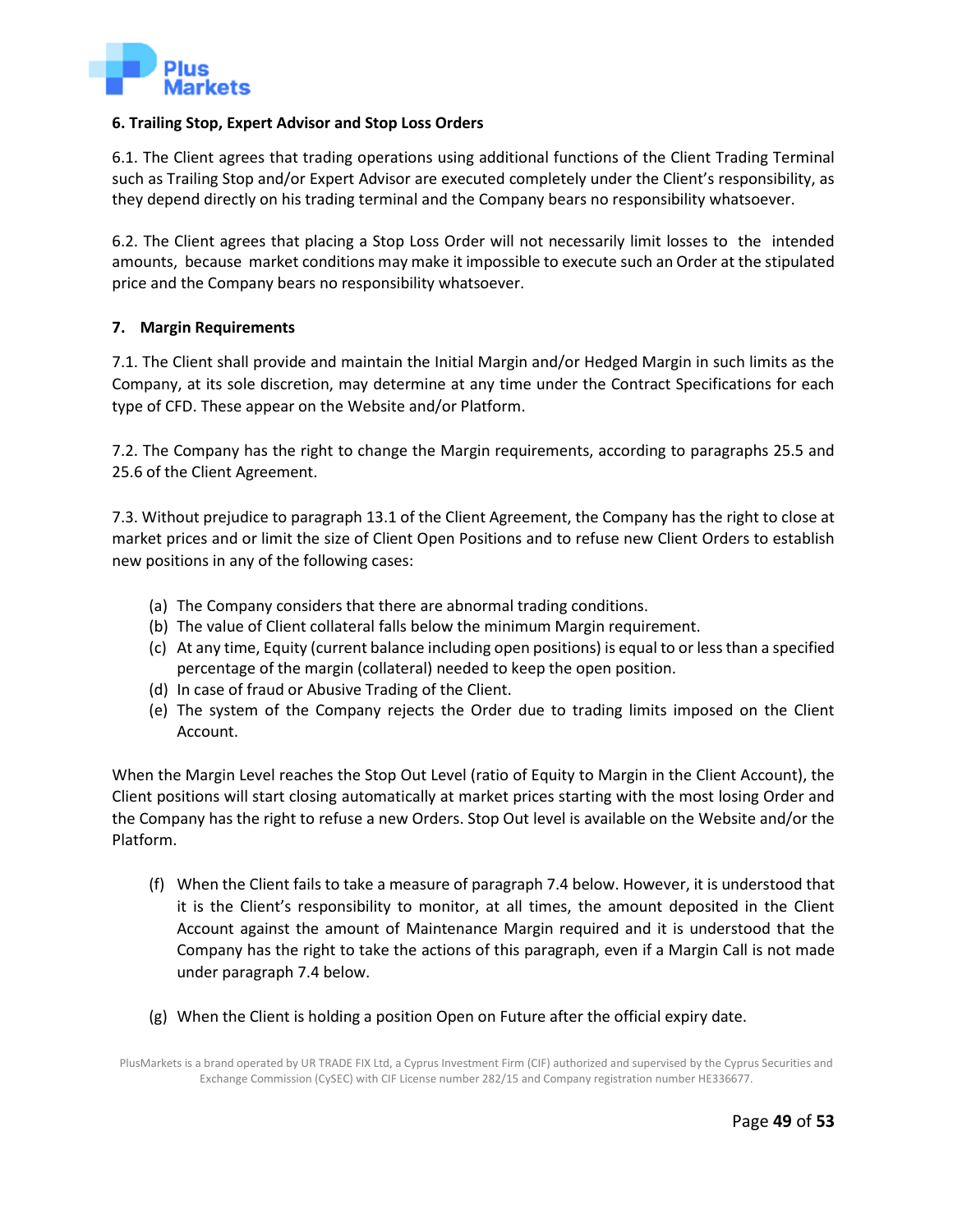

7.4. The Company does not have an obligation to make Margin Calls to the Client (indulging the situation when the Platform automatically warns the Client that it reached a specific percentage of the Margin in the Client Account). However, if the Company does make a Margin Call then the Client could take any or all of the three options within a short time, to deal with the situation:

- (a) Limit his exposure (close trades); or
- (b) Hedge his positions (open counter positions to the ones he has right now) while re- evaluating the situation; or
- (c) Deposit more money in his Client Account.
- 7.5. Margin must be paid in monetary funds in the Currency of the Client Account.
- 7.6. The Client undertakes neither to create nor to have outstanding any security interest whatsoever over, nor to agree to assign or transfer, any of the Margin transferred to the Company.

## **8. Settlement**

- 8.1. Upon completing a Transaction:
	- (a)You shall be liable for the Difference if the Transaction is:
		- i) a Sell, and the closing price of the Transaction is higher than the opening price of the Transaction; or

ii) a Buy, and the closing price of the Transaction is lower than the opening price of the Transaction.

- (b)You shall receive the Difference if the Transaction is:
	- i) a Sell, and the closing price of the Transaction is lower than the opening price of the Transaction; or
	- ii) a Buy, and the closing price of the Transaction is higher than the opening price of the Transaction.

8.2. Unless we agree otherwise, all sums for which either Party is liable under paragraph 8.1 above are immediacy payable upon closing of the Transaction. You hereby authorise us to debit or credit your Trading Account with the relevant sums at the closing of each Transaction. It is understood that once you place an Order, until such Order is executed and the Transaction is closed, the Maintenance Margin shall not be used as collateral and hence shall be unavailable for withdrawal.

#### **9. Swap - Free Accounts**

9.1. The Company offers Swap-free Client Accounts for CFD trading. During the Account Opening process, Clients might be considered as eligible for a Swap-free Account.

9.2. If the Client has a Swap-free Client Account, no Swaps or roll over charges will be applied to Open Positions overnight.

PlusMarkets is a brand operated by UR TRADE FIX Ltd, a Cyprus Investment Firm (CIF) authorized and supervised by the Cyprus Securities and Exchange Commission (CySEC) with CIF License number 282/15 and Company registration number HE336677.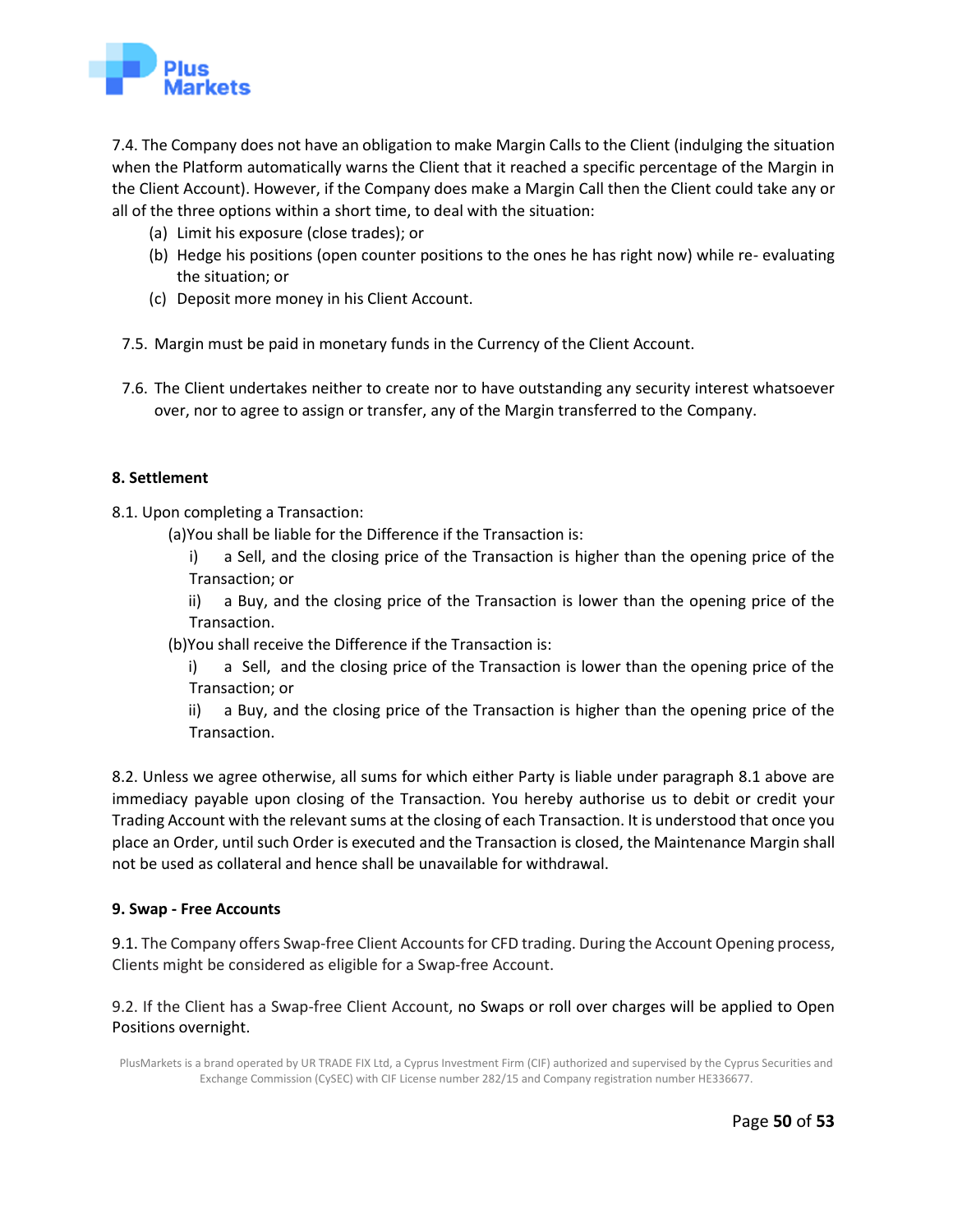

9.3. Clients who have Swap-free Client Account may not hold their floating positions for a long time period and hence gain profits. Long time period in this case shall mean more than 3 days. In such an event, the Client must close the floating positions and Swaps will be applied retroactively.

9.4. Hedging a position by its corresponding CFD contract in a Swap-free Account is forbidden. In such an event, the Client must close the hedges immediately and Swaps will be applied retroactively.

9.5 The Company reserves the right to revoke a swap - free account without providing a reason to the Client. The Company also reserves the right to terminate the Client agreement and/or charge swaps for all transactions currently and/or previously made in the account and decline from accepting any further requests from the Client to be exempted from swap charges, in cases where the Company at its sole discretion, suspects that the account is being used in an abusive way.

9.5. All the provisions herein in this entire Agreement apply to Swap free Client Accounts save any mentions to Swaps.

# **Appendix 2 – PORTFOLIO MANAGEMENT**

## **1. Scope**

<span id="page-50-0"></span>1.1. This Appendix 2 is applicable only to those Clients engaging in Portfolio Management.

## **2. Appointment of the Company as Manager**

2.1. For the purposes of the provision of the Portfolio Management Service the Client hereby appoints the Company as a manager of the Client's Portfolio ("Portfolio" - shall mean the portfolio of cash which the Client from time to time entrust to the Company, as such portfolio is varied from time to time in accordance with the provisions hereof) and the Company accepts this appointment, which means the Company's authority to automatically conclude any Transactions or Orders and perform operations with the Client's Portfolio on a discretionary basis, without preliminary consultations or approvals each time with the Client.

2.2. In providing the Portfolio Management Service to the Client, the Company shall have the right (and without prior reference to the Client):

- (a) purchase (or otherwise acquire), sell (or otherwise dispose of), maintain, exchange or trade in Financial Instruments;
- (b) enter into Contracts For Difference and hence place Quotes and Orders for transmission or execution with another institution; execute Transactions in regulated markets and Multilateral Trading Facility;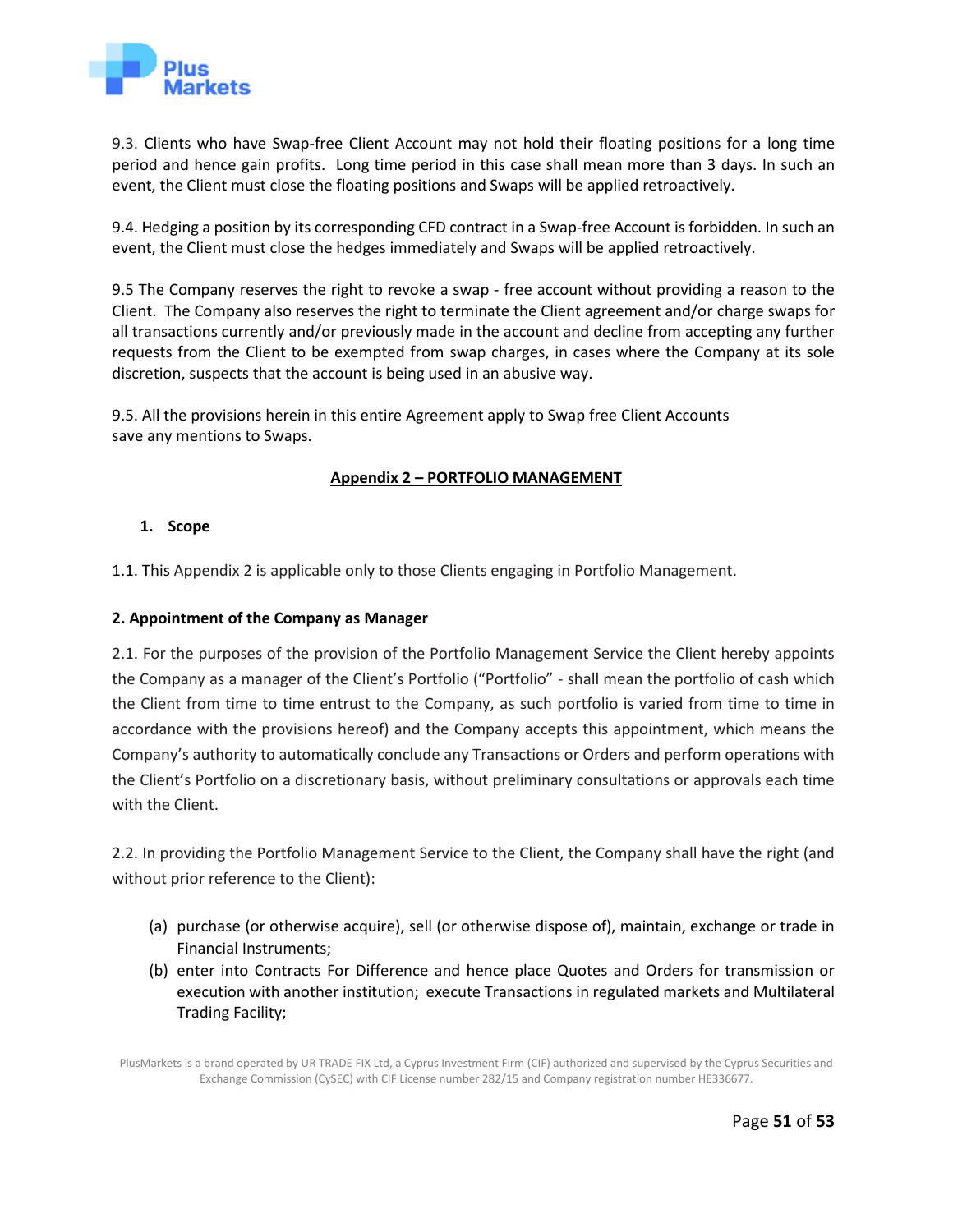

- (c) execute Transactions outside regulated markets and Multilateral Trading Facility, for example enter into Over The Counter transactions (OTC);
- (d) enter into, make and perform all contacts, agreements and other undertakings as may in its opinion be necessary or advisable or incidental to any of the provisions its Services hereunder;
- (e) deal through authorised brokers, banks, investment firms, authorised custodians and with counterparties that we consider appropriate, including the Company's Affiliated or associated companies;
- (f) open trading accounts with other brokers, investment firms, banks or execution venues including the Company's Affiliated or associated companies (for reception and transmission and/or execution of Transactions and Orders); (g) place Orders from the Client Account(s).

#### **3. Portfolio Management Orders**

- 3.1 The Company provides the Client with the ability to use the Company's Portfolio Management Service. The Client agrees and understands that when receiving Portfolio Management services, Orders will be placed for the Client at the Portfolio Manager's discretion.
- 3.2 It is agreed and understood that the Portfolio Management orders do not require the Client's approval or confirmation or consent or his interference in the characteristics of an Order each time an Order is placed. For these purposes, the Client hereby grants to the Company authority to automatically execute all such Orders on a discretionary basis without preliminary consultations with or approvals or consent from the Client each time.
- 3.3 The Client has the right to close a particular Order or disconnect from the Portfolio Management service by sending a relevant notification to the Company's Portfolio Management department. From the moment the client ceases to receive the Portfolio Management Service, the Client will take his own decisions regarding his Orders, opening or closing or modifying his positions and the Company will execute such Client Orders according to the instructions of the Client. However, the Client acknowledges and accepts that his intervention may frustrate the trading strategy of the Portfolio Manager and cause losses to the Client. In addition, if the Client modifies or cancels the Orders of the Portfolio Manager, the Client may achieve a materially different result than the Portfolio Manager's Orders and the Client may suffer loss as a result.

## **4. Acknowledgments**

4.1. The Client acknowledges that the use or reliance of the trading history of the Portfolio Manager does not guarantee the future performance or that the Client will not suffer losses. In providing the information of each strategy the Portfolio Manager created on the Platform or its Website, the Company is not considered as providing advice or recommendations or suggestions or assurance or guarantee that his future trades will be consistent with his previous successful trading activity.

PlusMarkets is a brand operated by UR TRADE FIX Ltd, a Cyprus Investment Firm (CIF) authorized and supervised by the Cyprus Securities and Exchange Commission (CySEC) with CIF License number 282/15 and Company registration number HE336677.